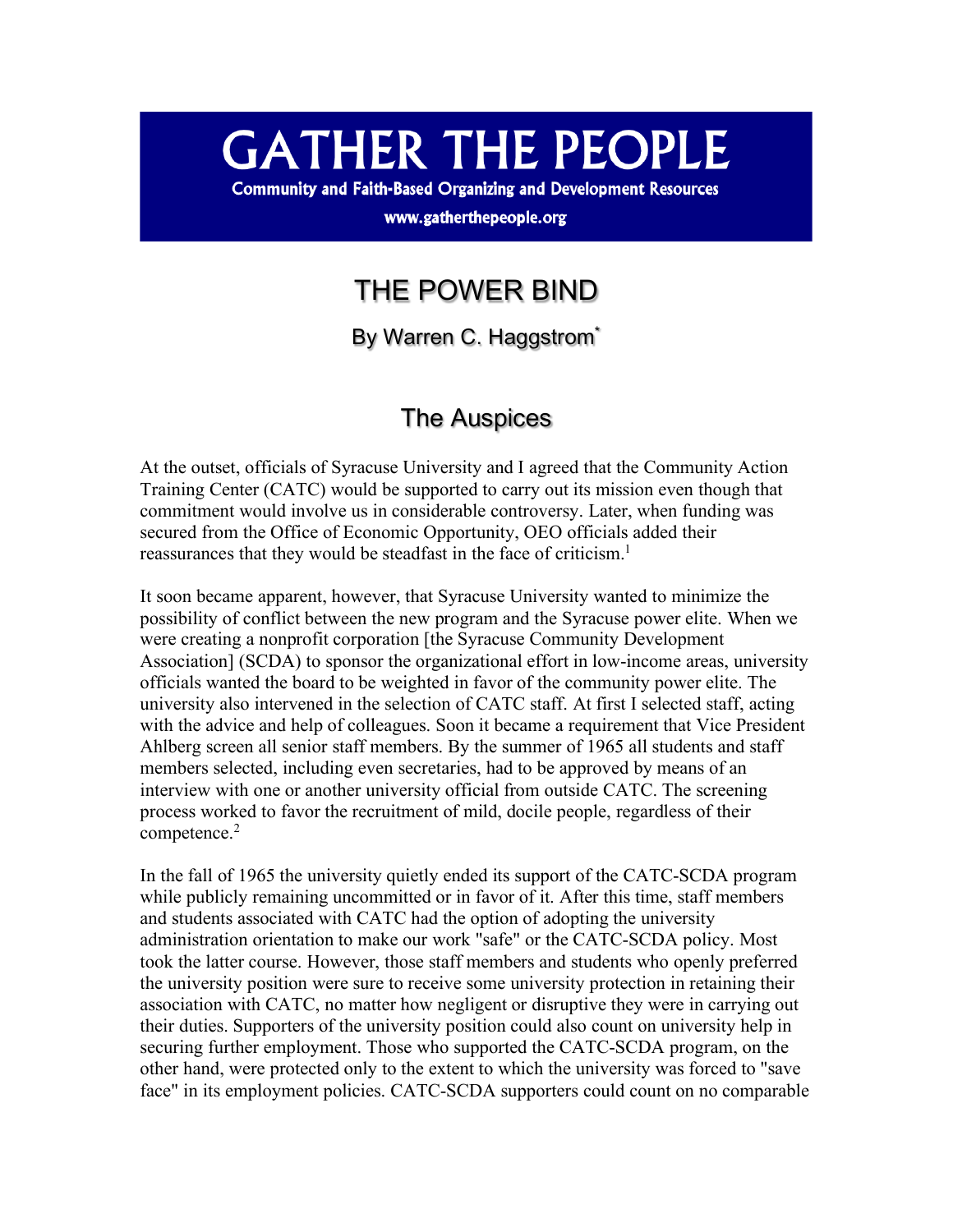university help in finding new jobs, although they were generally the most competent and hard-working students and staff members.

A university vice president went out of his way to inform me that under no circumstances could I discharge PS, a senior staff member of CATC closely associated with the university administration. But the decision to terminate the employment of Saul Alinsky was made to my surprise and without consulting me. James A. Tillman, Jr., who supported the university position, was paid by the university from CATC funds for several months during an unannounced and unexplained absence from his office, and university officials suggested that I was vindictive for finally protesting. Stan Gluck, who continued to support the CATC-SCDA effort, first was subject to an illegitimate attempt by the university to discharge him, and then was paid for several months from university funds with the understanding that he would assume no university responsibilities.<sup>3</sup>

The Office of Economic opportunity likewise began to pursue a course in which CATC and SCDA were given warm public praise while quietly shelved. The organizations of the poor which had been created, together with CATC-SCDA personnel, began a public campaign which had a maximum goal of reversing the OEO decision to cut off the CATC-SCDA funding and a minimum goal of avoiding a quiet death as a "success" in the war on poverty. Although the public image departed from reality further with each passing month, Sargent Shriver continued to express his support of the program that he finally and prematurely left without federal funds.4

The administrative officers of Syracuse University, while maintaining a constant public image, also began in the fall of 1965 to wage an internal campaign to discredit those who were struggling to continue the CATC-SCDA program. Their purpose was to draw the program back in line with covert university policy or, that failing, to end it. The university employed a number of devices for this purpose: attempts to sow suspicion and distrust within CATC, attempts to limit the authority of staff members loyal to the CATC-SCDA effort, attempts to portray CATC-SCDA activities as illegitimate, and interventions to dissolve CATC as soon as possible. Thus there were quiet informal efforts to persuade me to resign as director of CATC. And our research was scheduled to be subject to outsider evaluation visits twice in a few months, an unprecedented practice in research Russian roulette in which each visit could result in a decision that would end our funding. In general, the university became gravely concerned about the quality of the research when considering my responsibility in relation to it, but was unconcerned about the safety of data which one of its sympathizers destroyed or the research reports which its sympathizers failed to write.<sup>5</sup>

Both Syracuse University and the Office of Economic Opportunity kept a single public image while tailoring their internal and informal accounts of the course of events to the persons and situations of any given moment.

In general, the university and OEO interventions into CATC tended to reward incompetence and punish competence, to ensure that much money would be wasted, and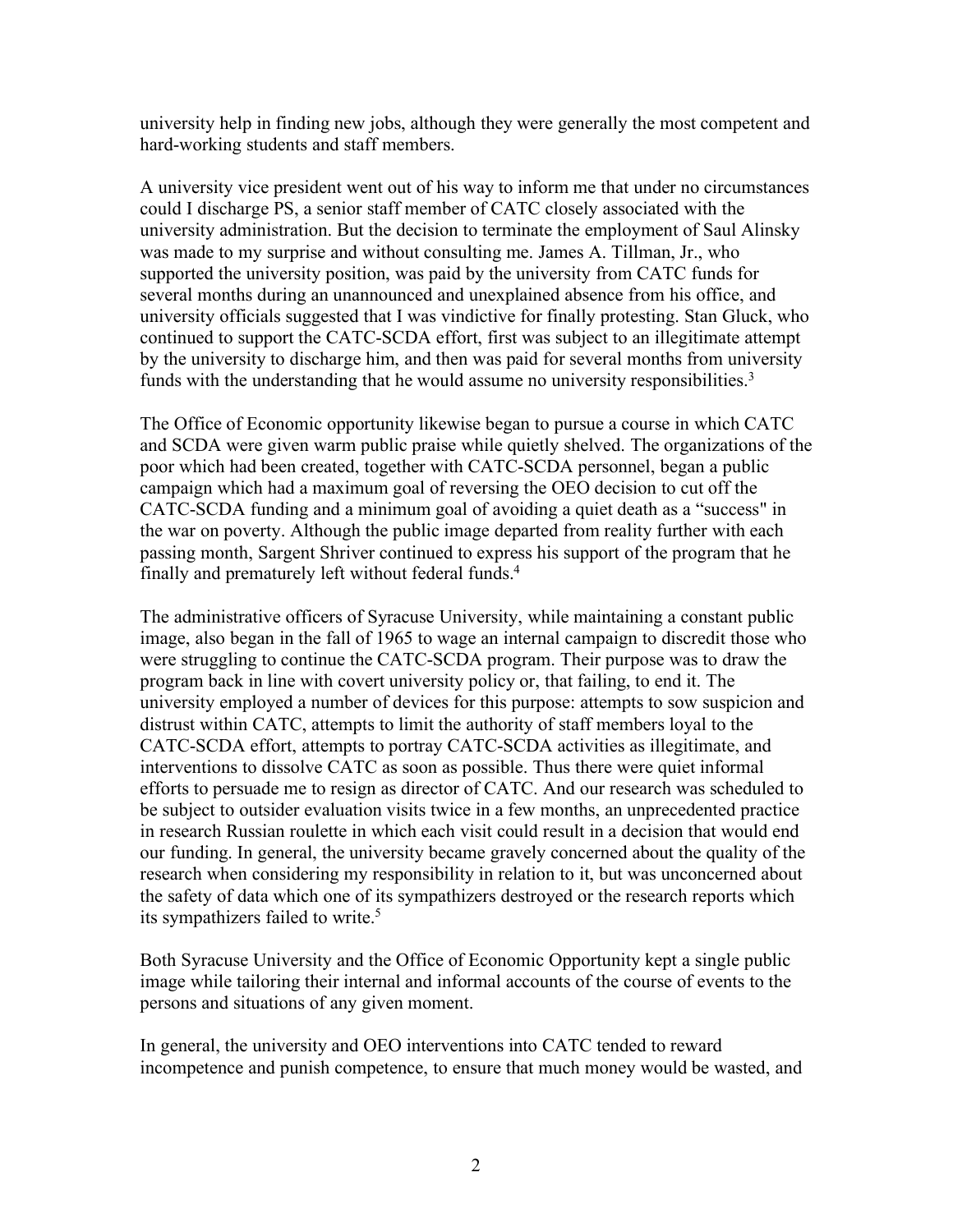to adversely affect the lives of many people who in one way or another were associated with the organizational-training-research effort.

## The Field Program

The greatest problems in the social action field placement had been the tendency of students to become involved in field experience at the expense of classroom education, the inclination of students to want to build new organizations rather than to continue to build on previous efforts, and the difficulty in coordinating the efforts of various students. Despite the introduction of a field instructor, a field director, and full-time organizers in the Community Action Training Center, these problems were never overcome. They became, instead, more acute.

In addition, new indications that something was wrong in the field effort appeared very early in the CATC-SCDA program. The organizing staff and students continued to hold to a wide variety of perspectives on the purpose and nature of the organizational work in which they were engaged. Some wanted to organize only Negroes; others defined the population to be organized as the poor, regardless of race. There were various ideas of the nature of organization. Some saw organizations that they wanted to build as groups in which people began genuine communication without the bureaucratic internal structure of the major society, and which would confront and transform the affluent community. Others saw the organizations that they wanted to build as having a simple structure with a strong leader to get things done, but were not very clear beyond that. The field director, Fred Ross, held in his mind a detailed replication of the organizations that he had built in California and Arizona. A few persons had experience with organizations along the lines of those in Chicago associated with Saul Alinsky, and maintained their work styles and expectations from that experience. It was, therefore, our task to create an organizational staff with enough of a common definition of their work to enable them to coordinate their efforts to build effective organizations of the poor that in turn would be able to coordinate *their* efforts.

The organizational effort began in February 1965 under the direction of Fred Ross. The students had been selected within a time span of about one month, and they were then, after a week or two of initial instruction, immediately assigned to field activities. They would, following the approach which Fred Ross had elaborated in detail, hold small meetings in the houses of people in areas of poverty to learn the problems collectively seen in each neighborhood, and then mobilize people to tackle those problems through collective effort.

Students and organizers alike found that the "house meeting" approach was not as easy as they had expected. Often no one would show up at the place and time at which a meeting was scheduled. In many of the meetings there was only half-hearted support for the idea of organization, not the expression of anger and determination that would flow into a tough, effective, fighting organization of the poor. Fred Ross, relying to some extent on colorful accounts of what organizations of the poor had done elsewhere, did usually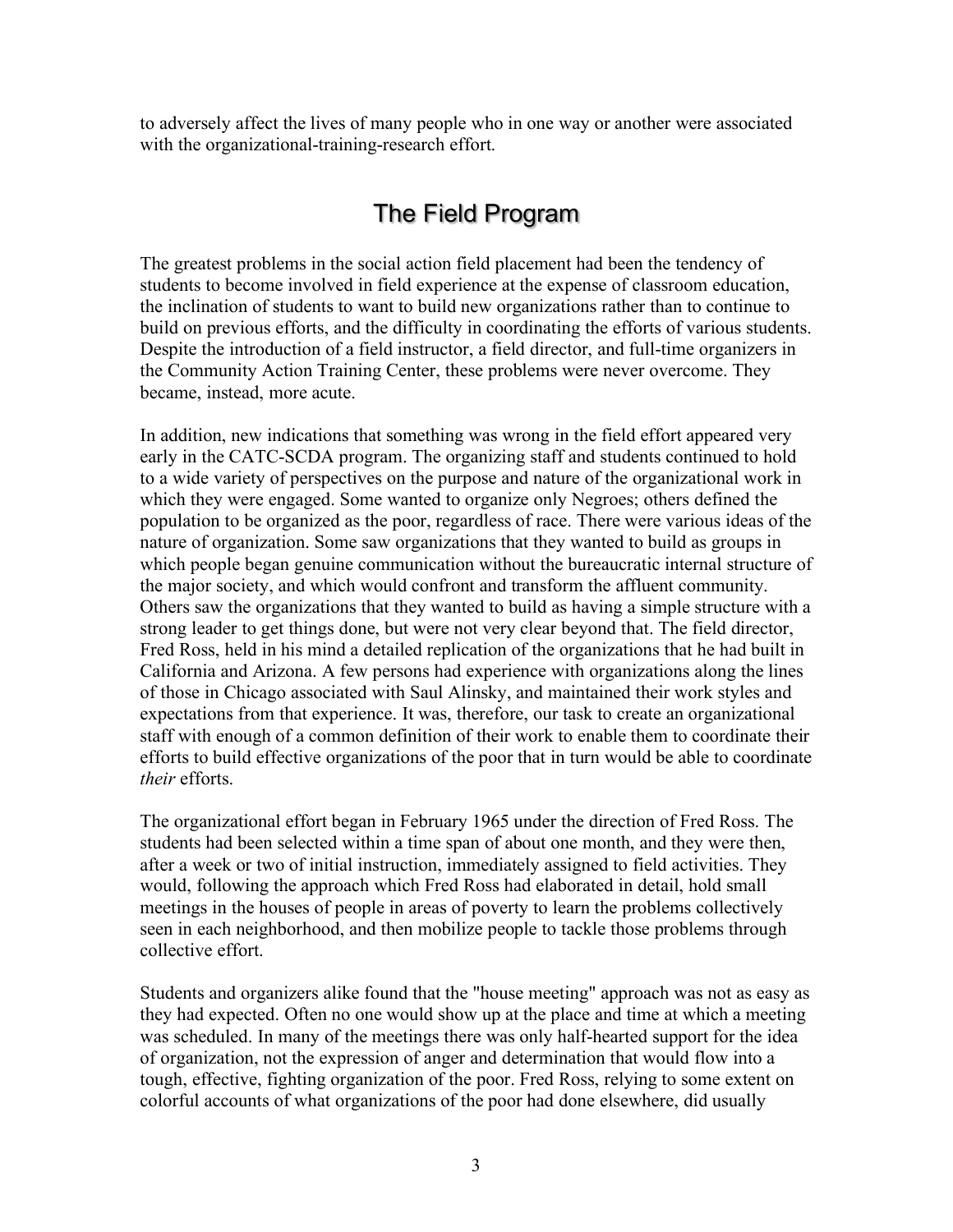arouse enthusiasm. But none of the field personnel could draw on a comparably rich experience, and there were only limited opportunities for others to sit in on house meetings with Mr. Ross in order to learn the approach more quickly.

Although the organizational work was the source of many early frustrations, especially for people whose values and assumptions about organizations of the poor were different from those of Fred Ross, most organizers and students worked hard. By early April the first of nine neighborhood organizations eventually to be created was functioning with a temporary structure and was engaging in initial work on neighborhood problems and issues.

There developed even before April a struggle between some of the students, on the one hand, and Fred Ross, Saul Alinsky and myself, on the other. These students stated that the kind of organizational work being taught and practiced was, perhaps, appropriate to the 1930's, but did not take advantage of innovations since that time. The civil rights movement did not use those obsolete ways of organizing. Further, the students were in a bureaucratic structure, expected to conform to standards that they had not fashioned. The discontented students began commonly to ask: "Isn't it inconsistent to build democracy in the community when we do not have democracy in our own structure?" A few students began to needle Fred Ross in staff meetings and to harass Saul Alinsky in seminars. They also allied themselves with students enrolled elsewhere in the university in one or two civil rights demonstrations.

Fred Ross was indignant at this diversion of student attention from the difficult job of learning organizational work and enlisted me to support his advice to students to keep their eye on the ball if they wanted to become organizers. I did agree with, and supported him, both within and outside of formal staff meetings. Also with my support, Mr. Ross vigorously rejected the suggestion that the structure of organizers and students be democratized. His primary argument was that organizations of the poor could not be jeopardized by inexperienced decisions. We tried to redirect organizer and student attention to their roles in the ongoing, field effort.

Differences in approaches to organizational work continued to be the focus of internal friction in the organizational effort. Some of the students rejected the notion that a successful organizer has to exercise severe self-discipline, be able to follow orders and work consistently and hard. Mr. Ross to the contrary notwithstanding, some students began to participate in field activities only sporadically, to invite selected leaders of the organizations of the poor to their parties, and to participate in the organizations of the poor much as did the formal leadership of those organizations. "Boss Ross" was listened to—and then often ignored. This development posed a dilemma for Mr. Ross and myself since some of these same students often displayed enthusiasm, hard work, and ingenuity, and had, as a result, won our respect. That many students had positive feelings (as well as negative ones) about Fred Ross may have been indicated by the fact that the students arranged for him a birthday celebration, complete with a birthday cake on which an affectionate greeting was written.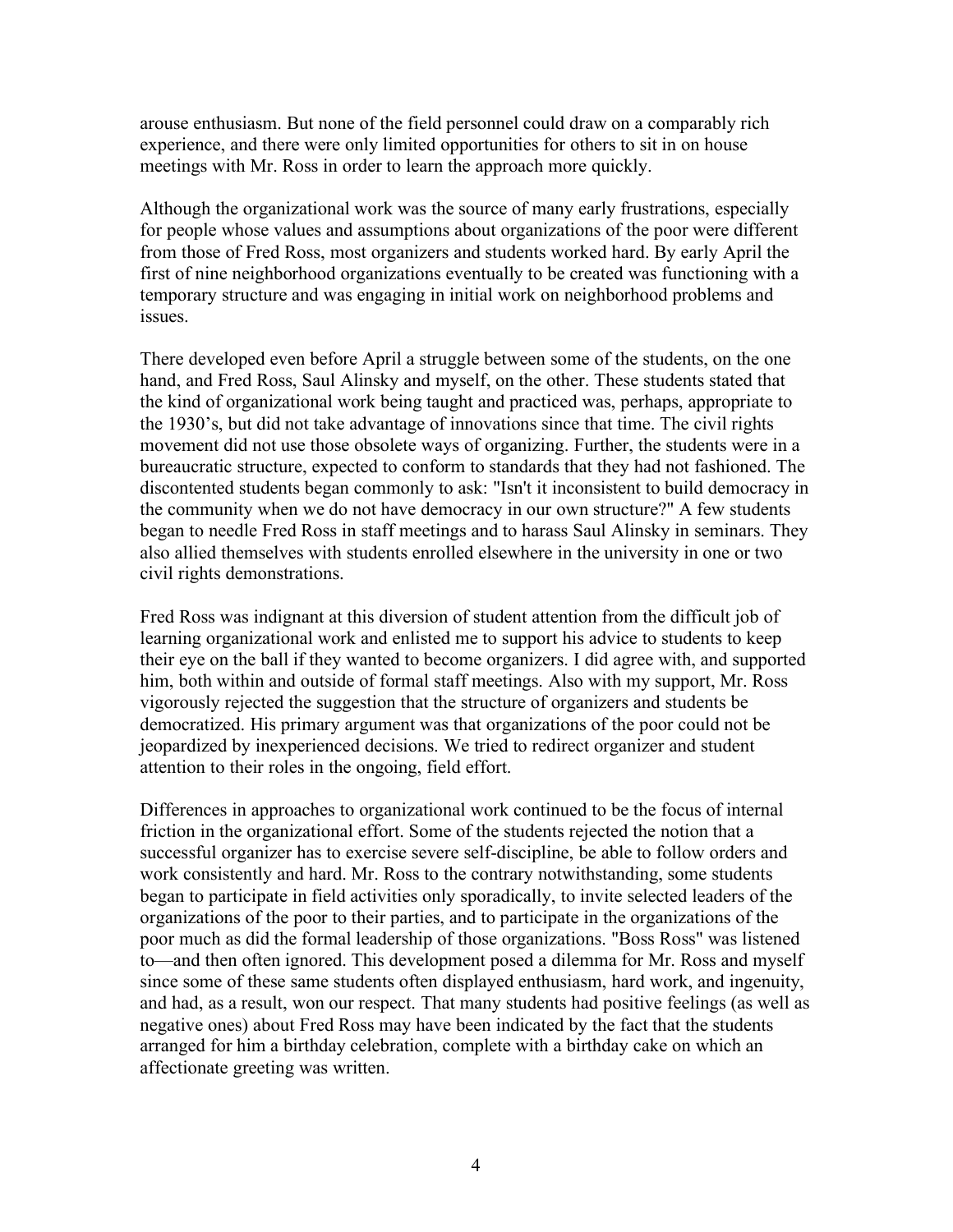As had been expected, student understanding of the nature of organization was comparatively limited: few students hold a very explicit idea of criteria that they were attempting to meet at different stages in the development of the organizations. But, we had not expected that students would continue to cling to the preconceptions that they brought into CATC to the extent to which they did. By spring, 1965*,* many students were involved in recurrent cycles of intense activity and very high self-expectations, followed each time by disillusionment, immobilization, and frequent accusations that the CATC program was not working. Fred Ross and I held a vision of the future which was different from that of such students, but which we failed to convey very clearly to the students and organizers. We expected the organizations of the poor to be financially self-supporting by the end of three years and to attain their maximum effectiveness some time after that point had been reached. It had been our experience that, after an initial wave of enthusiasm, successful organizations of the poor usually decline in size, and only gradually and more slowly later resume their growth on a sounder basis.

By summer, six neighborhood organizations had been formed, four in public housing projects and two in low income neighborhoods outside of public housing. The organizations had sponsored picket lines, sit-ins, and confrontations of many kinds, had worked together on a number of issues, and had won concessions from public housing officials, public welfare officials, and other persons in positions of authority in institutions relevant to them. The city power elite were in furious opposition. The controversy attracted an investigation by the Office of Economic Opportunity, many angry newspaper attacks, and testimony by Mayor Walsh to two congressional committees and an association of mayors about the dangerous communistic tendencies of the university-sponsored agitators. Altogether, Fred Ross and I felt that the organizational drive was proceeding pretty much on schedule. Most of the research staff and many of the students were, however, scornful of the failure of the organizations to make the big changes that everyone agreed had eventually to be made.

Fred Ross became increasingly concerned about the tendency of some students to ignore what seemed to him necessary requirements of their field effort. On the other hand he began to be criticized by others on the staff as weak, unwilling to take the measures against the former students that would ensure that organizational work would proceed on a sound basis. Some students and staff members appealed to me to intervene, and, when I restricted my intervention to discussing the problem with the students who were reportedly in violation of what we regarded as good field practice, I also became seen as weak and cautious. Finally, the issue was forced when some students took leaders of organizations away from a "joint housing" meeting to a convention of the poor which was sponsored by Students for a Democratic Society in Newark. The students said that they had only brought up the Newark conference to their organizations as information, and after that merely followed the maxim to: "Let the People Decide." Fred Ross had told them not to weaken the joint organizational effort by pulling leadership elsewhere, nor to divide the organizations within and among themselves by injecting into them the SDS stand against the war in Vietnam. There were simultaneously other events which finally convinced Mr. Ross that he must act to avert possible disaster to the organizational effort. Since the organizers could not be spared for further supervisory duties, he immediately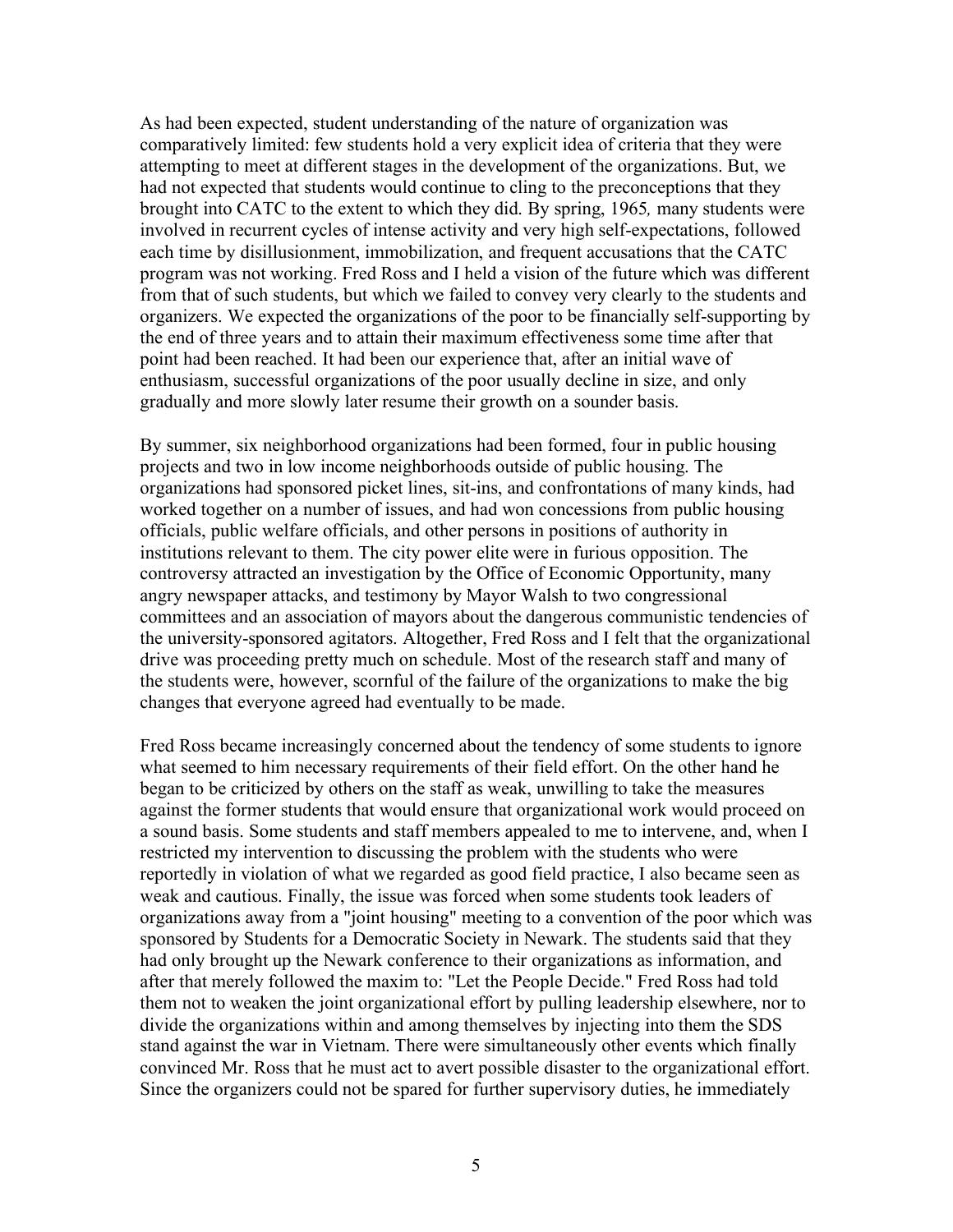placed the "irresponsible" students under the supervision of others who had shown more "maturity." The three students as quickly went on strike and refused to accept additional supervision. After a few days of discussion, Mr. Ross excluded the three non-degree students from further participation in field activities and I gave then notice that they would be terminated from the program.

One of the terminated students left Syracuse, the other two stayed to protest their dismissal. They appealed to the organizations with which they had been working for support, and the organizations objected to Mr. Ross and myself about the loss of "their organizers." They organized a picket line in front of the CATC office composed of the three students, their friends, and a few members of the organizations with which they had been associated. They appealed to the CATC-SCDA staff, to the university administration, and to the Office of Economic Opportunity. The decision concerning then did not change.

The organizational effort faltered under the impact of the controversy. Some of the leaders of the organizations of the poor began to identify CATC with other programs from "the hill" (meaning Syracuse University) that had traditionally made decisions for people who were poor. Friends of the dismissed students who remained in the CATC-SCDA program reflected this orientation to some extent in their own organizational work. Because personnel decisions were held to be confidential, Fred Ross and I could not explain in any detail the sequence of events that had led to the dismissal of the students and, therefore, could not effectively dispel unfounded rumors which began to circulate about the reasons for the dismissals.

By fall, three new organizations of the poor had been formed, making nine in all. One of the first organizations to be formed decided that they did not need further help from organizers, and the staff and students consequently worked only with the remaining eight. Fred Ross had gradually come to see the mayor as a symbol to the organizations of the community elite that confronted the organizations at every step. The mayor had attacked the program from the very beginning. It had been by a confrontation with him that one organization had gotten a security guard in their public housing project. Several organizations had affected city decisions about recreation areas through picketing city hall and negotiations with the mayor or his representatives. And when the mayor had attacked the program before a congressional committee in a hearing in Syracuse, leaders of the organizations testified to the committee on their own behalf. Many members of the organizations sat in the audience and applauded the presentations of their representatives. The mayor had formerly been the commissioner of public welfare and appointed members to the public housing authority. Finally, when several women "sat in" at the welfare agency, they were arrested., and the mayor promptly attacked them publicly with statements which seemed to convict them before trial. It was clear that the mayor wanted to use this episode to further his campaign for re-election.

The welfare committees of the newly formed organizations met jointly (a meeting of 60 or more people) to plan next steps. Since they wanted to take action against the mayor who was campaigning for reelection, they decided to combine a voter turnout campaign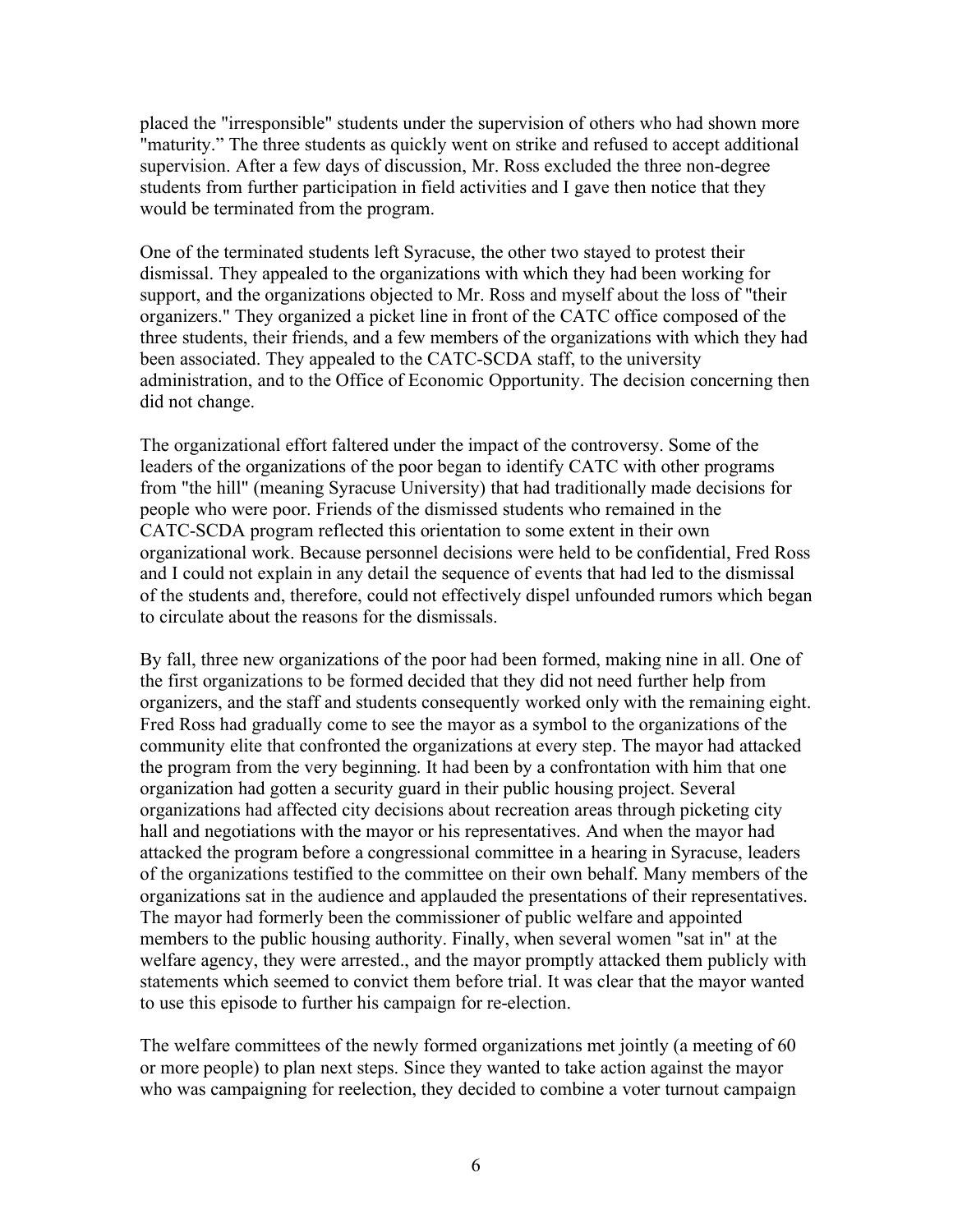with a public confrontation with him. For this purpose they needed quickly to report back to their memberships or executive boards, who alone could authorize and engage in action efforts. With the help of the organizers and students, the problem was referred to the various organizations around October 24. A twofold campaign was authorized: (1) to got voters out for the forthcoming election, and (2) to begin public demonstrations demanding from the mayor an apology for his remarks about the women who had been arrested.

This "eight-day campaign" began with much enthusiasm on the part of members of the organizations involved and the organizational staff. The daily demonstrations usually occurred at a place at which the mayor was giving a campaign speech. The demonstrators sometimes held up signs asking the mayor to apologize for his remarks, or a spokesman would ask the question directly. Morale began to sink, however, when no apology was forthcoming. Fred Ross, who returned during the campaign, began to be blamed for the "failure." There was a general recovery of spirits, however, when the organizations finished the campaign by sponsoring a "people's convention" in which they spoke against support for either candidate in the mayoralty election to occur two days later.

The election itself returned the incumbent mayor to office along with many other Republicans. This fact in itself, of course, is irrelevant to an evaluation of the eight-day campaign, since its purpose had been primarily to demonstrate that the organizations could make a difference in the political process. There were some reasons to believe that this effort was successful. The losing candidate for mayor charged that much of the difference was caused by a backlash by voters throughout Syracuse to the eight-day campaign. And one candidate for county supervisor, who had taken pains to associate himself with the new organizations, defeated his incumbent opponent. In general, it seems clear that some of the organizations helped a very high proportion of the eligible voters in their neighborhoods to vote, but that the outcomes of few of the races were thereby affected.

I saw the eight-day campaign as a substantial accomplishment. However, there was no corresponding morale boost to those who had carried it out. Most of the organizers and leaders of organizations expected more from the effort than was likely to happen and they tended to be disappointed by the outcome. My primary criticism of the eight-day campaign was different: it was that committees of the organizations tended to rubber stamp organizer initiatives rather than to become identified with their own courses of strategy and tactics.

The eight-day campaign was neither more nor less successful than many others carried out by the organizations both before and after that time. The course of events in each campaign would be roughly identical. First, the organizations would work on a number of different problems and issues, making progress on some of them but leaving many unresolved. Within the organization, opinion would then crystallize in favor of an escalation of action on unresolved issues. If the escalation did not occur, many people would begin to describe the organizations as talk groups that never did anything. For this reason the leadership usually began to want a heightened pace of action, usually projected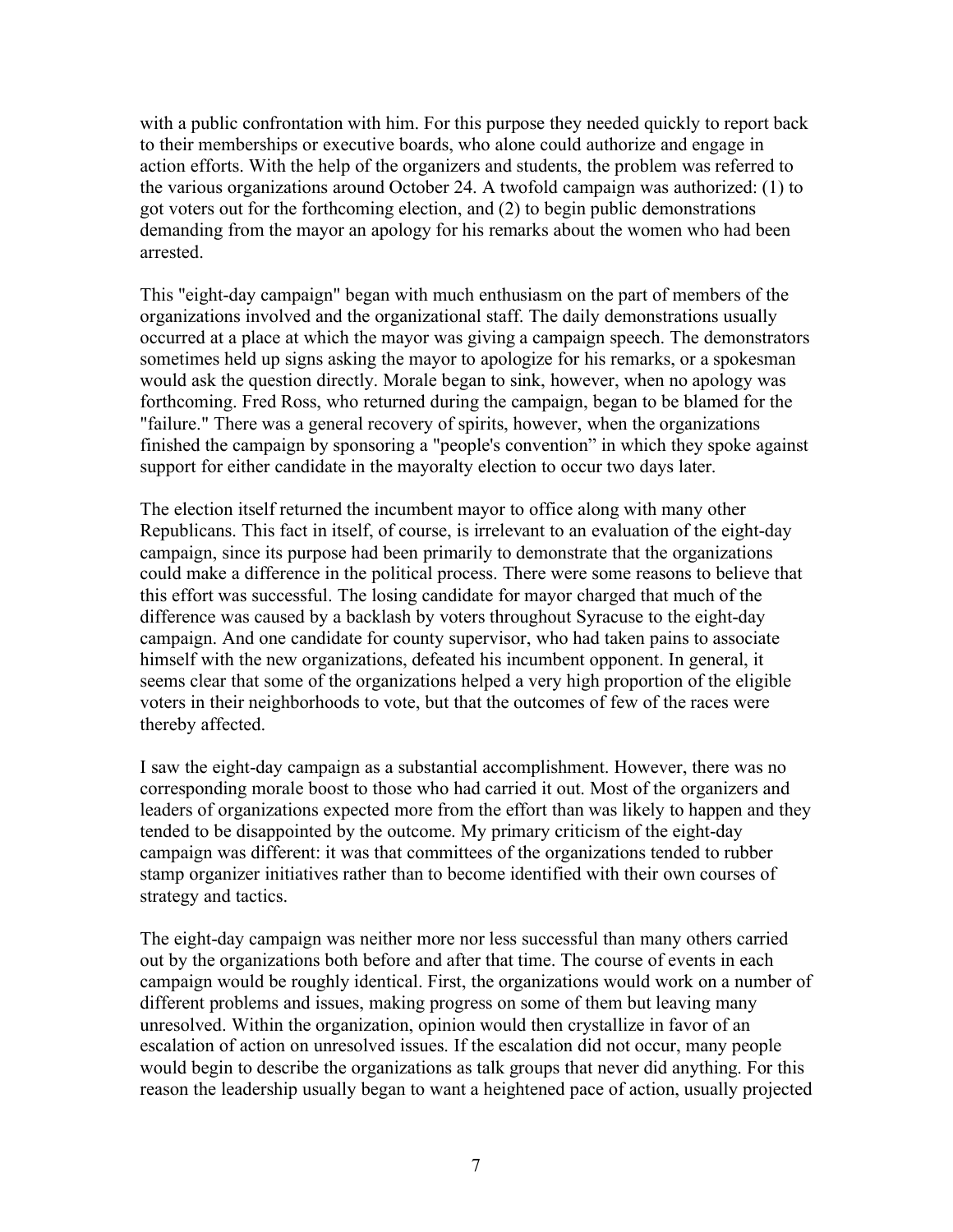over a time period of several days or weeks. In the heat of the campaign, expectations would begin to soar for immediate and sweeping victories far beyond the likelihood of accomplishment. The organizations would mobilize for a maximum effort. The pace of events began to move so rapidly that the process of interpretation would not be able to keep up, and there would not result a real consensus on what was taking place. The number of people who would participate in a maximum effort would then begin to decline, leaving a dwindling number of especially devoted people carrying out an increasing portion of the demanding but declining joint effort. Many of those who now left the campaign would rationalize their departures by arguing that the leadership was bad, the wrong approach was being used, etc. At the end, the participants would see as an unexpected and serious defeat a course of events that I would regard as a relatively successful stage in an overall struggle that would take years. There was a concomitant fall in morale.

Even before this time a new force had begun to affect our fieldwork.

The funding uncertainty began to reflect itself into the organizing effort during the summer when the anxiety of the Office of Economic Opportunity about the controversial Syracuse program became apparent and when the university administration began to appear reluctant to support the program. By September 30, when there was no word about continued funding at the end of our first grant period, the future had come to seem very uncertain. When another month passed without word, the uneasiness about funding was often reflected in conversations among organizers and students. Planning began for the creation of an organization of organizations of the poor, projected for the spring of 1966. Fred Ross announced his intention to return to California immediately afterwards. Members of the organizational staff expressed doubt that the organization of organizations could be formed that soon and wondered whether Mr. Ross had not set the date early because he now wanted to leave the program. Other students and members of the staff began also to talk about leaving, and a sense of impending disaster grew throughout the month of November. The growing anxiety about funding began to be discussed with leaders of the organizations, and the organizational process perceptibly lost momentum. The tension in one staff meeting was broken by general laughter when someone advised everyone to apply for unemployment insurance. One organizer (a close associate of Mr. Tillman who later led the opposition to the "national campaign") seriously suggested that the organizations hire a bus and go to Washington to expose the poverty program "for what it is." The staff decided to discuss with the executive committees of all the organizations the possible premature termination of the CATC-SCDA program and to invite publicly expressed organizational support for the program if the organizations wanted the continued help of organizers. By the end of November, we had been unable to pay students their stipends, a failure which appeared to symbolize the status of the program and which was especially difficult to ignore because several of the students had families to support,

On November 30th, the blow finally fell. SCDA was funded on a reduced basis for 90 days during which there could be an application for further funds to the local community action program, the Crusade for Opportunity (CFO). To the CATC-SCDA organizing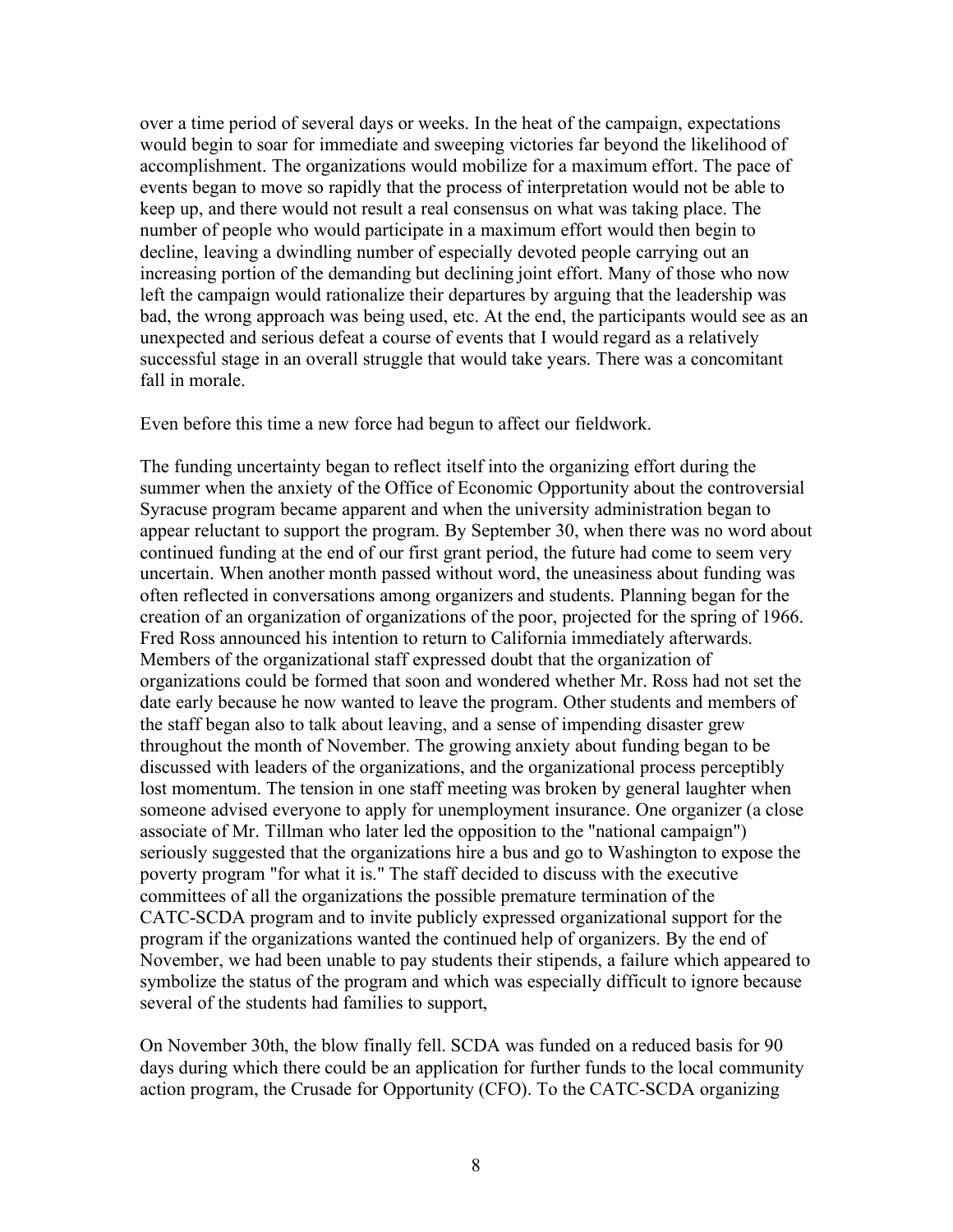staff and to much of the leadership of the organizations, this culmination of three months of negotiation with the Office of Economic Opportunity meant that there would be no way for the organizations of the poor to become self-sustaining. The preceding eight months of work appeared to have been wasted. Active members in many of the organizations thought that this outcome was more or less what they had expected all along from the federal government. Thousands of people from the areas of poverty had been drawn into at least minimal association with organizations on the basis of assurances that now could clearly be seen to have been false. It was especially insulting to be referred to the Crusade for Opportunity, the controlling elite of which had, since its inception, been the most vigorous opponents of organizations of the poor in Syracuse. The Crusade had not even dared to spend the federal funds allotted to then for "community development" the previous year. There was no reason now to believe that this conservative group would fund, on a basis that would not restrict their freedom, the controversial conflict organizations which the CATC-SCDA program had built.

Within the CATC-SCDA program, the announcement by the Office of Economic Opportunity was seen as a politically motivated abandonment by the federal government of commitments that had been made, the discarding of its legitimate role and responsibility. Since the ultimate source of legitimation was seen as the carrying out of our commitment to create autonomous democratic organizations of the poor, the OEO-university position quickly became perceived as an illegitimate selling out of the poor. One could not conform to such a decision, and further behind-the-scones negotiations had only resulted in the disaster. There appeared to be only two alternatives: (1) the CATC-SCDA program could close down at once and the organizations could disband, and (2) there could be developed a unified struggle by CATC-SCDA personnel and by the organizations of the poor to change the university-OEO position. It was my belief that the state of morale would not allow "business as usual" any longer, and it would have been impossible to expect the organizations of the poor to fight to save a program which did not fight to save itself.

On the basis of a belief that there might yet be some possibility that the federal decision would be reversed, we adopted the second of the two alternatives mentioned above. The CATC-SCDA structure was accordingly shifted as people took their stations in a social movement to secure a reversal of the funding decision. The organizational staff members were divided into those conducting a "national campaign " and those continuing work in the neighborhoods of poverty. My role in field activities, which had been sporadic after June 30 when SCDA was created, again became substantial when, on the evening of November 30, I was selected by staff members, students, and members from some of the organizations to be "general" for the campaign.

The organizations held a large rally in which eight of them formed a People's War Council Against Poverty (PWCAP) to protest the federal funding decision. Representatives of the organizations met together regularly to carry on the campaign, but the formal source of authority remained the general memberships coming together in joint meetings. The PWCAP, with the help of CATC-SCDA personnel, waged a vigorous drive, highlighted by the sending of two delegations to Washington, one to the LBJ ranch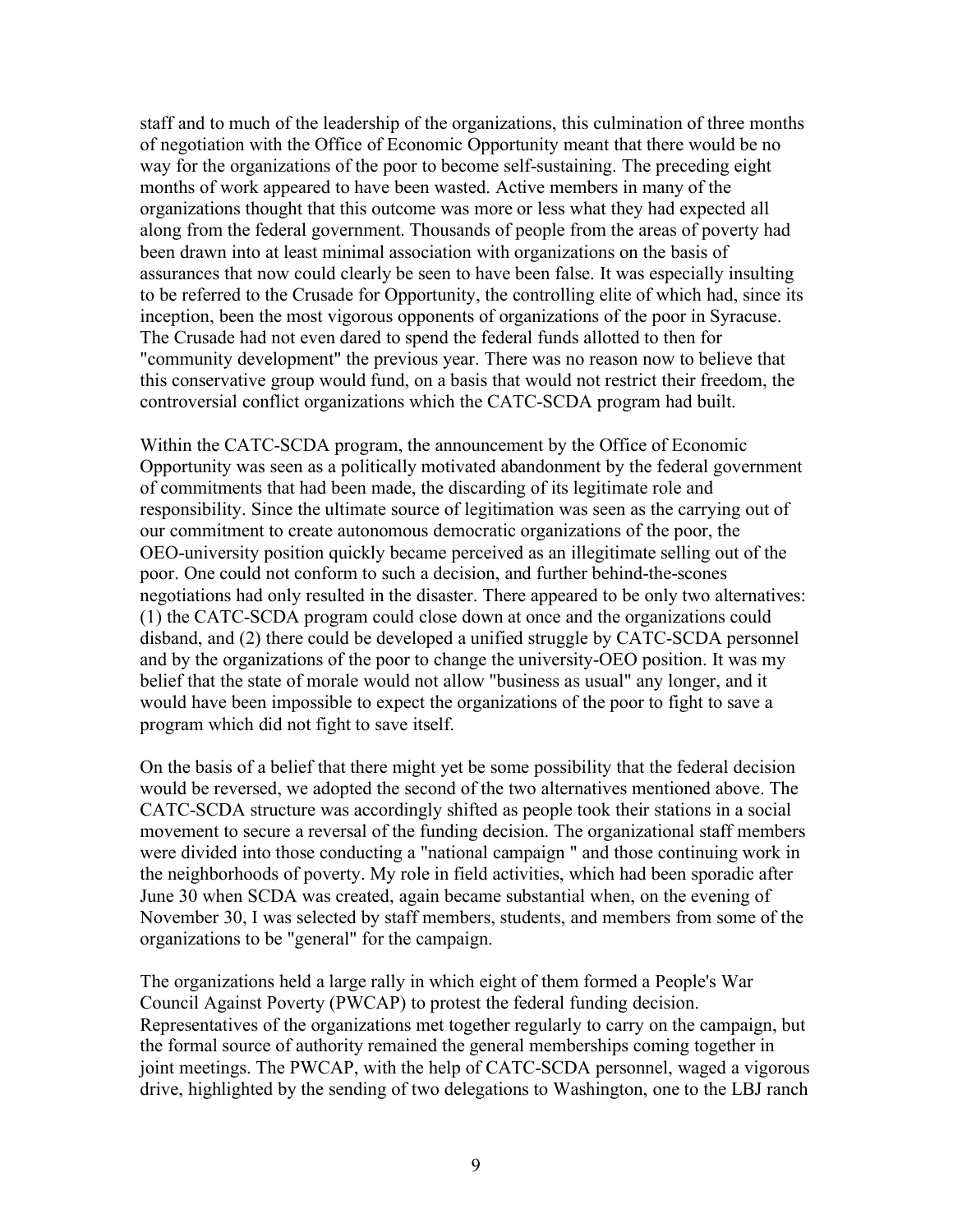in Texas, and finally by a national convention of the poor held in Syracuse, which supported the PWCAP stand. During this drive, the newly organized poor demonstrated their ability to mobilize around issues which were not immediately relevant to their daily lives as they coordinated and carried out an impressively difficult series of actions over a period of several months. At this time they also learned a great deal about the politics of poverty, since they heard government officials talk in their favor and saw the same officials act against their organizations.

Within the organizing staff, the unanimity of November 30 was broken by the emergence of a small group that supported the university-OEO position and advised that an application be made to the local community action program. This group consisted of the Associate Director of CATC, Mr. Tillman, and his closest colleagues, a group which had previously created a flurry of concern for having supposedly held "black nationalist" meetings to organize a portion of the staff. Soon the expressions of dissent became actions to harass those engaged in the campaign. After mid-December Mr. Tillman never again appeared at his office to work, while officials of the university administration winked at his absence. His close associates within the organizing staff began to act as though they were following the strategy of "sitting on their hands" and then blaming the program for what was consequently not accomplished. They also regularly expressed their view that the campaign was not legitimate since it opposed the university and the Office of Economic Opportunity, and they argued that I had not informed the staff and students of the whole truth about the OEO decision.

The organizer responsible for continued efforts in the neighborhoods did relatively little to discharge those responsibilities, blamed the lagging work in some neighborhoods on the national campaign, and claimed that a small and sinister clique associated with me had come to dominate the program which should be run by the neighborhood people. Those who supported the national campaign (including most of the staff members and students) angrily disagreed. Two students, for example, argued that they were not only heavily involved in the national campaign but that the organization with which they were associated was also functioning very well. The James Geddes organization, in fact, did continue to work on welfare problems: in December about 20 people attended their welfare committee meeting. About 45 people attended the regular January meeting and the distribution of surplus food to elderly people was begun by the organization. The first work on a credit union also took place in the James Geddes organization at this time. At least two of the organizations, both staffed by organizers supporting the national campaign, increased their strength in December and January. On the other hand, every organization staffed by people who opposed the national campaign either remained weak or declined in strength at this time.

The CATC-SCDA staff members and students become increasingly preoccupied with the internal factions opposing one another. As the hope of winning the campaign declined in January, the intensity of the internal conflict increased, although it never exceeded verbal disagreement and harassment. The organizers and students on each side began to recruit the organizations with which they were associated to support their stance within the staff. Thus two of the eight organizations of the poor participating in the campaign began to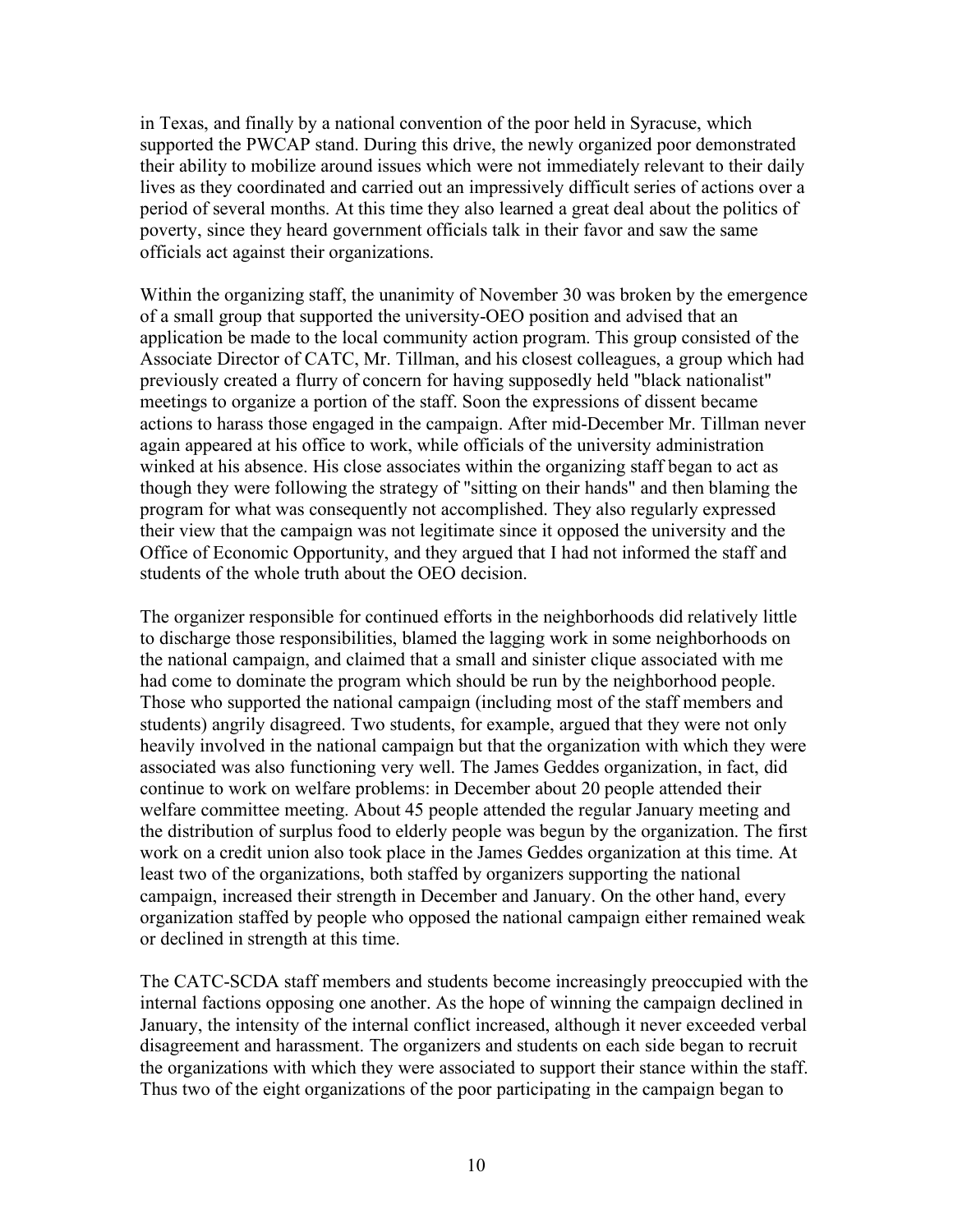criticize it and to consider applying for funds to the Crusade for Opportunity. Eventually, the Peoples War Council Against Poverty voted its president out of office after he had engaged in a series of maneuvers to undermine the efforts of a majority of the membership. Eventually, also, three dissident students and one organizer were terminated from the program by a joint decision of the now SCDA field director and myself. Some of those terminated soon found new employment in the Crusade for Opportunity after Mr. Tillman, shortly after leaving his CATC position, became the Executive Director of CFO.

The new discharges triggered a new wave of anxiety as rumors spread wildly about the reasons for the decision. However, the most intense atmosphere of crisis gradually subsided in March 1966, and the remaining months of the program were less tumultuous. During the height of the crisis there had been a wave of harassment, rumors, excited and agitated behavior, paranoid ideas, delusions, mutual suspicion and distrust. In the new phase there tended more to be obvious depression in the context of brittle or low morale. Factionalism continued on a less intense basis in the field staff until the end of the program. It was not possible to develop stable funding at a level sufficient to continue the work that had been launched, and my efforts to develop other funding alternatives within the low income areas were regarded as visionary by organizational leaders and field students and staff members alike. By spring of 1966 nearly all the organizations were in an obvious state of decline. No longer confident of confronting the establishment, they turned increasingly to the development and improvement of services to their members. An organization of organizations was eventually created, but it is not clear whether any of the organizations originally formed will survive without funds available to support full-time organizers for them. Leaders in the organizations felt betrayed: the CATC-SCDA program seemed in retrospect to be much like other programs which started with big promises and then broke them. The staff members and students who supported the campaign began to search for work elsewhere.

Very early in the history of the organizational effort, the maintenance of a single clear compelling definition of the situation had been an uncertain enterprise. After the most intense period of the funding crisis the effort to develop and apply such a definition had clearly and permanently failed.

## The Research Program

For most of the history of the Community Action Training Center, the research staff consisted of about six participant-observers, three data-analysts (one of whom coordinated the work of participant-observers), two training materials-writers, a historian, and several secretaries. It proved impossible to recruit a research director: few people with substantial relevant experience and qualifications would consider moving to Syracuse to direct research in a controversial project for an uncertain but probably short period of time while less demanding, better paying, and more permanent research jobs went unfilled in government agencies and universities throughout the United States. For that reason, after the first weeks, I functioned both as project director and as research director.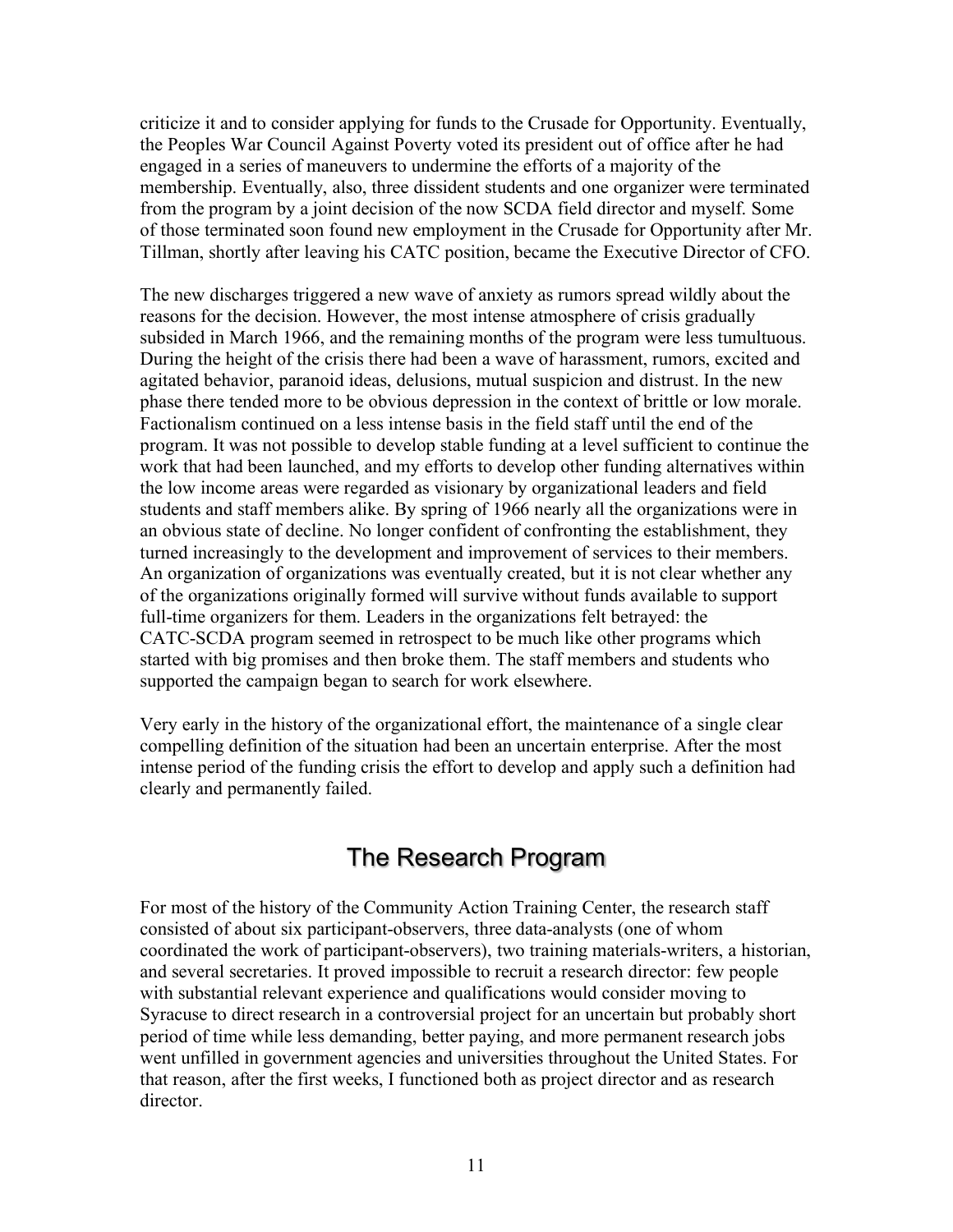This arrangement meant that for about three months in 1965, I was responsible for the development of organizations of the poor, for the education of students to do organizational work, and for research into the organizational process. However, after June 10, 1965, SCDA assumed responsibility for building organizations of the poor, and my duties were only in the areas of research and classroom education. During the funding crisis, this division of labor was blurred since the CATC and SCDA staffs worked together with the organizations of the poor in an effort to secure a reversal of the OEO decision to discontinue funding SCDA. I held an unofficial leadership role in that campaign for about three months after December 1, 1965.

There was some criticism of my assuming both an action and a research role. Some colleagues felt that the director of research should not have a stake in the outcome of what was being researched, that this would impair research objectivity. They argued that if research and action functioned together in one overall effort, the outcome at best would be "action research" and not an objective account or evaluation of what was taking place. I, too, preferred there to be a separate research director, but for different reasons. The work involved in the direction of both research and action, seemed to me to add up to more than one person could competently carry out. The criticism of my research role, while reflecting an orientation very common in the social sciences, was not convincing to me. It was my view that theoretical research analysis has been most successful when conducted by action-oriented investigators and that, further, researchers who are part of an effort can be allowed inside access to the process being observed in a way that would be impossible for outsiders. This, I believed, was especially the case for a controversial organizational effort in which outsiders are normally suspect.

This difference of opinion became important to the functioning of research during the fall of 1965. At that time, some participant-observers felt that specific reports of criticisms of CATC or of me should be kept from me in view of my position of authority. The interviews of the historian with various people and concerning CATC had, with my approval, always been withheld from me, and I now authorized the "time-locking" of sensitive participant-observer reports under certain circumstances.

The first research coordinator resigned in July. She was replaced by Mr. Jonathan Freedman, a graduate student from Brandeis University with some training and experience in participant-observation methodology. Vice President Ahlberg had originally vetoed my suggestion that Mr. Freedman be appointed CATC research director, and later pointed to Mr. Freedman's campaign against CATC as evidence that he had been correct all along in his early judgment. On the other hand, from the time that Mr. Freedman appeared to take the position of the university in early December until after he resigned from CATC at the end of February, the university administration usually reflected Mr. Freedman's arguments that there was no freedom for research inquiry within CATC because of the project director, that the project director had assigned participant-observers to action posts away from their "lamppost" neutral and legitimate role, and that CATC research data were worthless. Even after this time, Dr. Kravitz of OEO publicly made a point of his firm conviction of the accuracy of these arguments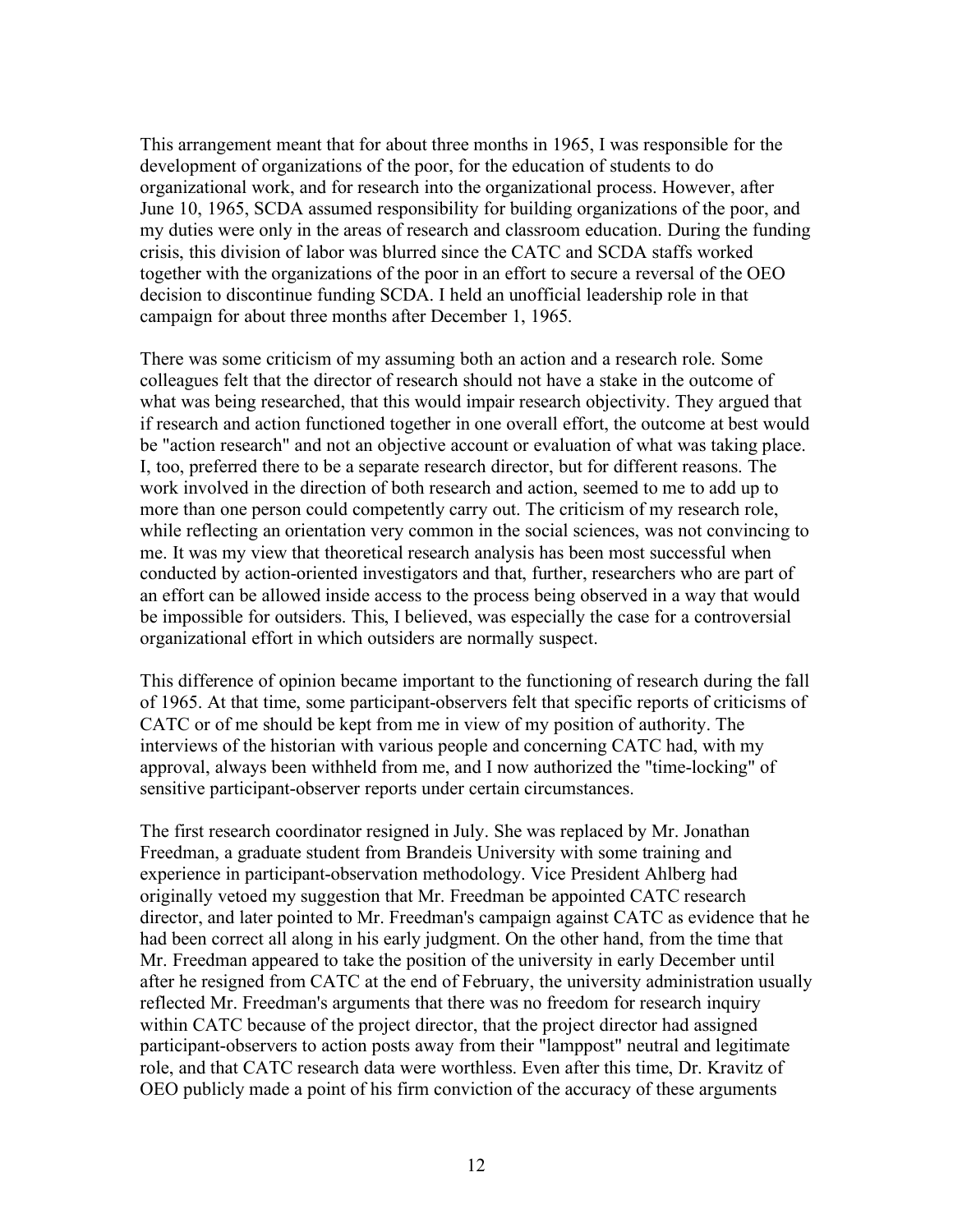without having ever visited the research building, talked with any current research staff members about the charges, or seen any current report concerning CATC research.

One of the issues in research methodology that had to be resolved in CATC was to determine the extent to which observers should participate in the events being observed. One opinion was that an observer should take no part in the process observed and should, furthermore, be emotionally detached from it. This came to be known as the "lamppost" approach. At the other extreme, it was sometimes argued that the observer should participate fully in the organizational process in order to understand it from the perspective of those involved. Research reporting would still emphasize accuracy and candor, but not neutrality. In the field, as it turned out, observers tended to be drawn toward the latter position in which they were not so likely to be excluded from the inner workings of organizational activity as a useless burden and/or a possible threat to the organizational process.

Originally, the CATC research coordinator and I both prohibited observer participation in the activities that were being studied. However, because of the pull toward participation, in May I felt it necessary to add an injunction to the research staff to avoid the role confusion" that would result in their inappropriate participation in organizational work. Toward the end of June, one exception was made to this rule. A former student with training in organizational work was employed in a dual role, as observer and organizer. It was hoped that this exception would furnish some indication of the different perceptions of observers who participate and those who do not participate in the organizational processes being studied.

Mr. Freedman, favorably impressed with the contribution of the "action PO," soon advocated that additional observers be employed in a dual capacity and that all observers participate to some extent in field activities.<sup>6</sup> By fall, he proposed further to Fred Ross and myself that one of the now areas under consideration be organized entirely by observers.7

In early December, the CATC-SCDA staff members and students supported the newly created neighborhood organizations in their decision to wage a campaign against the unexpected federal decision to discontinue funding the organizational effort. Mr. Freedman initially supported this effort, even to the point of releasing the training materials writers from their duties until after the funding controversy was resolved. Most observers continued to engage in both research and action, but in new roles appropriate to the new context.

Very soon, however, Mr. Freedman expressed reservations about the campaign to change the federal decision. He surprised many and shocked some of his colleagues by proposing a smear campaign against the city antipoverty agency, and the staff rejected his proposal. When he protested that observers had been assigned new roles without his approval, this was widely interpreted as indicating opposition to the CATC-SCDA campaign. Mr. Freedman's orientation toward the participation of observers in action now abruptly changed. Ignoring me, he appealed directly to Dean Winters about the supposed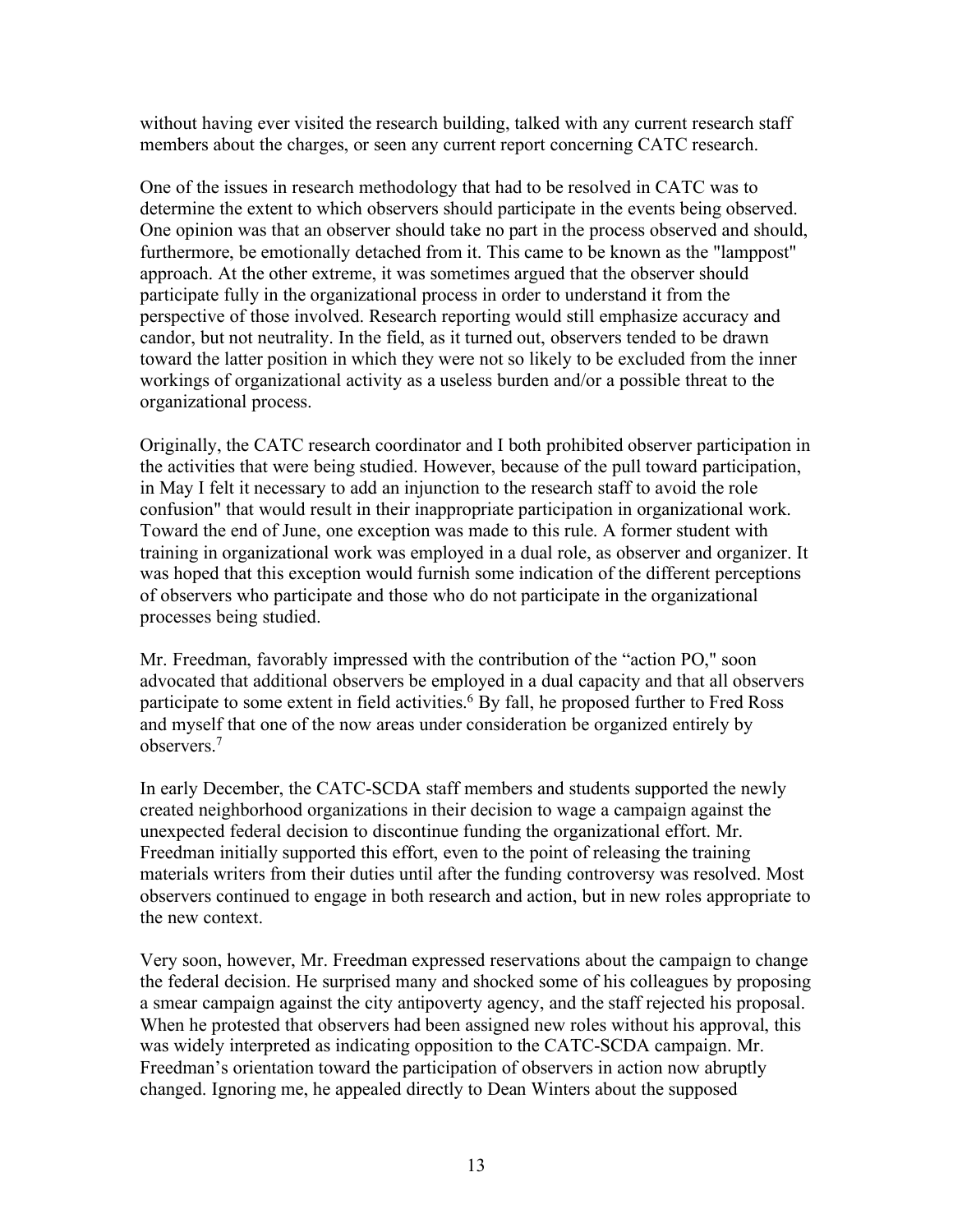assignment of "his" observers solely to an action role in SCDA. (No such assignment had been made.) A wave of resentment met him when he wrote stern memoranda to most of the participant-observers, ordering their return to a research role. One observer was exempt from censure: GL supported Mr. Freedman's new orientation and shared his concern. Most colleagues expressed their indignation about Mr. Freedman's supposed alignment with those who were trying to destroy the program.

Mr. Freedman now altered his behavior toward other research staff members. During the previous months, he had been relatively unruffled when an observer turned in few or no reports during periods as long as two months. He now became very anxious lest a few days would lapse without reports, and he rejected out-of-hand the adequacy of group taping by the research staff as-a substitute for individual reports. Without having inquired of observers the nature of their research activities, and without having read their reports, he felt able to conclude that they had abandoned a research for an activist role. Observers who had before enjoyed his praise now found themselves characterized as unable to produce valid research documents; their data would have to be heavily discounted. On the other hand, Mr. Freedman did acknowledge that withdrawal of research staff members from their action roles during the crisis would result in organizer animosity toward research and deprive research of much valuable data.

GL, the one observer who supported Mr. Freedman, began to receive, in return, Mr. Freedman's support. GL, and GL alone, was now said to have been able to maintain "astounding" detachment during this time of crisis. GL was truly and uniquely a valued and respected lamppost observer. It did not matter that Mr. Freedman had earlier requested (and received) approval from me for GL to be employed as an "antiorganizational" observer because of the intensity of his hostility to CATC. It did not matter that Mr. Freedman had several times tried to discuss with GL his relations with colleagues, or that GL had for some time been consulting regularly with the personnel director for help with this problem. It made no difference that GL often refused to attend meetings to which he had been assigned, while insisting on attending meetings that were already covered by other observers. It was overlooked that GL erased most of the data from about a dozen large research tapes in order to avoid haying to place them in the research safe. It did not even count that Mr. Freedman, when threatened by a slap in the face from GL, declared himself frightened, or that GL hotly threatened to "kick in the ass" of an observer colleague, a young woman, although no other person in the research staff ever angrily threatened violence to colleagues.

A number of associated changes also began to appear in Mr. Freedman. His evaluation of the CATC research effort plummeted. In September he had described the research effort of CATC as a potential model for the entire world; in February he concluded that in the monolithic atmosphere of CATC, attempts on his part to do research had been a waste of time. By the latter date he had launched a determined struggle (which probably was effective to some extent) to persuade relevant administrators to discontinue further funding of the CATC research program. The research design or report, which he had promised momentarily ever since September as a guide for research analysis, was never produced. In a letter to me in February he wrote: ". . . I have prepared no written research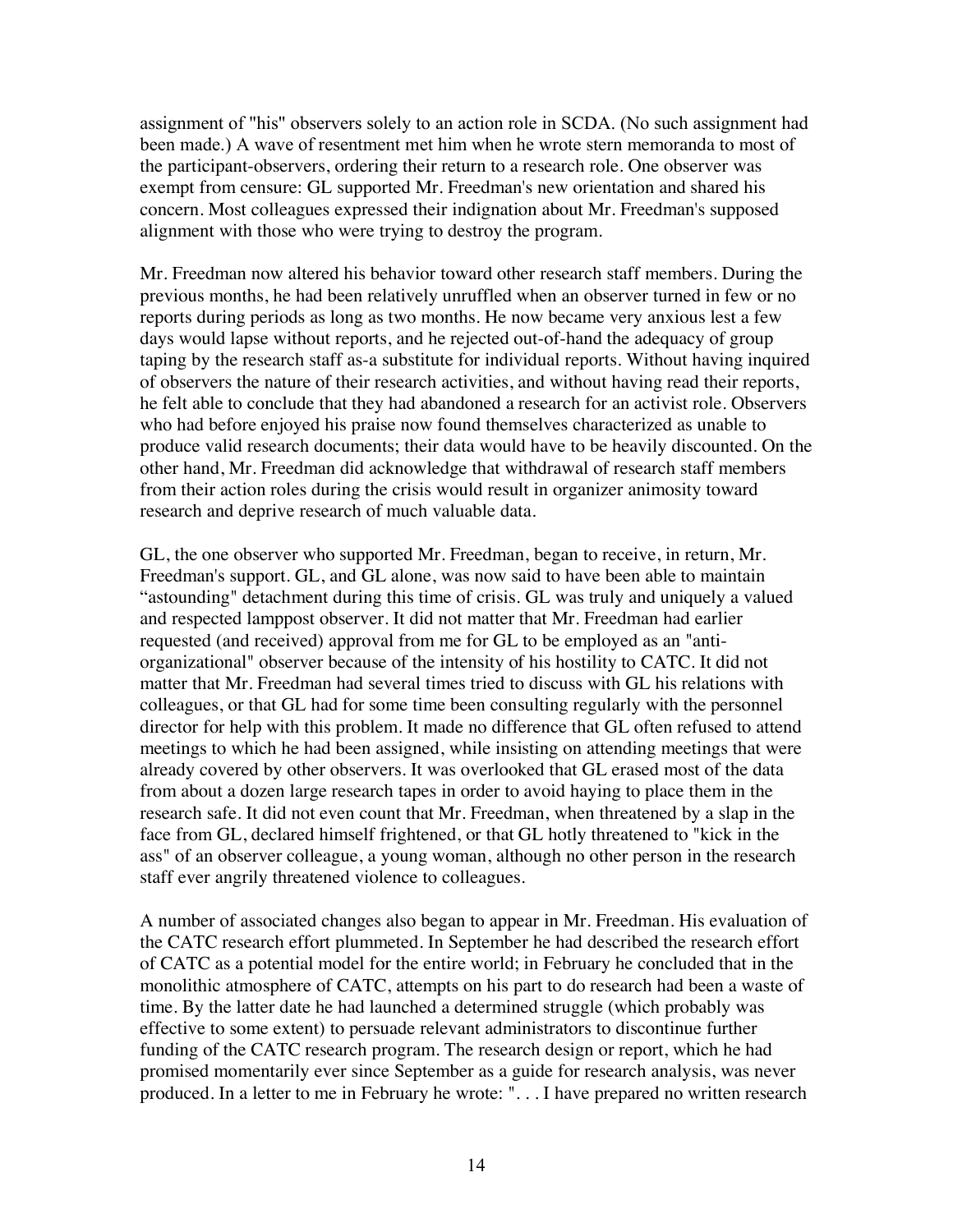report for you to evaluate as I feel, given current conditions, that you (sic) incapable of evaluation of any qualitative research report, sophisticated or otherwise that takes a different position than those you espouse."

As a member of a minority opposition during a time of great crisis, it is understandable that Mr. Freedman felt much pressure, and comprehensible that he responded with anger and withdrawal, taking care to rationalize his action. Unlike colleagues in similar positions who supported the CATC-SCDA campaign, Mr. Freedman managed to continue his employment with Syracuse University.

The events that swirled about Mr. Freedman's head can also be placed in a more general context. From the beginning, there were problems associated with the exercise of authority within CATC. There was resentment when the first research coordinator set forth clear research policies, and there was even a temporary work stoppage by observers in protest against what were felt to be improper attempts to spy on the observers (i.e., to inquire of organizers when they had been accompanied by observers). On July 31, 1965, most of the observers carried all of the data out of the research office and refused to return it until assurances were given that confidentiality would be adequately protected and that Mr. Freedman would not conduct research into the private lives of organizers. The data were returned a few hours after being taken. Mr. Freedman had attempted to lead a training seminar for observers, but gave up after a few sessions of which most observers only attended the first. The plans for data analysts to talk regularly with observers were not implemented. During the first month of the funding crisis, the lines of formal authority were regularly bypassed, and attempted supervision of the work of observers was very difficult thereafter. During the first year-and-a-half of CATC the source of authority was most effectively the decisions made by staff members in research staff meetings. During the final six months of CATC the problems associated with attempts to exercise supervision subsided, probably because there was no longer a need to coordinate a complex effort in the collection of data.

During the first year of CATC, whoever was responsible for supervision of observers was free either to apply the design in the original CATC proposal or to develop an alternative. Although it was urgent that the reasoning involved in the collection and analysis of data be made explicit, no explicit research design was ever applied. By the beginning of 1966 the effort to have data collection guided by an explicit design was abandoned, and each person subsequently proceeded in the theoretical analysis of data to create his separate research report.

The relationship of research staff members to organizers changed strikingly during the history of the project. At first, the organizers were supremely confident, usually regarded observers as useless excess baggage, and at best tolerated the presence of observers. Observer morale was consequently often very low during the first months of CATC. As time passed, observers increasingly shared the work of the organizers. They more nearly became treated as colleagues and had higher morale. Especially after the beginning of the funding crisis, the morale of organizers began to fall. Observers by that time had begun to believe they could out-organize the organizers. Although few of the observers, in fact,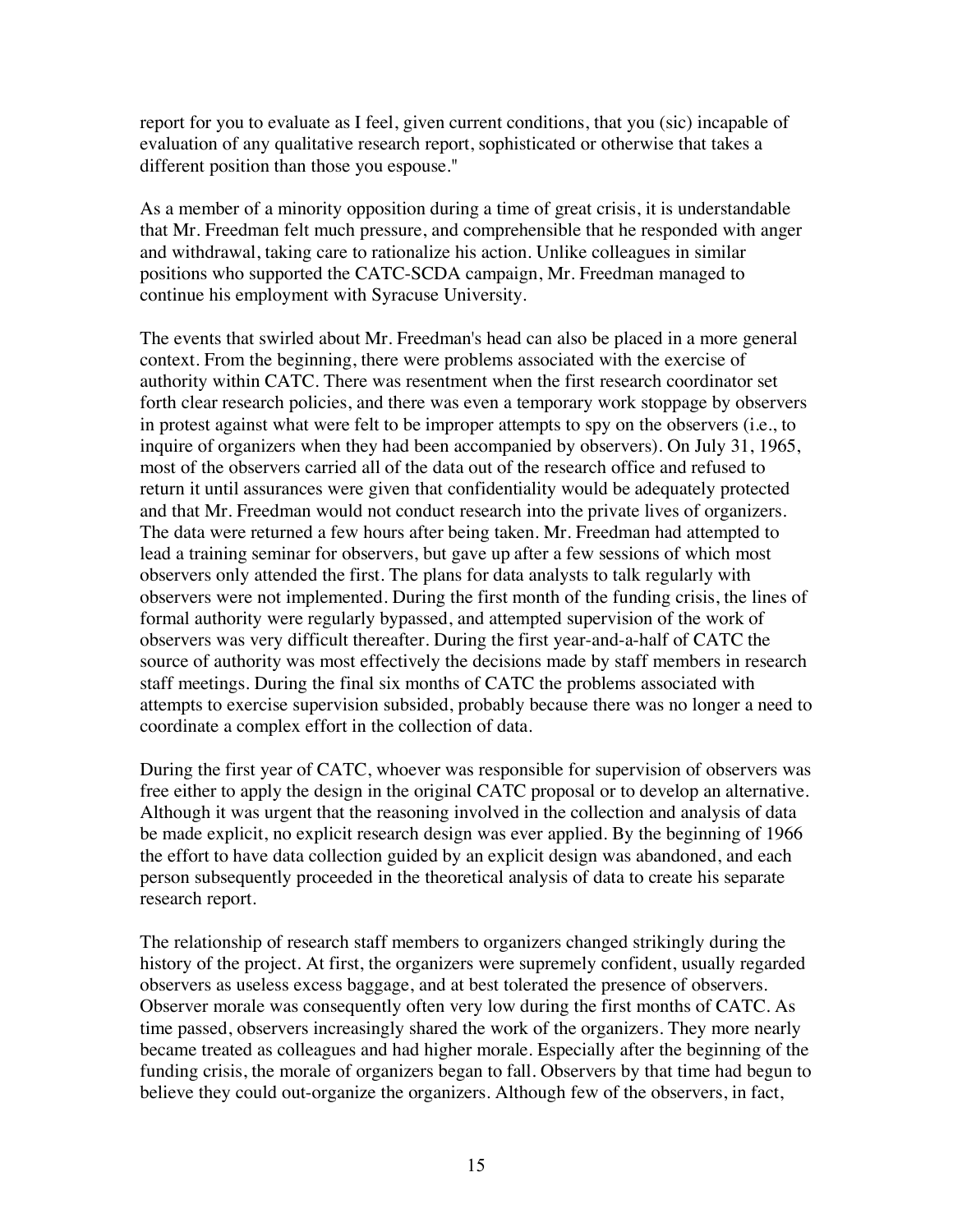knew much about organizational work, their relative status increased until some organizers began to rely on observers for advice and counsel. Organizers now wanted "feedback" from research, and there was now interest in "researching" an area before beginning to organize it. But the majority of the research staff became disillusioned with, and scornful of, the organizational effort, an attitude which is reflected in some of the eventual research reports.

As time passed, the attention of the research staff also turned away from a complete preoccupation with the organizational process to a concern with the effects of the funding crisis within the CATC-SCDA staff. This shift of concern was certainly stimulated by the harassment to which some of the research staff members were subjected by unknown persons. A lengthy analysis of the Syracuse power structure was stolen. For weeks most of the white (but no Negro) members of the research staff were telephoned throughout the night, only to hear each time bongo drums or deep breathing. Keys, money, and minor articles were stolen. During this period, staff tension and anxiety were intense, rumors were eagerly circulated—and often believed. Differences of opinion became transformed into feuds and mutual suspicion replaced mutual trust. It surprised me that much work did continue in the highly emotional atmosphere. By March l, when further funding was widely regarded as lost, all the research secretarial staff had resigned, University College had collected all tape recorders, typewriters, etc., and work had cone to a complete halt. When OEO finally announced that CATC would receive a terminal grant, the research staff gradually resumed its duties, and began to function at a high level of competence during the final months of their employment.

Finally, it is curious and revealing that the university administration and Office of Economic Opportunity adhered to a double standard in the collection of research data. There was, on the one hand, a belief that low income populations and CATC staff members should naturally agree to be objects of research observation. On the other hand, when I requested permission for a participant-observer to observe a conference with Dr. Ahlberg, Dean Winters, Dr. Kravitz, and myself, the response of Dean Winters was "absolutely no!"—even if the reports were to be kept secret for a substantial time period. Similarly, Dr. Kravitz and Mr. Schmais from the Office of Economic Opportunity would not permit a tape recording to be made of their talk with the CATC-SCDA staff, a talk during which Dr. Kravitz expressed his belief that observers were not zealous enough in ensuring accurate research reporting. For the most part, the CATC research staff members, in contrast, were consistent. Research staff meetings were often tape recorded and observations made of research staff work activities.

## Classroom Seminars

Students in the Community Action Training Center were expected to attend, among others, a Social Action Seminar, which was supposed to be especially relevant to their field experience. At first, all students together attended a single seminar. But student dissatisfaction with the seminar was evident from the beginning. After about two months in the program, students formed an organization which they called the CATC Cong, to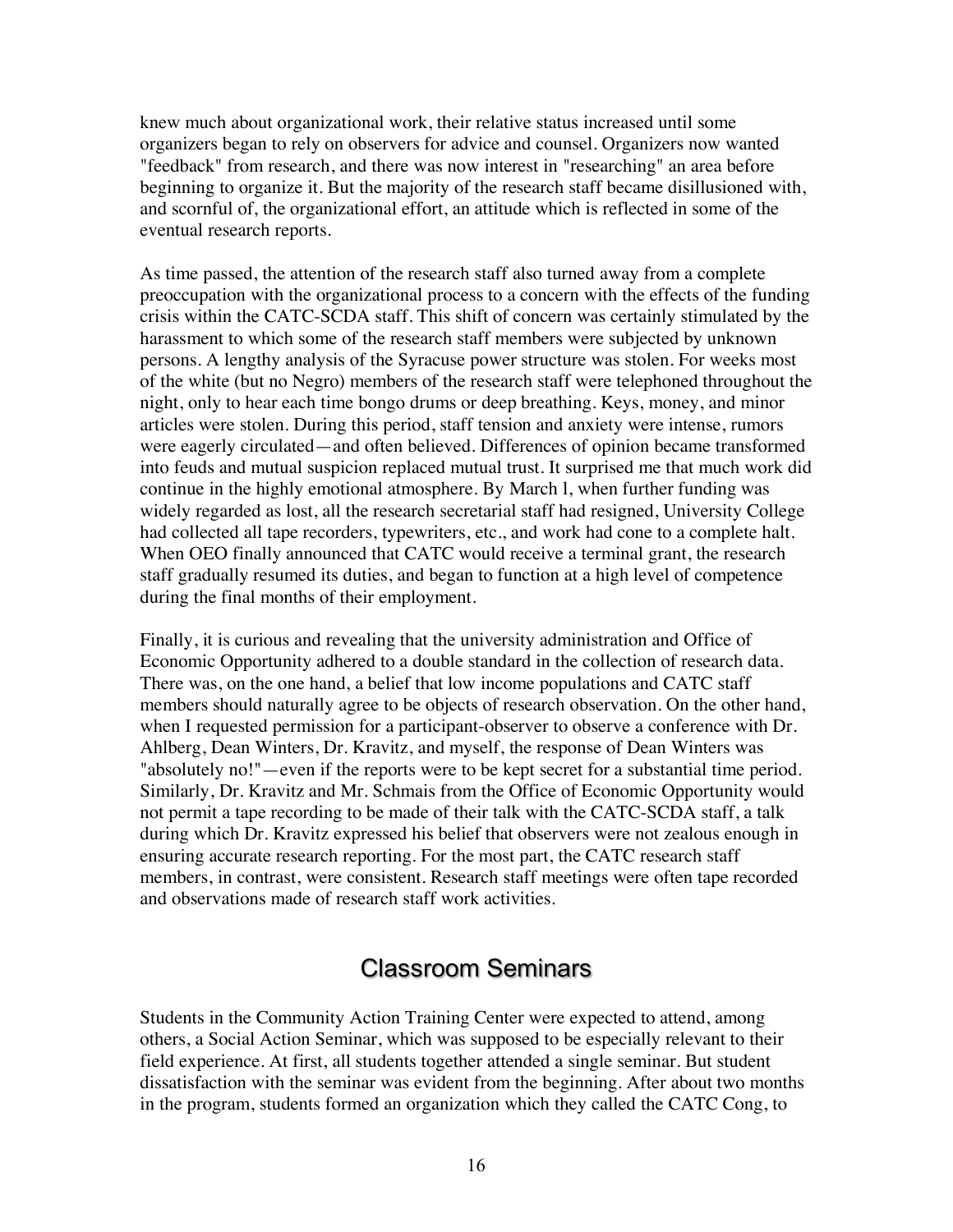secure for themselves participation in decisions about all aspects of CATC, including the educational program. Although the organization soon dwindled to a few students, the CATC Cong began a boycott of all activities except those in their field experience, and negotiated with me for more power. The boycott ended when an education committee composed of students and faculty was formed that would examine and make recommendations concerning the curriculum. This committee met several times and made a number of proposals concerning the seminar before disbanding (when Saul Alinsky refused to meet with it, commenting that one shouldn't give matches to pyromaniacs).

Perhaps the central complaint about the social action seminar was that some perspectives concerning social action were not being taught. Accordingly, we arranged guest lectures by about a dozen of the best known persons in the United States of various points of view, including orientations which the students had felt were missing. We tried also to acquaint the lecturer ahead of time with questions especially relevant in student discussions, and discussed the work of each guest lecturer in a seminar prior to, and on a session following his appearance. Many students continued to regard the seminar as inadequate and often did not prepare very much for class sessions.

In the fall of 1965, two social action seminars were created. One, intended for graduate social work students, was projected to emphasize readings and theoretical analyses to a greater extent than the other, non-degree seminar. Both were taught primarily by myself and were developed in relation to expressed student interests. I also prepared detailed syllabi for the students. After a strong beginning, participation in the seminars declined as students became caught up in field activities and as the uncertainty of continued funding began to have an impact on morale. After the acute phase of the funding crisis began on November 30, I was not able to lead seminar sessions with most of the non-degree students. For several months thereafter I led only the graduate seminar, although all nondegree students were invited to attend and several did.

During this period the attention of the seminar was partly focused on the conflicts internal to CATC, the collective anxiety and demoralization, and the consequences of these for the further progress of organizational work. The dissension and suspicion with CATC eventually reached a pitch at which one of the students (who disagreed with the general campaign) felt that the final examination would be used as a pretext to eject him from the program. Dean Winters, both orally and in writing, supported the student and indicated to me his severe disapproval of the prospect that I would unfairly use examinations to penalize those students who disagreed with me. I bitterly responded that, although no organizational program could afford a faction of organizers undermining the work of the rest, there would be classroom freedom and fairness for all points of view. In fact, I had been criticized just as severely by others for not taking some kind of action to end disruption of the CATC-SCDA program.

The immersion of students in the field (and especially in the campaign to reverse the OEO decision) created also a growing concern in the School of Social Work about the academic performance of CATC graduate social work students. One faculty member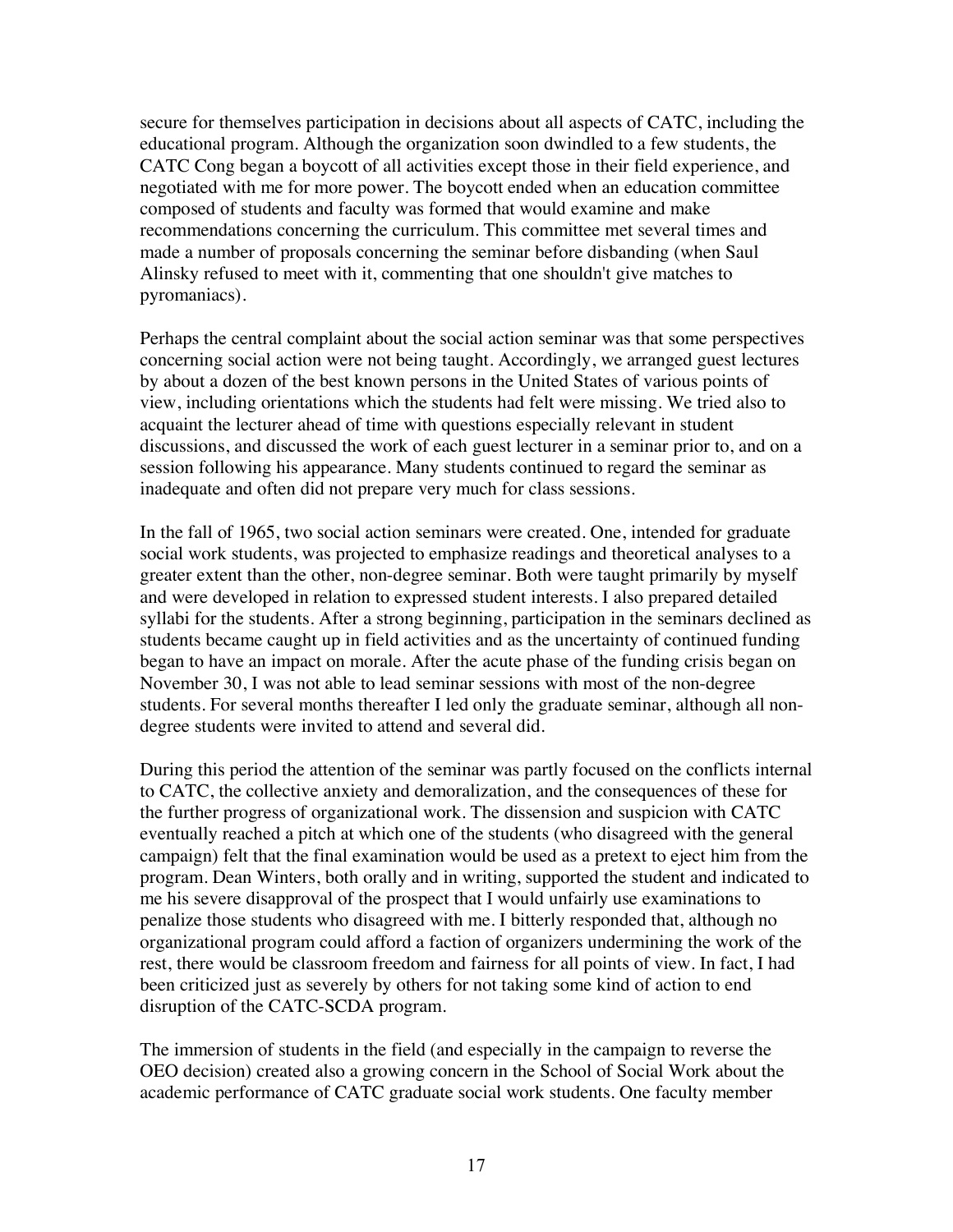circulated a memorandum complaining that CATC students were spending 17-hour days in fieldwork and were unable, therefore, to participate adequately in any other area of their education. Although 17-hour days in the field were not the rule for CATC students, and were not expected of them, it was my belief that some concern was justified. During 1966 I devoted much effort to increasing student emphasis on classroom participation. Within CATC this meant increased stress on classroom analysis of field activities and reading as opposed to learning directly through the experience of building and maintaining organizations of the poor.

The CATC social action seminars were taught from February 1965 until September 1966. In general, the rate of student learning was much greater during the last months than it had been at the outset of the program. However, the effort put into the seminar by students tended until the end to oscillate between periods of enthusiasm and serious and determined study, followed by periods of depression and little academic tenacity. Over time, also, the differences among students in their fund of seminar-related knowledge, increased. And, although the educational progress of the students compared well with that of other graduate social work students in community organization programs, their progress did fall far behind the aspirations that were originally bold both by the students and myself.

## Haggstrom

My own course of action and feeling is implicit in the previous account, but I will recapitulate it here.

I began CATC with what, in retrospect, were great expectations doomed to disappointment. My previous experience had included organizational work, research, administration, and university teaching. In CATC all these skills would be needed for what would be a complex but practical effort. The university administration and faculty colleagues, after clear and even vivid warnings that the proposed center would be controversial, continued their support of the idea. Although recruitment would be very difficult in such a short period of time, some key staff positions were very early filled by able people. In particular, the association of Fred Ross and Saul Alinsky, respectively with the field and educational sectors of CATC, enhanced my confidence that we could eventually build a good program.

Two months later the age of innocence had ended. The auspices of CATC were shaking; I felt as though I were in a small boat in the grip of a hurricane, struggling to keep afloat. I tried to maintain a calm and rational outlook. My accompanying anger, fatigue, enthusiasm, and occasionally, depression, lasted for about a year. The future of CATC vanished during that year.

With the passage of time the perception of me changed. Before the advent of CATC I was regarded as a somewhat unorthodox but generally respected faculty member. After the first months of CATC, many people began to see mc as a true believer, recklessly and stubbornly following a course regardless of the consequences. Only within CATC was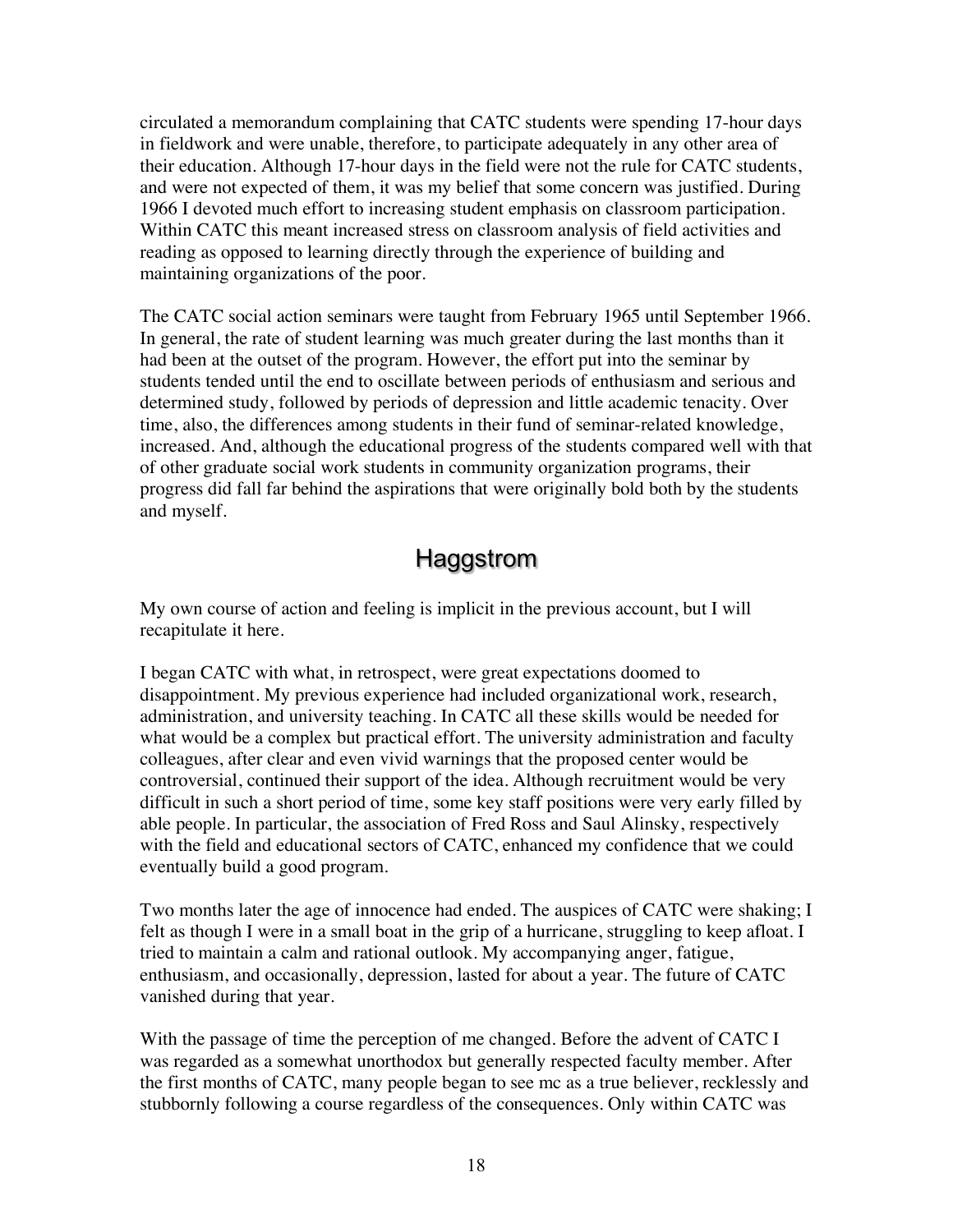there more often the impression that I was a rather cautious, even timid, basically authoritarian bureaucrat and middle class egg head. Everywhere, though, I was held responsible for a sequence of events that shook the CATC-SCDA program, a process that seemed to me to be nearly entirely outside my control.

My efforts were directed in large part to the development within the CATC-SCDA program of an understanding of, and hence greater control over, the process that held us in its grip. For that purpose I developed an "analysis game" for use in the social action seminar and tried to support analytic efforts by anyone associated with the CATC-SCDA program. If a realistic common definition could be developed, I believed, our chances of eventual success would be greatly enhanced. The process of analysis and increasing experience in working together appeared to me to have a stabilizing effect. Given time, I believed (and believe), we would have been generally recognized as uniquely successful.

It was (and is) my opinion that the OEO decision to discontinue the direct funding of SCDA decisively destroyed our program. By the spring of l966, although I continued to do what I could to support the continuation of SCDA and of the social action field placement in the School of Social Work, I began also to plan a different kind of organizational and educational effort which would not be so vulnerable to political decisions by establishment institutions.

In addition to my view of myself in my CATC role, on the basis of comments made by Vice President Ahlberg, Dean Winters, Dr. Kravitz, and others, it is possible to state with some precision the Haggstrom seen by them. Such an account goes approximately as follows.

Warren Haggstrom began with the best wishes and help of most of his colleagues within and outside the university. He was employed as a consultant to the city urban renewal agency, and then to the Mayor's Commission for Youth. The School of Social Work helped him to innovate a new kind of field training in social action; the Youth Development Center of Syracuse University helped him to secure the time and funds to conduct research into organizations of the poor throughout the United States. The university administration itself helped him to start the Community Action Training Center and to secure funds for its operation. A local settlement house even invited him to write "The Huntington Story," and he received many invitations to speak to local social work and church groups.

But this initial generosity was invariably ill repaid. Dr. Haggstrom's relationship with nearly every group associated with him worsened in proportion to the length of time of the association. City agencies found him stubbornly and rigidly adhering to his pro-conceptions regardless of the political situation in which they found themselves as a result of adopting some of his ideas. Further association with him became difficult; he was, in the end, a liability. Within the university the sane process occurred in spite of all the help which had been offered to him. He violated the structure in which he worked by transforming the Community Action Training Center into a social movement that openly defied a funding decision of the federal government, regardless of the outcome for the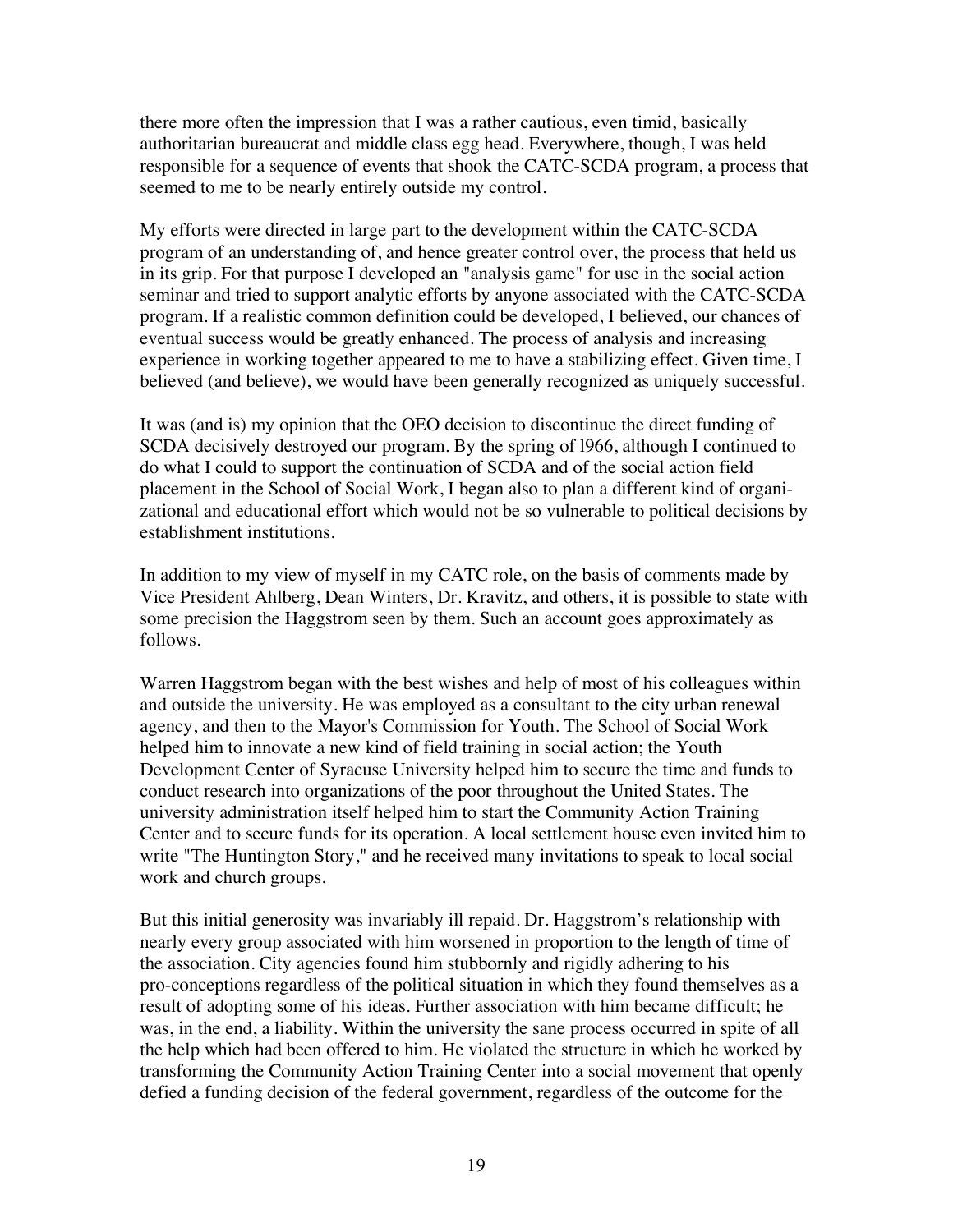university. His colleagues on the faculty gradually withdrew their support of him—but were rewarded only with blunt and sometimes sarcastic remarks about the extent to which they were discharging their responsibilities to the poor. He claimed, for example, that social workers should not even work in areas of poverty unless they took the side of the poor, that otherwise social workers resembled colonial administrators. He depreciated the extent to which sociologists who study areas of poverty come to understand the poor.

A succession of senior staff members of the Community Action Training Center had similar experiences, but they were in a more vulnerable position. There were three associate directors in two years, the first two resigned, having the impression that Haggstrom was rigid, did not trust them, would not back them up when they tried to discharge their responsibilities, and did not delegate responsibilities to them. No fewer than five persons were successively responsible for the coordination of participantobservers. The first resigned under pressure, saying that he had not really been given a chance to do the job. The second resigned saying that Haggstrom did not back her up. The third resigned, charging that Haggstrom was dictatorial and would not allow an atmosphere of freedom within the research staff that would allow serious work to be done. The nature of the atmosphere can be conveyed to some extent by the fact that in two years, six of about twenty six students were terminated from CATC!

Twice there were student strikes, once a picket line in front of the CATC office, and one group of students angrily wrote to the local newspaper about the "witch doctor" in charge of the CATC program.

Inevitably, the School of Social Work ended its association with CATC and decided against any resumption of the social action field placement. The university administration withdrew Ford Foundation research funds from CATC and closed it down entirely after two-and-one-half years of operation. The Office of Economic Opportunity reduced funding to CATC, and phased it out as soon as possible. These agencies learned the lesson which had previously been more quickly picked up by the Mayor's Commission for Youth when they found themselves forced to discharge Dr. Haggstrom very quickly because of the political consequences of his association with them.

The problem is that Haggstrom is a true believer. He subordinates everything to his system of ideas. This trait, merely tiresome in the average ideologue, becomes dangerous (as is well known from a study of history) when such a person assumes a position of authority over others. Only those who are in agreement can remain associated with such a person; all others must resign or be forced out. Thus Haggstrom and a declining number of true believers gradually isolated themselves from the community and the university, but were still treated with a generosity that they hardly merited. As is often the case with such people, there was, consciously or unconsciously, a hidden agenda. Haggstrom was working to build himself and his ideas, regardless of what happened to associates or to the institutions with which he was associated. In the last analysis, one cannot ignore the fact that institutions have to look out for their own preservation, and other functions have to be performed by them. They cannot engage in a single-minded total venture on behalf of one system of untested ideas. Our experience with him has reinforced our belief that if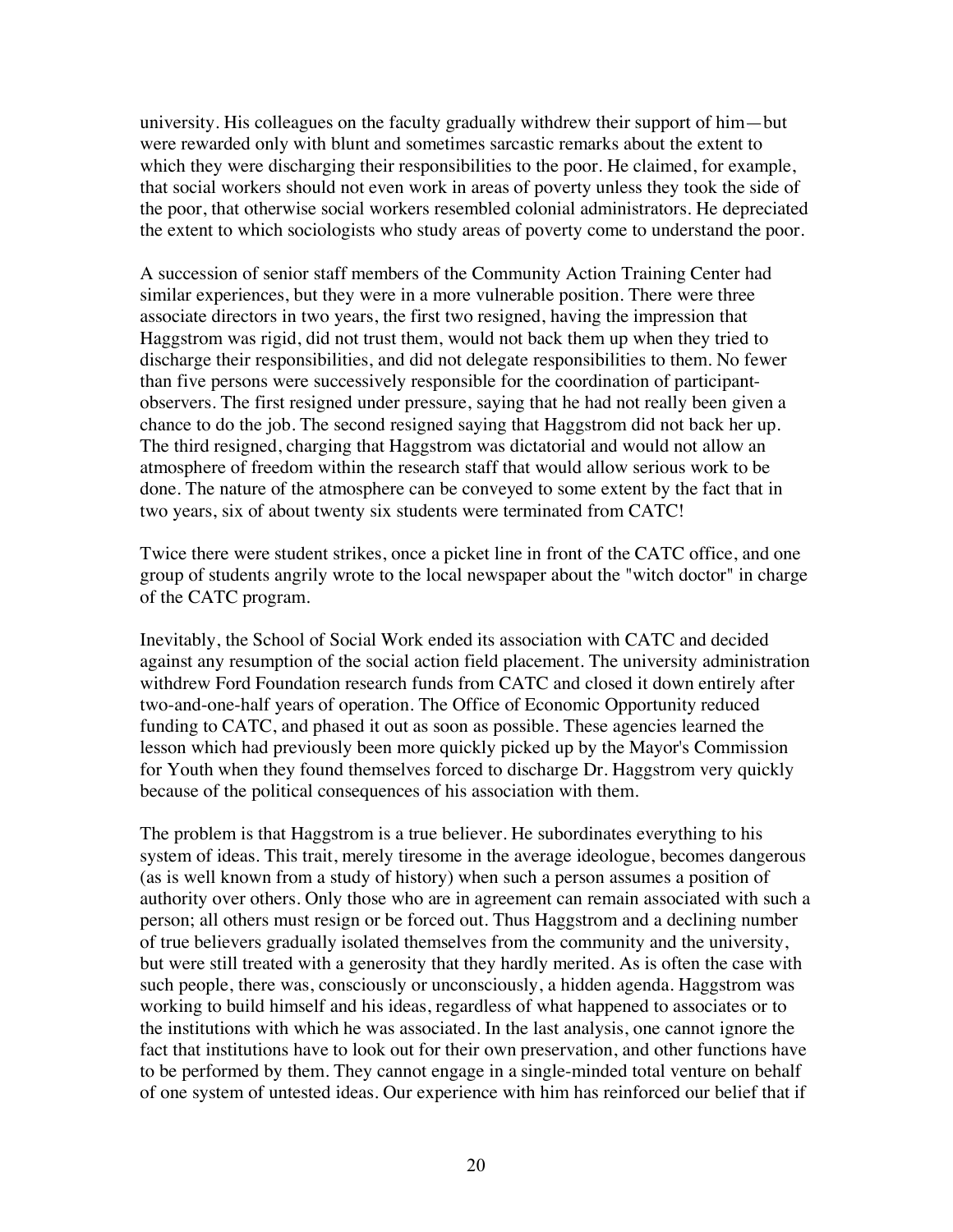a man has only one critic, the critic may be mistaken. But if he is criticized everywhere, the object of criticism is most likely wrong. Dr. Haggstrom was criticized everywhere. The university and OEO were forced to terminate this unfortunate experience, but tried to do this in a way that would not be vindictive toward Dr. Haggstrom and his associates. From now on, research that we sponsor into organizational work in low-income areas will be objective, and our education of social work students for social action will take into account that there are many varieties of social action, and in an academic setting all of them need to be considered and taught.

#### The Question

In the sequence of events mentioned above, virtually everyone violated what others assumed to be the appropriate enactment of his work role. Yet these presumed violations did not result in the level of embarrassment or outcry that might have been anticipated. Each person involved found it possible to argue that his course was justifiable no matter how absurd it may have appeared to others.

In most cases, persons not only were able to regard their apparent role violations as legitimate, but were able also to convince others of the correctness of their conduct.

Under the circumstances this outcome is odd and surprising. One would suppose that a senior staff member who refused to work for two-and-one-half months without an excuse, during which time his work organization suffered its most severe crisis, would be perceived to have been at fault. At least he would hardly be soon appointed to a new position with increased responsibility and salary. And if a local government built half a school before abandoning the effort, public indignation would create a tumult. Usually, people count on one another and protest the instances in which they are failed. Those who violate the codes suffer punishment at the hands of superiors or peers. But with respect to CATC, violations of norms were usual, while violators felt that they were justified and most of the time escaped negative sanctions. How can one understand or interpret this phenomenon?

The remainder of the present paper will be devoted to an attempt to explain some of these peculiarities of the CATC-SCDA program.

## Historical Context

To some extent, one can better understand the events just described by placing them in a historical context.

Contrary to widespread belief, upstate New York has an authentic radical tradition that began in colonial times and continued until well after the Civil War. In eastern New York, tenant farmers carried out occasional revolts against landlords for over two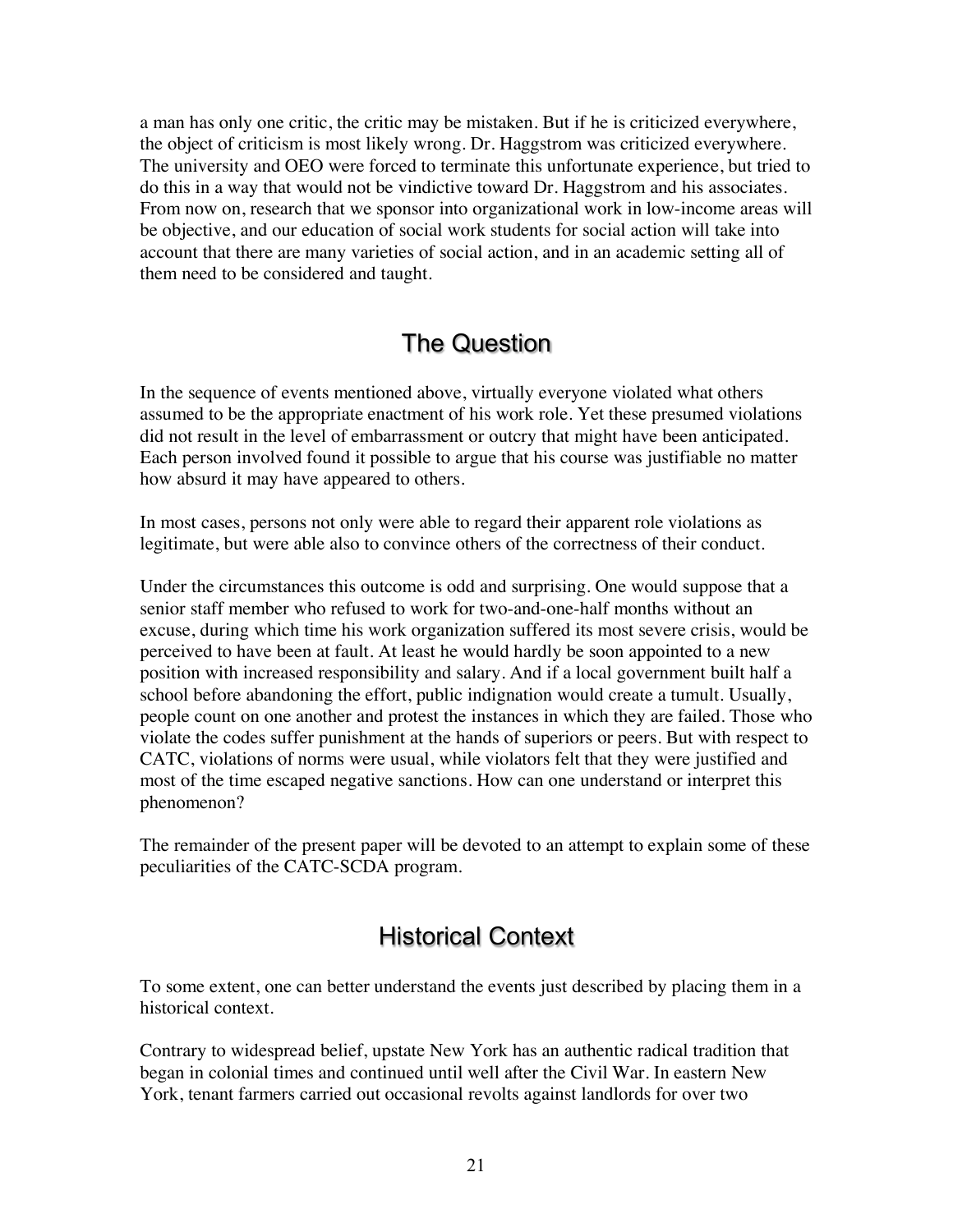hundred years, until they finally broke the power of the old land-owning families. Defeated in the 1760's, 1790's, and in 1812 and 1813, their efforts culminated in the great anti-rent rebellion of the 1840's, which at times faced troops called out by the governor.

The rent strike by the farmers of upstate New York was more determined than its more recent urban descendents. More than ten thousand tenant farmers organized, first for direct action against their landlords, and later as a political force. For direct action, the farmers disguised themselves as Indians and (like the Minnesota and Iowa farmers of the 1930's) made impossible the forced auction of their property for nonpayment of rent. Anyone foolish enough to make a bid at such auctions would find his own property destroyed and his neighbors unwilling to associate with him. Law enforcement officers found themselves unable to take any action on behalf of the landlords. It was a reckless farmer who would even express a view contrary to the rent strikes. Eventually there was violence, and Dr. Boughton, an anti-rent leader who had appeared in Indian disguise as "Big Thunder," was sentenced to life imprisonment. The movement continued in political channels, electing friendly sheriffs and local officials who made impossible the efforts of landowners to collect rent. The farmers organized town, county, and state committees, held conventions, published their own newspapers, and came to hold the balance of power in New York State. At the height of this influence they helped to put a governor into office (who pardoned the 18 anti-rent political prisoners) and an attorney general (who launched an investigation into the titles of the large landowners to their land). Most of the landowners eventually sold out to their tenants at a sacrifice.<sup>8</sup>

But the reform spirit that raged elsewhere appeared only in a more genteel form in Syracuse. In the mid-nineteenth century, Mr. Forman initiated legislation for the Erie Canal and, knowing that the canal would give rise to new cities, purchased 250 acres of land that he then developed. The land is now downtown Syracuse. In 1819, when Mr. Forman founded Syracuse, only two frame houses stood in a small clearing. By 1830, Mr. Forman was able to purchase 300,000 acres of land in North Carolina and lived out his days as a wealthy figure.

Mr. Forman was sorrowed by the ungrateful citizenry of his invention who did not award him an office that he sought. This, however, is one of the few recorded instances in which Syracusans did not reward their businessman-politicians. A recent study of political life from 1880 through 1959 concluded that Syracuse politics was always dominated by local merchants and manufacturers, and that the extent of business domination tended to increase rather than decrease during the eight decades examined. In view of the racist nature of the United States, it perhaps was inevitable that the substantial early Negro population (593 in 1880, 1345 in 1920) should remain outside the political life of Syracuse, but blue- and white-collar workers, and professionals (including even lawyers) have normally also been unimportant in the political process.

Many of the problems of times past remain today. As early as 1843, the inspector of common schools protested that the creation of private schools would not solve the problem of education for the poor who would find the old schools inadequate but could not afford the new. In 1923, the schools available for the poor were still inadequate, and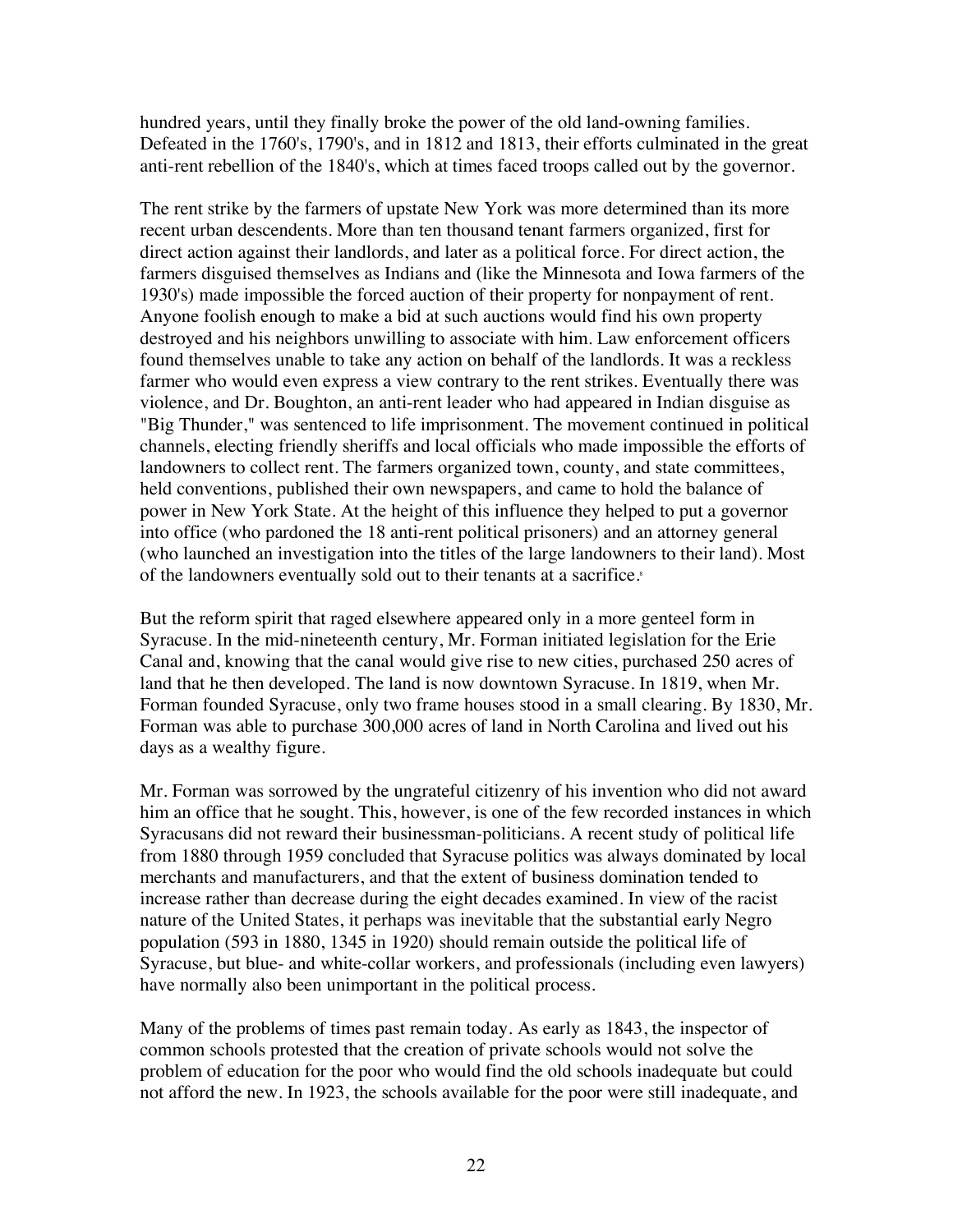an attempt to use schools as community centers was opposed by allegations of the destructiveness of the children. (One principal pointed out 34 bullet holes in the glass of a new school building.) In the mid-1960's, the areas of poverty were still stigmatized by the newspapers and politicians as areas of crime, the schools remained scandalous, and large numbers of poor children were formally or informally excluded from them.

In 1910 there was a segregated "vice district" in Syracuse. About 200 prostitutes in some 30 houses plied their trade with police protection and under medical supervision. They had an estimated 3,000 clients each week, and brought an estimated million dollars annually into the economic life of the burgeoning town. More recently, Syracuse was distinguished by allegedly having one of the most corrupt police forces in the nation. In spite of periodic campaigns against vice and corruption, both probably continue to flourish in different forms but as vigorously as ever.<sup>9</sup>

In the context of this conservative city, Syracuse University has often been portrayed by the normally sensation-seeking newspapers as a center of radical thought. For example, on November 22, 1934, the Syracuse Journal ran a headline reading: "Drive All Radical Professors and Students from University." The newspaper had disguised two young men as prospective students, sent them to interview the head of the department of educational psychology, and reported that he admitted to being a Communist. He denied having made such a statement. The next day the paper quoted another professor as having said, "I teach isms."

The professor claimed that his words had been: "I teach no isms." Eventually there developed a campaign to "examine" several professors, including Dr. Floyd Allport, one of the few members of the faculty of Syracuse University with a national reputation. The newspapers in 1965 played a similar role, even to replacing the sentence:

"if you had been determined to criticize us and could find no factual basis for doing so, you would then have acted exactly as you have acted."

by the sentence:

"if you had been determined to criticize us and could find factual basis for doing so, you would then have acted exactly as you have acted."

without informing the reader that a change had been made in the text of the letter to the editor.10

Newspaper outcries about Syracuse University have seldom had much foundation, however, since that institution has always rivaled the city in conservative tendencies. The pattern was established by James Day, the outstanding chancellor in Syracuse University history.

An admirer of Chancellor Day claimed that he had "taken a half-baked Methodist college that stood on a windswept hill, and by his indomitable ability and Simon pure genius . . .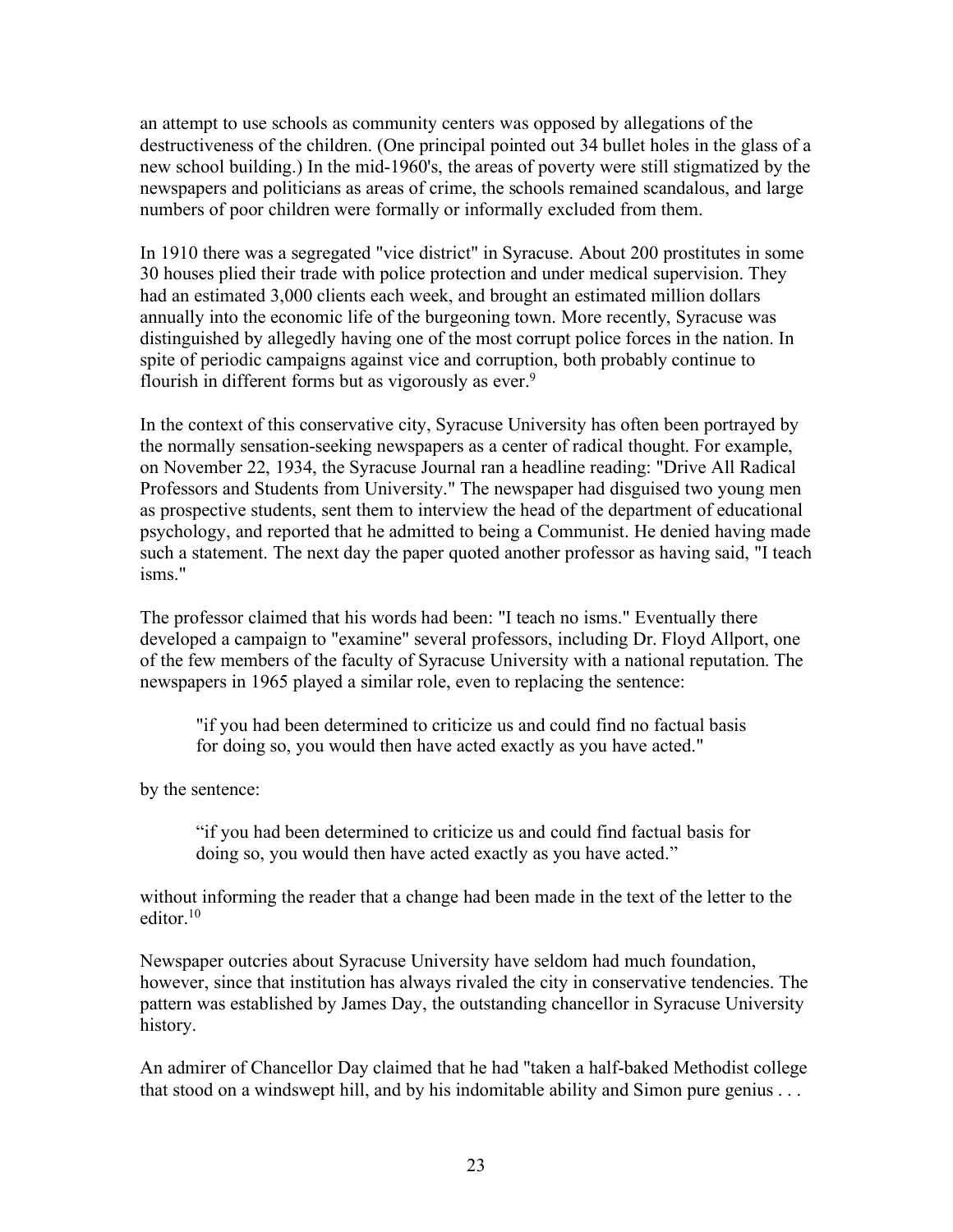transformed it into a real university." And there is no doubt that the university expanded steadily during his nearly three decades (1893-1921) as chancellor. He ran a tight ship.

Before coming to Syracuse, Chancellor Day had been a minister in St. Paul's Methodist Church in New York City. John D. Archbold, a member of his congregation and President of the Board of Trustees, secured his new position for him. Mr. Archbold, a multimillionaire high official of the Standard Oil Company, subsequently gave more than three million dollars to Syracuse University. It is, perhaps, natural that when Theodore Roosevelt campaigned against trusts, Chancellor Day called Roosevelt a "dangerous anarchist" and invited wealthy people to "take the taint off tainted money" by using it to build up Syracuse University. Mr. Archbold, in fact, had originally announced that he would support selection of a chancellor who would implicitly believe and steadfastly preach the doctrine that the lion of Nineteenth Century corporate wealth could lie down peacefully with the lamb of first Century Christianity.

When Chancellor Day was selected, one of the trustees, a Methodist clergyman, expressed the satisfaction of himself and his colleagues that they had a man who could not be driven away by hostile professors. As it turned out, the new chancellor even surpassed their expectations. Rarely did a faculty member venture to disagree with him. When he ordered the faculty not to teach evolution, there was no dissent. When a professor did disagree with the chancellor, he soon resigned or was dismissed. The trustees themselves quickly lost influence, and their meetings declined into ceremonial formalities.

Chancellor Day's views, in fact, were better attuned to the world of business than to the nurture of the intellect. When a professor requested a promotion, arguing his case on the basis of having written a book, he was told not to expect promotion since a man who has written a book must have spare time on his hands.<sup>11</sup> When some students invited a Socialist to speak on campus, the chancellor screamed: "This place is honeycombed with sedition!" He held that if an IWW or socialist orator should attempt to make a street corner speech, he should be taken to jail—or to "the ditch." In his book (written in the early 1920's) the chancellor took the position that union labor is founded on principles directly opposed to those of our government, and that the strike is a conspiracy and nothing else.

Dissent, not completely erased, was carried on primarily by students. In 1919**,** after a mighty football victory over the University of Pittsburgh, the students demanded a holiday. When the university refused, the students went on strike. Classrooms were picketed, and students and faculty members who wanted to continue in the classrooms were harassed. Chancellor Day tried to persuade the students to take their work seriously, but it is reported that they did not listen to him.

Since the time of Chancellor Day the university has maintained the stance which he gave it. In 1939**,** it won in court the right to dismiss a student without giving adequate reason. (The student reported that the university found her to be not "a typical Syracuse girl.")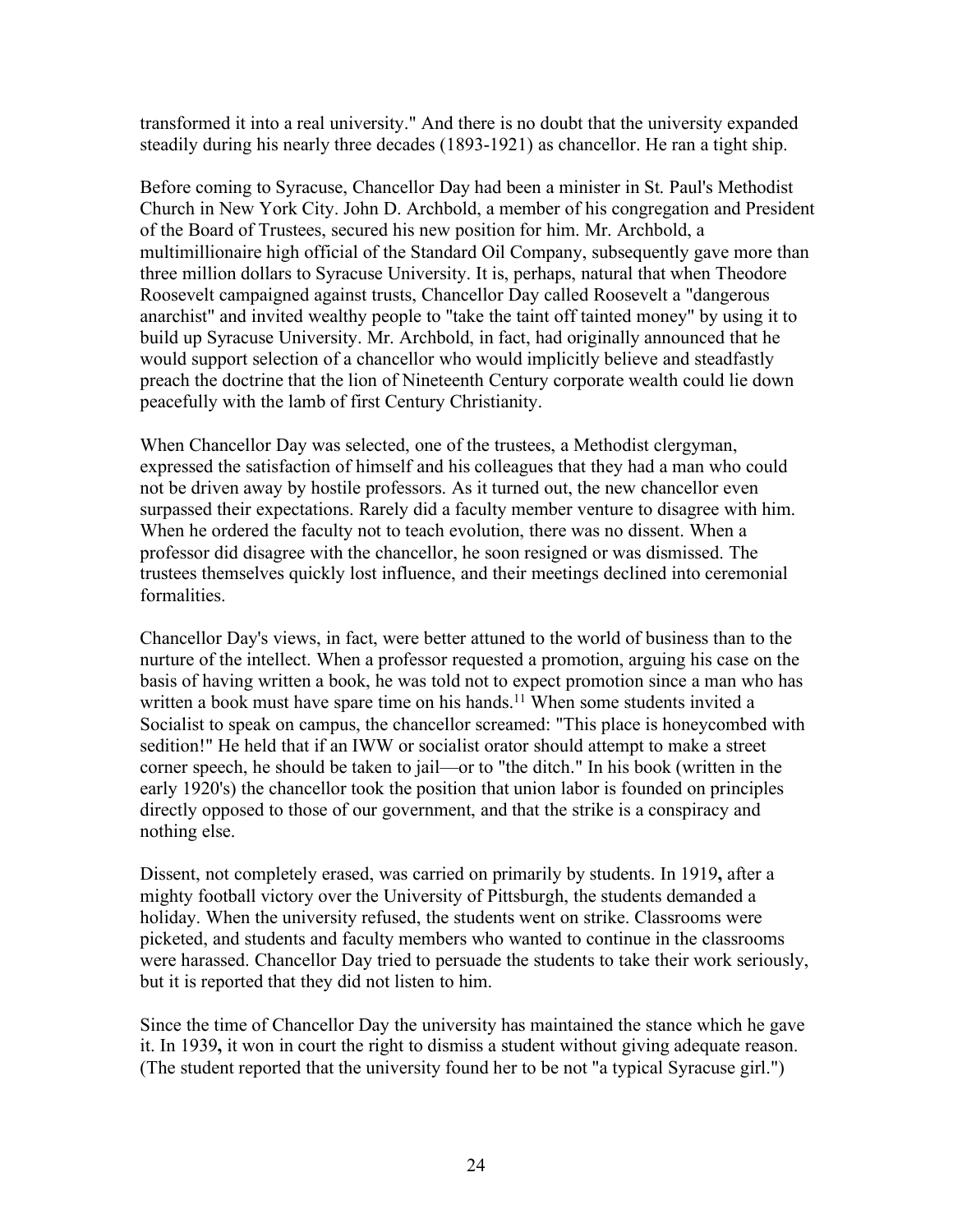The Maxwell School of Syracuse University began a program which gave students experience in the political process while furnishing free assistance to the local politicians. And fundraising remained the central administration concern. The university continued to emphasize its ties with the Methodist Church while raising funds from Methodists, although emphasizing its nonsectarian character while raising funds elsewhere. The present chancellor even outdid his illustrious predecessor when he clubbed a student who was engaging in a nonviolent protest against ROTC. (The newspapers politely called it a "caning," and took advantage of the occasion to praise him.) Even I became the object of frequent furious memoranda in which the chancellor hurled at me such charges as the one that I had held CORE meetings in my office.<sup>12</sup>

The majority of the faculty remained docile and quiet in the presence of high administrative officials. And students who did not strike (as in the football strike of 1919**)**  but who did participate in civil rights demonstrations found themselves vigorously harassed by the university administration.

Although the power of the present chancellor is exercised primarily by key vice presidents, and although the voices of faculty dissent are more numerous than they used to be, Syracuse University remains a conservative centrally administered football-oriented academic institution in basic intellectual and ideological harmony with the community surrounding it. Its sponsorship of the Community Action Training Center was the single notable, however temporary, exception to the general rule.<sup>13</sup>

In addition to the historical context, we might understand the peculiarities of the CATC-SCDA events by considering the nature of organization and how a process such as that described above might develop within an organization. We will next turn to that task.

## Organization and Non-Organization

An organization travels in a situation that it defines.

An *organization* may be thought of as a symbolic system together with a system of bodies which is regulated by the symbolic system. In other words, an organization consists in part of such things as implicit or explicit job descriptions, rules for coordination of work, directions concerning lines of authority and communication, rules for decision making, descriptions of sanctions permitted and conditions for their use, and so forth. This symbolic system creates activities of bodies and relationships among bodies. If the organization is informal, the symbolic system may consist more of the pattern reflected in habits than in officially and explicitly stated or written prescriptions.

To say that an organization *travels* may indicate that it is making progress in carrying out the mission that legitimizes it. That mission may, for example, be the manufacturer of automobiles, the preparation of an entrance to heaven, or the conduct of a revolution. In other cases, an organization may use its mission as a cover which enables it more easily to acquire resources. This would happen if a social work agency were to act more to secure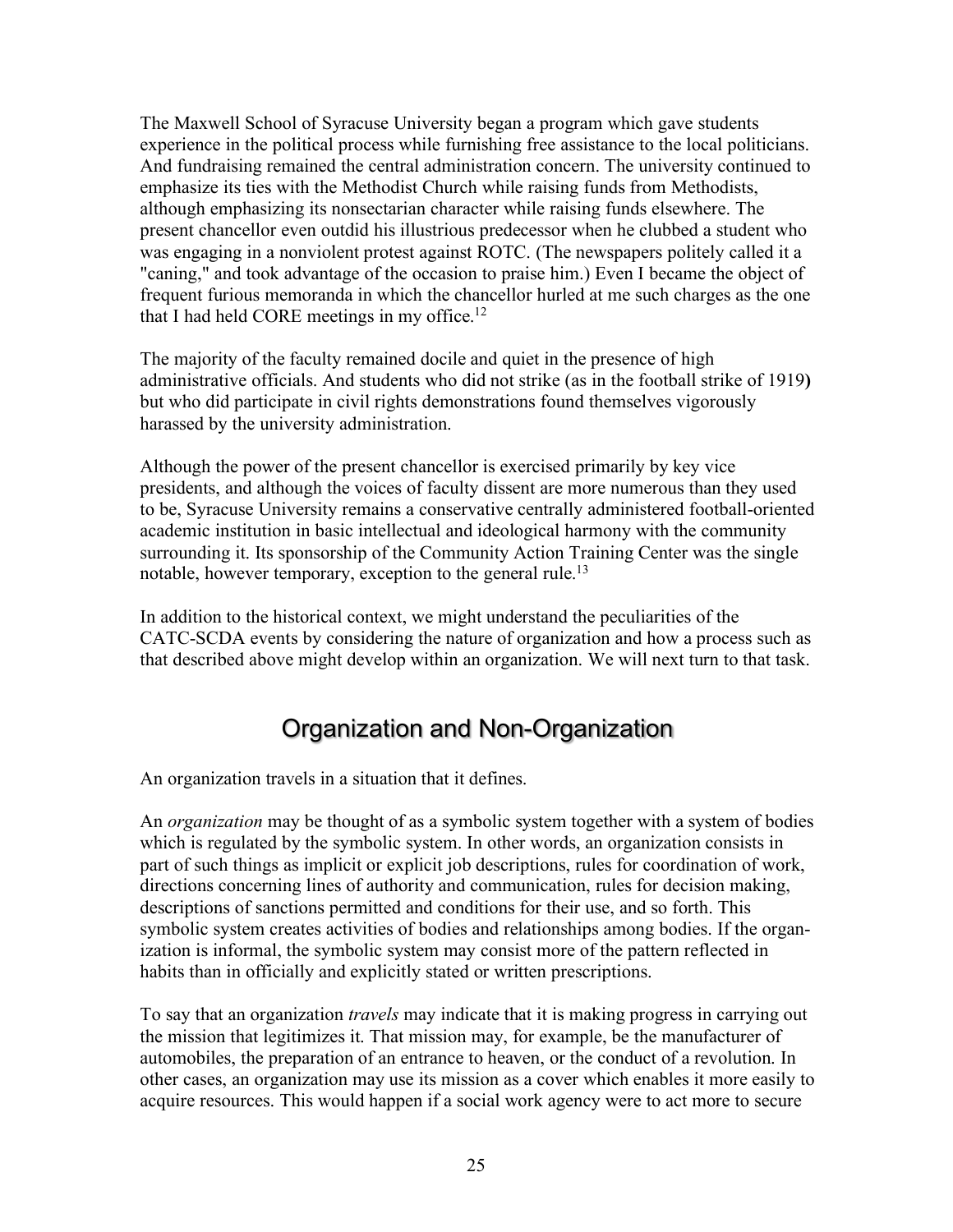additional funds or power than to help its clients, although it may continue to claim that it was acting solely on behalf of its clients. In any case, the travel of an organization is marked by its changing relationship with the situation about it. Thus, an organization gets ahead of (or falls behind) its competitors, and tops (or fails to top) the million dollar annual budget mark.

The *situation* of an organization consists of the things about it that are relevant to its travel. The situation of an organization, like the situation of a person, is largely invisible and difficult to assess. For example, it includes the meanings which the organization has to its rivals and to its clients, the meanings of the moves and actions of the organization, the intentions of legislative committees and other powerful groups toward it, the relative case of acquisition of resources in future years, the consensually validated meanings carried by organizations and other objects in its vicinity, and so forth.

In *defining* its situation, an organization singles out and orders aspects of it in relation to its course of action. If the organization believes that it is seen by its rivals as powerful, it will adopt a different course of action than if it believes it is seen by its rivals as weak. In defining its situation, the organization may therefore present itself to others in such a way that it will appear to others to be powerful and, in preparing to act, take into account the anticipated reaction of others to its apparent power. A powerful organization can in part create the situation that it defines and can project long courses of action. Thus a defined situation is not restricted to the here and now. It may come to include distant objects and events, both in social space and in social time. The organization orders a stream of actions in the defined situation with the purpose of maximizing returns to it in the form of distance traveled, resources acquired, and so forth. The ordering presupposes assumptions on the basis of which the definitional process has taken place, including assumptions that certain aspects of the situation can safely be ignored while others must quickly be attended to.

Since a situation is very indistinct, and since an organization cannot survive except by defining it and acting in relation to it, the definitional process is both crucial and hazardous. The stresses of improvisation are usually gradually reduced as the organization comes over time to rely increasingly upon experience from the past precipitated into routines as the best guide to the future.

An organization has a structure of internal power, the power to ensure that its internal process is effectively mobilized on behalf of its external objectives. An organization must coordinate and direct the work of its members on behalf of its decisions and in such fashion that it will continue to acquire resources and move toward its objectives. Without the ability of an organization to direct and control its members, that is, without the structure of internal power, there would be no organization. However clear the symbolic system might be, the necessary relationships among, and activities of, members would not be produced.

When an organization is unable to develop or maintain its internal structure of power, the members no longer can rely on the organization to stabilize, regulate, reward and punish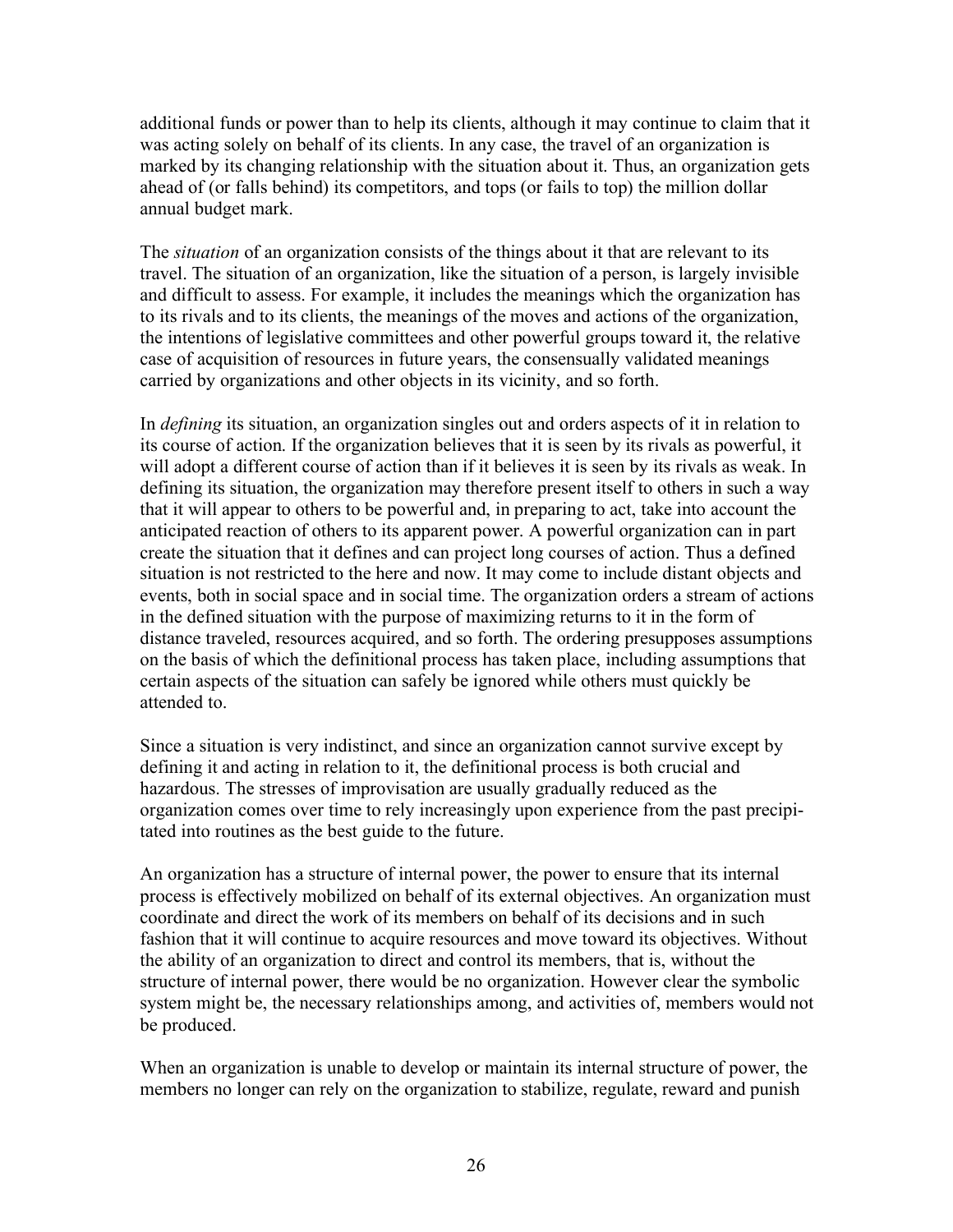them. When the internal structure of power of an organization collapses, the members may suddenly find their own situations undefined, or redefined in a fashion that no longer allows them to anticipate the future. Other definitions, organizations and objects immediately appear different to them, may acquire more salience in their lives. The members lose the power that they have been able to exercise by virtue of their position in the organization and their relationships with other members within it. We may say that when an organization fails to develop or to maintain its internal structure of power, the members find themselves in a *power bind* insofar as the organization is concerned.

A comprehension of the power bind is especially useful to those who wage conflict. An army may seek to dissolve the internal power structure of an opposing army while remaining strong itself. A labor union has increased bargaining power if it is able to undermine the internal structure of the power of management—and vice versa. In a struggle between city hall and organizations of the poor, the issue can eventually be decided if one side, while maintaining its own internal structure of power, can demolish that of the opponent. One can say, even, that the theory of conflict-organization is primarily the theory of how to create the power bind for opponents while defending against its appearance within one's own organization.

If we consider some instances of the power bind it may become easier to envisage theoretically conditions under which the power bind is likely to occur.

- 1. The structure of internal power never develops in some utopian communities. Paul Conkin (*Two Paths to Utopia*, pp. 192-194) has compared the traditional Hutterite community, which very successfully maintains itself, with the Llano community. The latter was created by a heterogeneous group of settlers with varying interpretations of fundamental ideas about the nature of their new colony. Factions soon began to dominate the colony, marking the attempts to translate into reality the various abstract visions which they had held of the good life. The factions waged miniscule but fierce holy wars on behalf of what turned out to be mutually inconsistent definitions of the community which they were determined to create. The colony, as a result, was unable to sustain itself.
- 2. During World War I the French armies progressively became more exhausted and frustrated in their ponderous and hopeless assaults on the German lines. In 1916**,** mass demoralization appeared. Mutiny became so widespread that 54 divisions refused to obey orders and thousands of soldiers simply deserted. Over a hundred thousand soldiers were court-martialed; 23,000 were found guilty and sentenced. 55 were officially shot and many more shot without benefit of sentence. A great gap was created in the French lines which the Germans, however, did not take advantage of. The French armies only again recovered, and then solely for limited warfare, when the soldiers were assured that there would not again be a major French offensive.<sup>14</sup>
- 3. In 1952, an attempt to reform the California prison system was followed by unrest and riots. The maximum custody prisons had been administered in many respects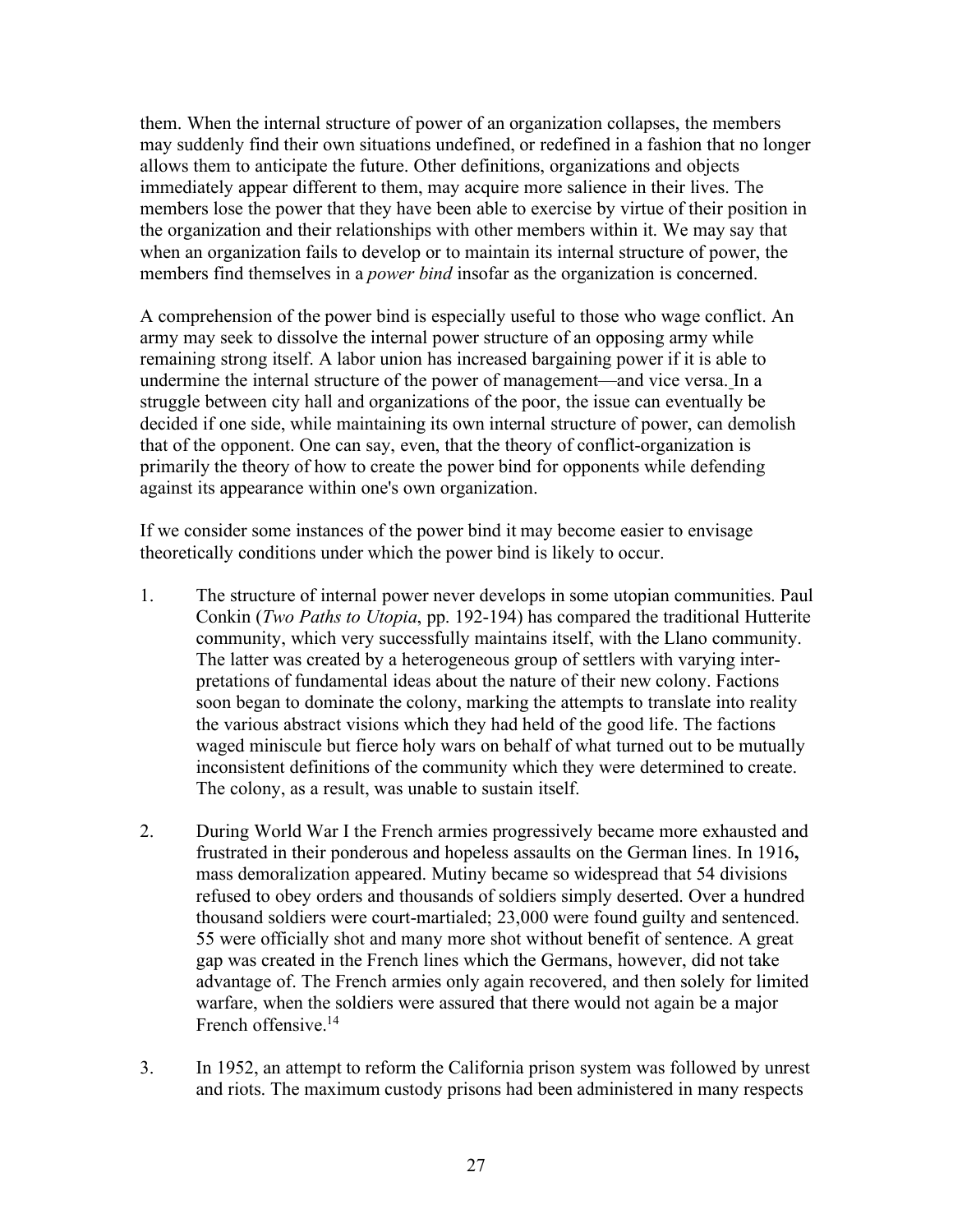by informal inmate organizations. These had made assignments to cells and jobs, the distribution of privileges, the sale of concessions and even the imposition of discipline. A reform administration decided to develop an individual treatment program to replace inmate self-government. But unrest quickly flared and it was soon apparent that individual treatment would not control it. Many prisoners sought to transfer to other prisons and complained that the tensions within reform prisons had increased. The discontent eventually erupted into a series of riots marked by the taking of hostages.<sup>15</sup>

4. At about the same time, the University of California was shaken by what came to be known as the loyalty oath controversy. The regents had ruled that all members of the faculty should, as a condition of their employment, sign a loyalty oath. A large proportion of the faculty, remembering that the first stop in the destruction of the German and Italian universities had been the administration of loyalty oaths, opposed the new ruling. They waged a struggle against the loyalty oath, and hence against the ruling of the regents. During their struggle a process of disintegration soon appeared within the faculty, a process which one would hardly expect in a group of high status, stable, relatively conservative men of maturity and experience.16 Faculty members began to display or complain of neurotic symptoms. There were "worry, depression, fatigue, fear, insomnia, drinking, headaches," indigestion, "failure to function well, worsening of relations with colleagues, suspicion, distrust" and loss of self-respect. Instead of the unity which more usually occurs in the face of danger, there was a deep internal division and the faculty became preoccupied with internal as well as external enemies. As time passed it became clear that the regents would not alter their opposition, and the faculty members opposing the oath found themselves also opposing established authority and hence acting in a revolutionary manner.

Let us examine what happened in greater detail.

There had been an original rush of enthusiasm on the part of the faculty for the fight against the oath. Later, a few voices began to urge caution and to suggest that the regents would not have made such a ruling if they did not have good reason for doing so. Once faculty members had taken this position, they had made a commitment, and they found it difficult to return to their earlier stand. Soon many of the faculty insisted on procedures: one should go through regular channels, it was argued.

It could be observed that faculty members who urged caution and attention to procedure most strongly tended to be those who had in the past been most closely associated with the university administration. Faculty leaders who opposed the oath reminded themselves that totalitarian movements gain their staunchest supporters from law-abiding citizens.

There were signs of anxiety and projection which, over time, reduced the ability of those involved to predict what would happen next. Some faculty members began to see the regents as wise and benevolent elder statesmen, others saw the regents as robber barons. Most faculty members argued that the regents were at least reasonable and just. But each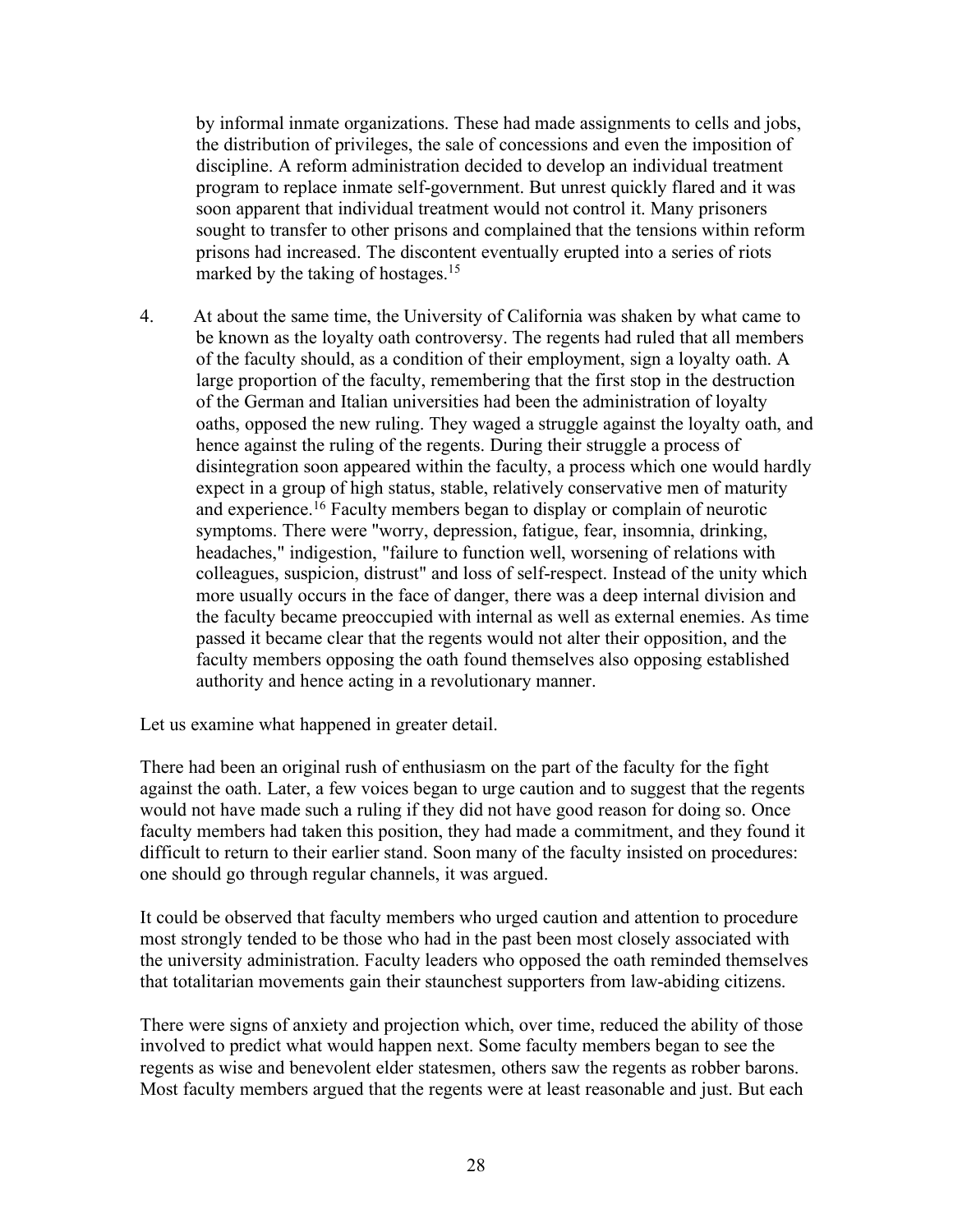of these assumptions was held without much concrete knowledge of the regents and their actions. The faculty continued to expect (wrongly as it turned out) that the regents would eventually enact the role of judicious authority. When it became clear that the regents would not change their ruling, faculty attention was drawn more to the alleged overwhelming power and ruthlessness of the regents. The same people who originally saw the regents as wise and benevolent now argued the uselessness of opposing them. Faculty members spoke of wanting a strong President, a strong leader behind which to rally, and the President came to be seen as a good authority as distinct from the bad authorities on the board of regents.

Opponents of the oath relied for a long time on the presumed wisdom or justice of the regents; very late and very cautiously they carried their case to the broader California public. They assumed, falsely, that their case was widely known outside the university, and feared, also falsely, that they would be subject to widespread public disapproval. Faculty morale declined and opponents of the oath began to find themselves in opposition to a substantial portion of their colleagues as well as to the regents. Those who refused to sign the oath, a shrinking group, tended to be inner-directed people with roots in other communities. Eventually, opposition to the oath dwindled to a few persons who were forced to leave the university. The fight had been lost.

The above are four of a large number of illustrations that might have been mentioned of the power bind. Each came as an unwelcome surprise to adherents of the organization that dissolved. The guiding original leader of the Llano colony expected to found a good community and promptly was involved in intense factional disputes that made it impossible to implement the vision. The French generals, starting with a major offensive, found themselves with no military organization at all in many parts of the offensive area. Authorities in California instituted a humanitarian prison reform and were met with rising tensions and, eventually, riots. Neither the regents nor the faculty welcomed the downward spiral that followed initiation of the loyalty oath in the University of California. How can one explain these surprising outcomes of well-intentioned initiatives? Let us next outline briefly some of the factors which appear to have been operative in the above illustrations.

When the Llano colony began, it could have been supposed that its members more or less held a single definition of their enterprise, a single doctrine. But any doctrine is likely to be interpreted variously by persons who adhere to it but who have not practiced it. If there is an attempt to apply the doctrine, various interpretations will reflect themselves into conflicting views about practices to be followed. There results, as within the leadership of the French or Russian or Chinese revolutions, intense struggles among factions, each claiming legitimacy for itself and regarding its rivals as heretical. Unless there is an underlying consensus about how decisions are made, etc., such factional disputes will prevent an organization from arising. The Hutterites, on the other hand, long ago embedded their doctrines in the practices of their community. Over time common interpretations of doctrine have evolved and been applied in their lives and activities. The consequent deep consensus has created an organization which can only be strengthened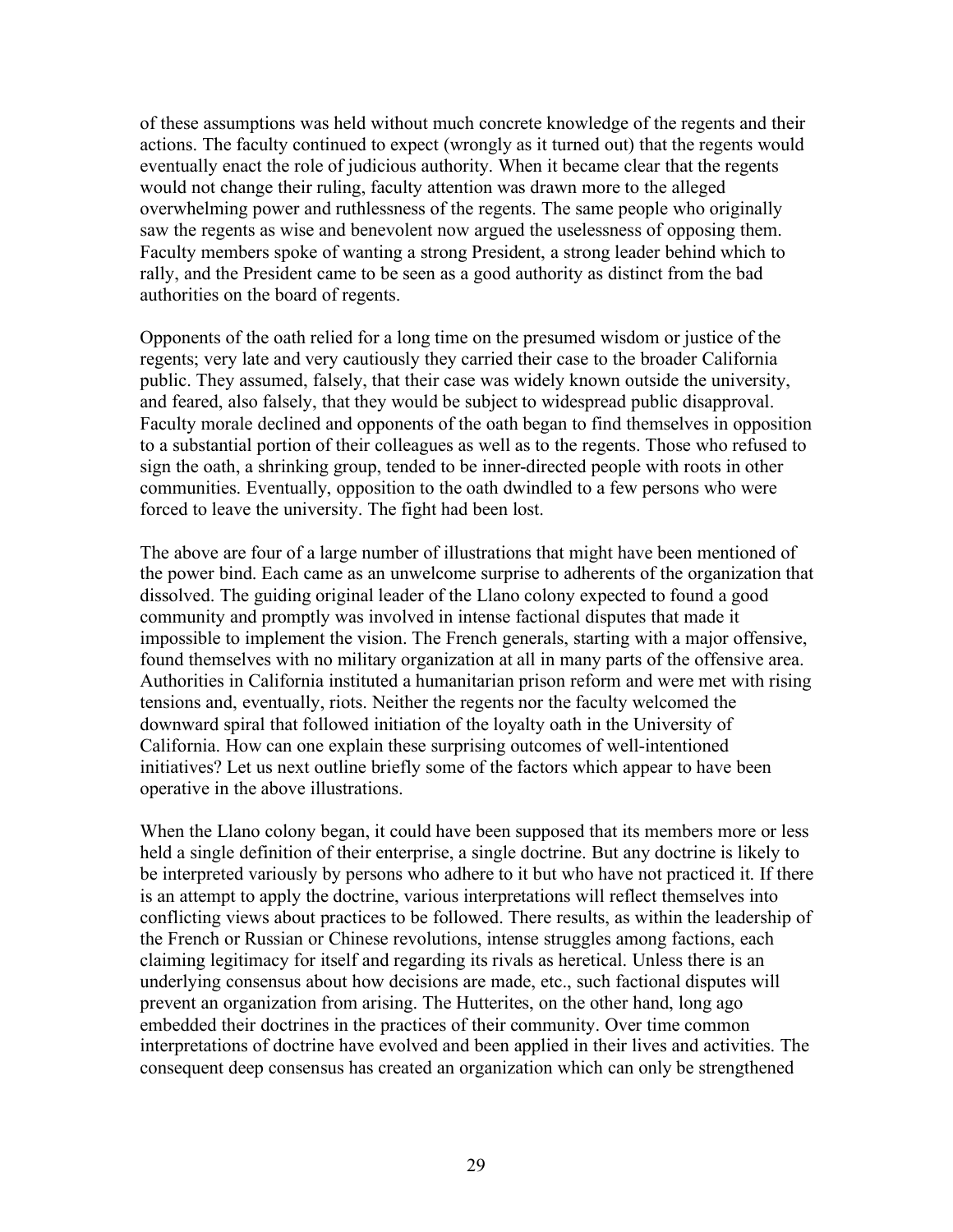by realistic internal conflict of limited scope and to be resolved by procedures which all accept.

The French Army lost control of its men by its inability successfully to carry its offensives through to a conclusion. As a result, it could offer its members only the repeated dashing of expectations and hopes, only disappointments and failures and dangers, more negative in themselves as sanctions than those used by the army to maintain discipline. Further, the soldiers had to survive for a long time with the ever present but ambiguous threat of extinction, broken by sudden and unpredictable acute crises. There was the strain of constant vigilance, and the frequent need for improvisation in order to meet crises that could not be anticipated. The anxiety and fear, the inability to define the situation, the lack of rewards, together detached large numbers of French soldiers from the symbolic system which bad previously controlled them.

Before the reforms were introduced, the California prisons had meshed the formal prison structure with the informal prisoner structure to create a single organization in which informal prisoner leadership received formal and official legitimization. The situation was relatively stable; each prisoner could pretty well know what to expect from those with whom he had contact, and official recognition and sanctions bolstered informal prisoner behavior and relationships. A common organizational definition was fashioned in part out of the perspectives of prisoners, and the result was routinization and norms to which prisoners were inclined to adhere.

The reform withdrew legitimization from the informal prisoner structure, sought to dismantle it, and brought some (but not the incorrigible) prisoners into contact with an alternative and alien treatment perspective. It followed that prisoner leadership would be threatened, that the common definition of the situation would be undermined. The result was an increase in tension and discontent which leaders sought to channel (while maintaining their own threatened positions) by sweeping the prison population into collective action. An innovation in tactics had appeared (the taking of hostages) which bolstered hope in this alternative. The riots followed.

Faculty members, like the prisoners just mentioned, were faced with an objectionable innovation (the loyalty oath) by authorities that broke down their collectively elaborated view of themselves and the university. As in the prison situation, tension and discontent rose and many faculty members sought to leave and go elsewhere.

However, the faculty attempts to oppose the regents were relatively half-hearted and feeble**.** Not only were the intentions and motives of the regents hidden, but also there appeared throughout the faculty some inclination to maintain their identifications with the regents, a group which had become their aggressors. Since they waged no effective struggle against the regents, the faculty became dependent on ambiguous, but ominous, forces. The inability of the faculty to maintain a collective definition of their situation resulted in immobilization, privatization, timidity, and various psychopathological manifestations.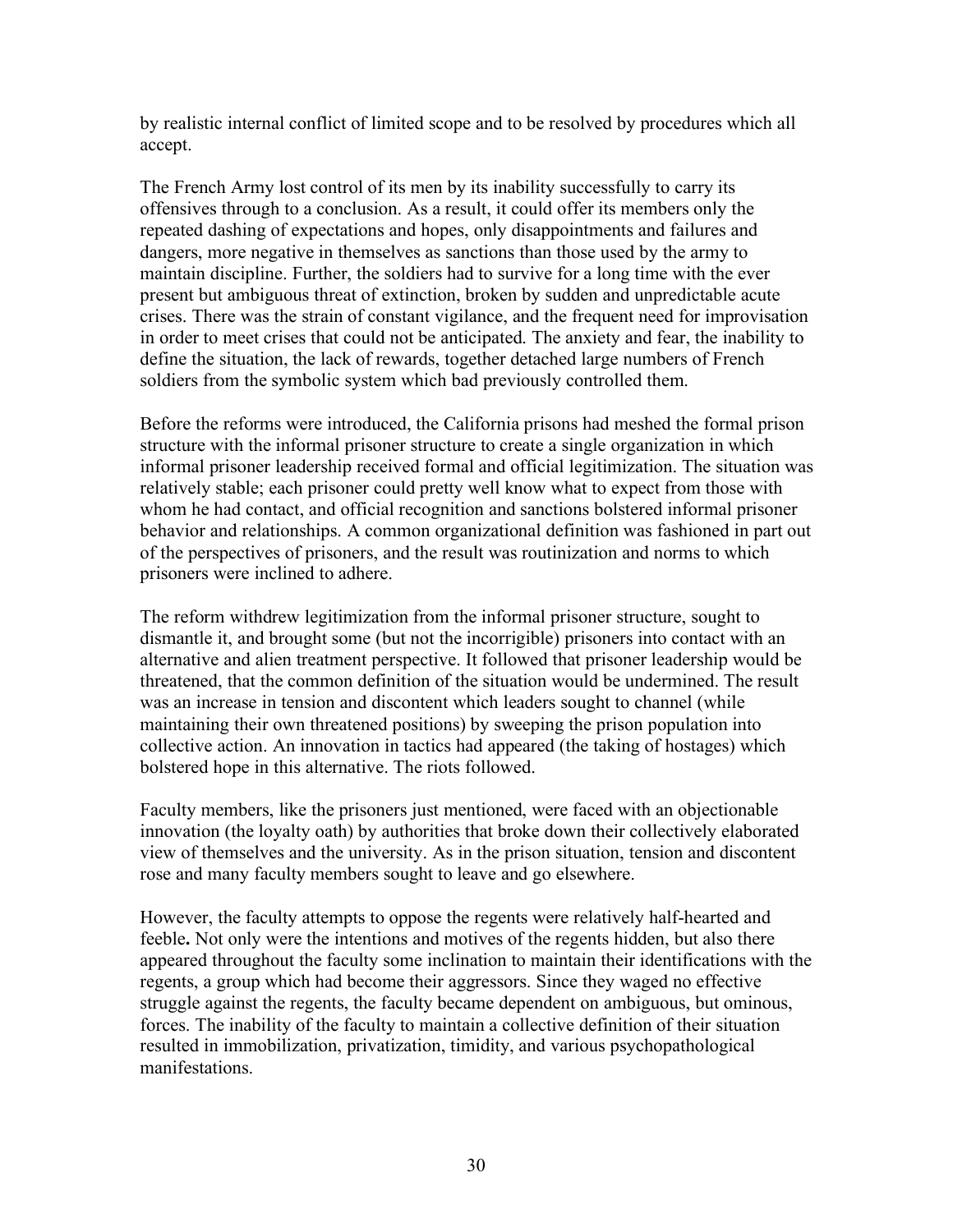One can see from these brief analyses some of the kinds of stresses that threaten to dissolve the internal power of an organization or prevent it from being formed. A very heterogeneous population cannot easily create a single collective definition of their situation. Long continued ambiguous danger for an organization and its members tends to destroy the organization by turning the attention of members to the preservation of themselves and their families and friends. An organization may not be able to survive if its members are caught in powerful but different definitions of the same situation, whether the sources of the alternative definitions are factions within the organization or two sets of conflicting legitimate authorities. And an organization is especially vulnerable to enemies who are legitimately within it.

Next, let us consider this question more systematically.<sup>17</sup>

*First*, characteristics of a *situation* may threaten the internal power structure of an organization. For example, when the situation threatens disaster to members or to the reference objects of members, and is such that members believe that the danger can be avoided but are not exactly certain how to do so, then the members may abandon their organizational roles for private goals or primary groups. The organization may then collapse. For example, reports suggest that in a tornado or earthquake, people are likely to regard the preservation of the organization that employs then as secondary both to their self-preservation and to preservation of members of their families, friends, associates, or even strangers. Toward the end of World War II, German women at Pillaus sought passage on a ship that would enable them to escape the Russians. Only adults with a child were allowed on board. Some mothers tossed their babies to relatives on the dock so that the same baby might be used as a ticket half a dozen times. Some babies fell into the water, others were lost to strangers. The normal family organization was sacrificed for the preservation of the desperate women and their friends and relatives.

The situation may be resistant to definition and the organization may find it extremely difficult to orient itself in order to attain its objectives. Such a situation may not provide a frame of reference for the organization, or provides conflicting cues about possible frames of reference, or elicits contradictory decisions about it, or is ambiguous, unexpected and unclear. The Ku Klux Klan uses their white costumes to dissolve the norms that otherwise would presumably regulate their conduct; the official community then finds itself powerless to regulate its members. The colonists adopted Indian disguises for the same purpose when dumping tea into the Boston harbor. During the Russian Revolution, a band of Cossacks found themselves at the same time the object of appeals by Bolshevik agitators to save the revolution and orders from their officers to destroy the Bolsheviks. The Cossacks did neither and instead ceased entirely to act as a military unit.

*Second*, the organization itself may have characteristics that make it vulnerable to the onset of the power bind. For example, it may be too weak to command adequate resources and overcome obstacles or opponents. The weakness and susceptibility to disintegration of the bonds in a lower class Negro family with a long history of unemployment contrasts sharply with the case with which powerful and wealthy families maintain family ties, even to the point of regulating the behavior of children until long past adolescence.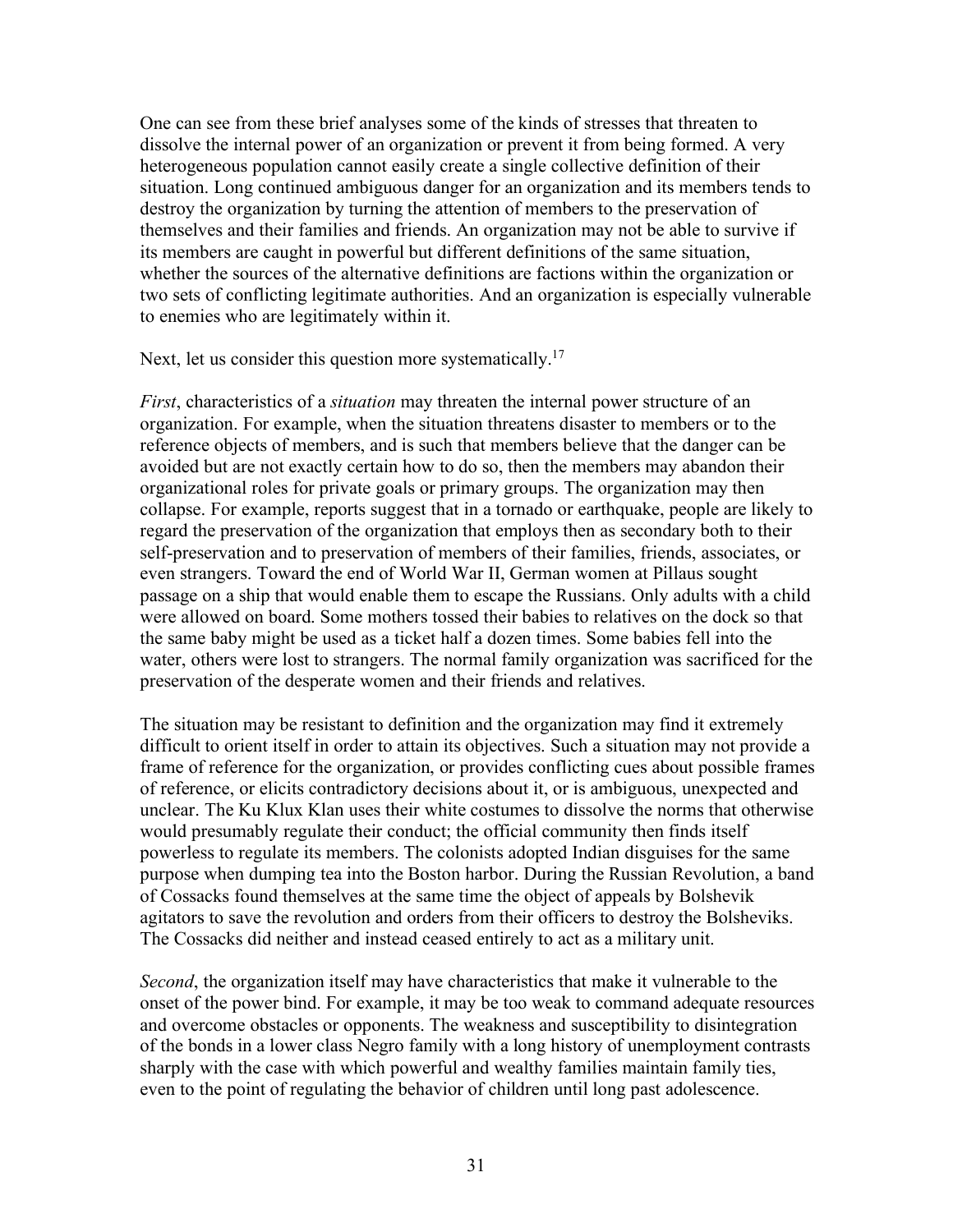The organization may have become overly routinized and thus inappropriately rely on old ways of interpreting new situations, with increasingly disastrous results. Armies for centuries have destroyed themselves by countering guerilla opponents with a persistent and foolish reliance on military principles learned in conventional battles. Midwestern farm families who did not adopt technological innovations found themselves under great economic pressure.

The organization may lose touch with other organizations on which it is dependent and then suddenly find part of its situation to be unpredictable, as when some Southern business elites, secure in the practice of employment discrimination, found themselves subject to effective Negro boycotts of their businesses.

The structure of the organization may be unclear, or it may have been partially destroyed. In one organization of the poor, there had developed no consensus on how decisions were to be made. When reporters tried to contact the organization, they asked to talk with the president. There was no president, and so a few of the members, who happened to be walking together, selected one of their number as president and introduced her to the reporters as such. The selection of the president placed a severe strain on the organization when members who were not present learned what had happened.

The structure of authority within an organization may be undermined**.** For example, a corporation vice-president may have a number of opinions contrary to those of his immediate subordinates and therefore frequently overrule their decisions. When persons low in the hierarchy become aware of this difference, they may appeal to the vicepresident or to his immediate subordinates in order to secure decisions which they favor. To the extent to which authorities are thus played off against each other, the legitimate process of making and carrying out decisions is avoided and the introjection of private interests into organizational direction reduces the ability of the organization to function or orient itself effectively.

An organization may allow itself to be controlled from outside by definitions of it different from its own definitions. For example, when the Student Nonviolent Coordinating Committee adopted the Black Power slogan, some of its leaders announced that they no longer wanted to be controlled by white money that would force them into action in support of a program for racial integration. Although the contributions to SNCC immediately declined, it was then argued that SNCC would emerge stronger by not being subject to outside control.

An organization may define the situation too narrowly in social space and social time and thus fall prey to forces that suddenly and unexpectedly loom before it. A school of social work that limits itself to training prospective employees of present agencies will discover that other disciplines are arising to meet new social needs to which its graduates are not seen as relevant. The sudden definition of social work as irrelevant to problems of poverty has already adversely affected the prospects for employment of social workers in a number of sectors of the War on Poverty.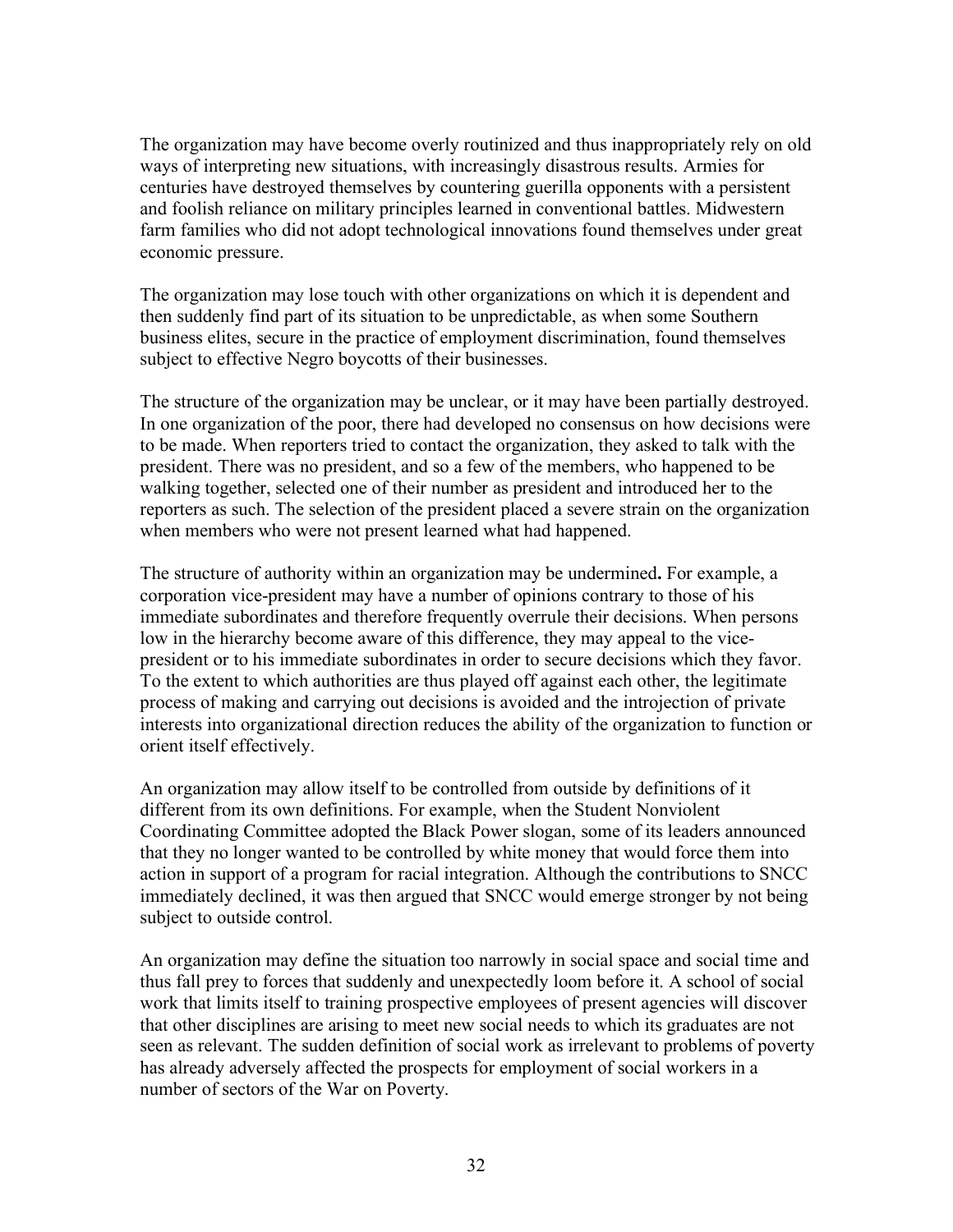When confronted with a difficult situation, the organization may prematurely define it as unmanageable, a definition which itself tends to disintegrate the organization. On the one hand is the apparently irrational determination of the Bolshevik Party to seize power in Russia in 1917**,** a determination crowned with success. On the other hand is the decision of the large Populist Party in the United States in the Nineteenth Century that they could not achieve and exercise power—and the consequent dissolution of the populists into the Democratic Party of William Jennings Bryan.

An organization is likely to be especially vulnerable if it lacks traditions which serve to orient it in ambiguous situations, or when a break with routine makes it impossible to rely any longer on tradition for guidance into the future. In World War I, T. E. Lawrence used the traditional Arab styles of fighting in rousing them against the Turks. Attempts then and since to form the Arabs into more conventional armies have often resulted in less effective military forces which were not so likely to survive military engagements intact.

*Third*, members of an organization may themselves contribute to the creation of the power bind in which they eventually find themselves. For example, a leader who panics or appears ineffective in a crisis will loosen the affiliation of adherents to his organization. In crises of all kinds leaders take pains to be present with an air of confidence or determination, giving an appearance of being in command of the situation whether or not they actually have any idea of what to do.

As mentioned before, heterogeneous membership is not easily incorporated into a single organizational definition of the situation. When a Negro member of a labor union was expelled, the white majority almost unanimously believed he was expelled properly and in accordance with the union constitution, and that race had nothing to do with it. The allegations about racial discrimination were dismissed as attempts by the expelled member improperly to trade on his race. Most Negroes in the union, however, believed that the expulsion, although done "by the book," really was due to anger that a Negro had "stepped out of his place." There resulted intense bitterness between the two groups in the union.

If the members are extremely fatigued they may not be able to continue to sustain the organization. Every military unit engaged in long forced marches becomes weakened to the extent to which it leaves part of its membership behind. And a research group may break down into squabbling overtired non-contributors.

Members who are easily drawn into a preoccupation with idiosyncratic and personal goals commonly do little to support the organizational definitions on which the internal structure of power depends. People participate in organizations for many reasons: to make money, to gain status, to find a mate, to avoid loneliness, and so forth. The fact that these reasons have little or no reference to the stated aims of the organization may not weaken the organization provided it can continue to motivate and regulate appropriate behavior on the part of its members. However, when members begin to raid the petty cash box, to over-conform in the hope of acquiring a key to the executive washroom, or to neglect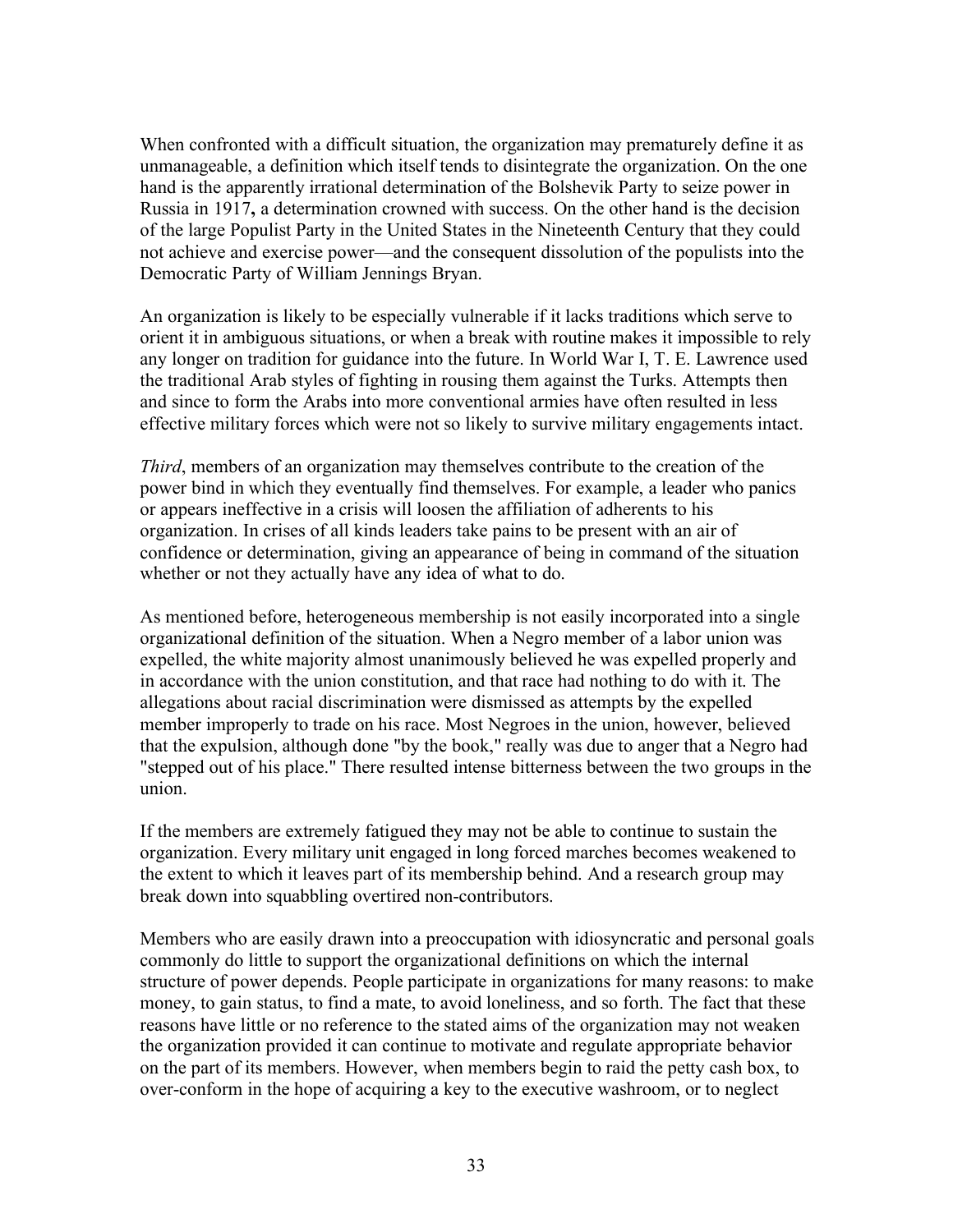their duties in order to engage in amorous pursuit of one another, the organization does not prosper.

Members who are inclined to be anxious, defensive, ineffective, incapacitated or irresponsible, or predisposed to bizarre forms of behavior under normal conditions, often cannot maintain their organization during a long period of ambiguous danger or the threat of disaster. Such people are likely early to fall prey to the collective symptoms of the power bind which later may spread throughout the organization. These members reveal weak points of the organization even in stable and secure times, and they may become acutely neurotic or psychotic when exposed to the additional stress of the power bind.

Members who are isolated from each other are more easily detached from common organizational definitions. That is, the meanings of events are fixed by consensual validation, by the fact that there is a general agreement on the nature of events and their relevance to the organizational effort. Collective assumptions about the situation, definitions of it, are necessary bases for the coordination of ongoing action. Isolated members more often act on deviant assumptions in deviant ways and hamper the coordination of activity. Isolates also do not help maintain the informal interpersonal ties that bolster the formally defined relationships among members.

Rigid members may not be able to adapt to a shifting situation. Every university faculty contains persons whose outlook was irrevocably fixed decades ago on all the major questions of their discipline or profession. When such persons are in senior positions, as is often the case, an attempt by the faculty to reorient itself to current knowledge and challenges is regarded as heretical by such members, who then act to stamp out innovation and thereby immobilize the faculty as an organization.

When members each belong to many groups with different orientations to the situation, they may become uncertain or immobile, or they may orient themselves, not by the organization, but by alternative sources of meaning and authority. One person who was a leader of an organization of the poor that was attempting to have a "drinking club" removed from the neighborhood was also a minister in the church that covertly owned the club. The organization lost the leadership of this minister for the duration of the issue.

Members who place more importance on internal disputes than on the common bond among members of the organization, or who orient themselves to one another and not to the organization or to their leaders, place strains on an organization which may result in a power bind. A current liberal and highly respected United States Representative was a student leader of a campus veterans' organization 20 years ago. He belonged to a small conservative faction in the organization. On the last day before it was time to elect officers and delegates to the national convention, this young man, whose father was the dean of the School of Law, brought 75 or more law students into the organization. The new members dominated the meeting, elected all the officers and delegates, and were never seen in the organization again. The organization never fully recovered.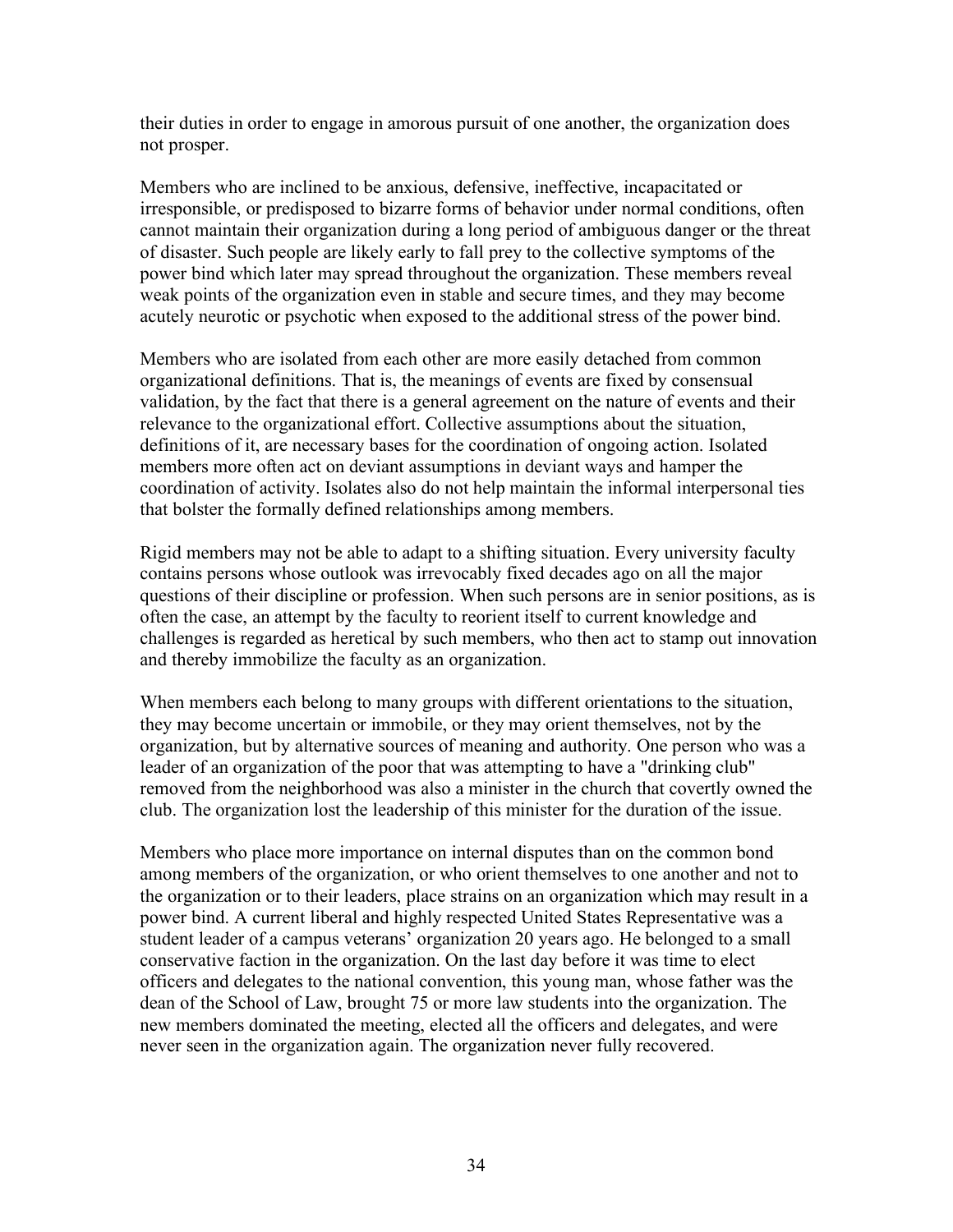*Fourth*, and finally, in many cases the determinants of the power bind cannot be found in the situation alone, the membership alone, or in the organization alone, but stem from the interaction of two or all three of these factors. Let us consider some illustrations of ways in which the interaction of components produces the power bind.

For example, the organization may have been developed to meet a situation different from that which now obtains; the situation may require of the organization a response which is beyond its capacity, the situation may make demands on members which tend to detach them from their organizations, or the situation nay demand from the organization responses that detach members from it. Organizations of the poor and of other relatively powerless groups outside the major community are most likely to find themselves in such extremely compelling situations. Tiny organizations of many kinds in Negro ghettoes are deprived of badly needed leadership when their presidents are made powerless but prestigious members of various boards and committees that continue to be dominated by white outsiders and which administer the ghettoes. These leaders are promptly attacked within the ghetto for having gone over to the other side and are thereby cut off from further effective participation in their organizations—which suffer as a consequence. The white administrators may then expect "their" "indigenous leaders" to win public acceptance for the programs that the white administrators have developed, an effort that normally divides and isolates the membership even more than it was. When an organization gives formal assent to this process, its requests of its members are seen to be contrary to their values and interests, and their response is to leave the organization or lesson the extent of their commitment to it.

The social position, and therefore the situation, of each member is different from the situation of the organization. Thus the demands made by an organization on its membership may conflict with other espouses required by the situations of members and induce in the membership a stress that becomes reflected back into the organization. Married organizers usually discover that their spouses, who do not appreciate their evening and weekend work, begin to insist that they spend more time at home. Whether or not the organizer accedes to this demand, his organizational work is likely to suffer. If he stays home as much as most men, he misses working hours which are often crucial for the success or failure of his work. If he ignores the pressure, the resulting continual intra-family tension is likely to lower his efficiency at work. It is in this situation also that an organizer is most tempted to jeopardize all that he is doing by having an affair with some person from the neighborhood where he is working. To state this more generally, informal associations or alternative formal associations may become more salient to members and, during crisis periods, distract them from their normal participation in the organization.

Of great importance in creation of the power bind is the pace of events in an organization. Confronted with an ambiguous and alarming novel situation, the organization can no longer successfully rely on routine or tradition in defining it. Where everything before proceeded smoothly in accordance with established practice, in the new situation improvised decisions are constantly required on the basis of inadequate evidence, each of major importance for the organization and its members. Further, unusually strenuous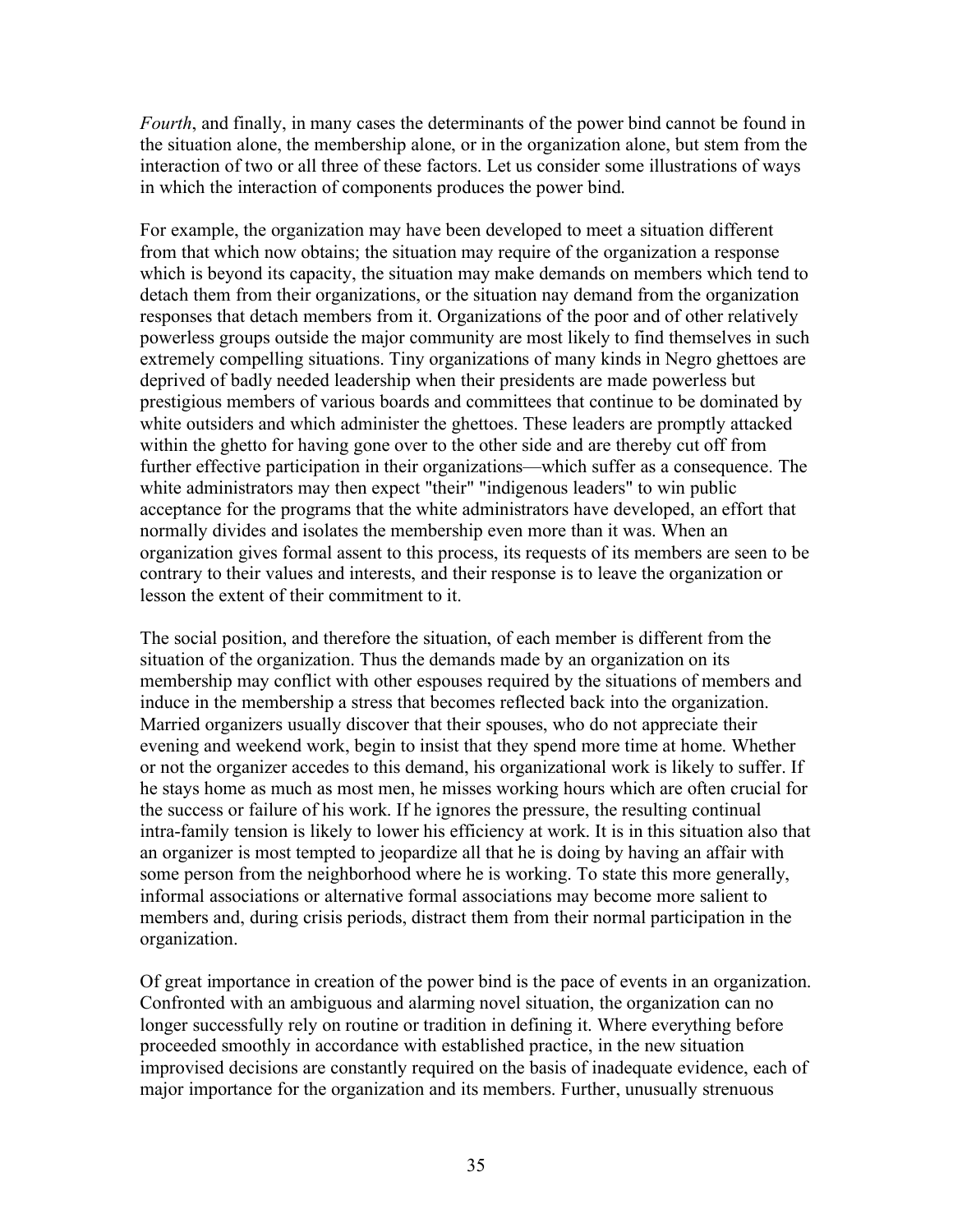effort is required by the organization to enable it to remain secure in the uncharted social territory. And there must be much effort expended merely on the acquisition of sufficient relevant information for action to proceed. The pace of activity quickens in an accelerating spiral that, if not regulated, will end in the collapse of the organization. Each time it attempts to recover, it may become involved again in the whirl of activity that each time also ends with the destruction of the organization. This process may be considered the organizational analogue of a manic depressive cycle in persons.

It may be supposed from the above paragraphs that the power bind occurs everywhere, and that most organizations are precariously perched on the edge of succumbing to it. That supposition, however, would be incorrect. Most organizations do not succumb to the various pressures on then, and they continue to function with remarkable stability. On the other hand, persons affected by the power bind may not recognize what is occurring and may also have a stake in not reporting it. The power bind, therefore, probably occurs much more frequently than one would suspect solely on the basis of a survey of the relevant literature. Further, one can delineate socially structured areas within a society in which it does occur particularly often: disaster areas, areas of poverty, places of crisis, of rapid technological innovation, and so forth. An understanding of conditions that produce the power bind and of places where it is likely to occur is useful equally to the organization that seeks to avoid it within itself and to the organization that attempts to create it in others. The need for such information becomes most apparent when we turn our attention to the outcomes of the power bind for those affected by it.

The disintegrative process set in notion by the onset of the power bind may be reversed at any stage. Or it may continue a downward spiral until all the formal and informal social structures that bolstered the organization have been pulverized and the former members remain completely alone, with no remaining bonds among them. Let us reconstruct a hypothetical course of events that would lead to the latter outcome.

When the internal structure of the organization first gives way, fragments of the organization may remain functional in the wreckage. A company of men may continue on their mission despite the general demoralization of the division about them. An office staff may continue to work long after the activities to which the papers are relevant have ceased to exist. Usually, such surviving fragments of the organization are isolated from the rest of the organization and not as exposed to the pressures that have operated elsewhere.

There also remain informal groups that had previously existed in subordination to the functioning of the organization. There might be friendship groups, cliques, or factions that are now suddenly raised in importance and apparent relevance to the members as the organization disappears.

Also remaining are the formal and informal groups from outside the organization to which the members have been affiliated. The families of members are usually the most salient, but political and religious organizations and other reference groups may also remain relevant. These outside groups may become major reference points for the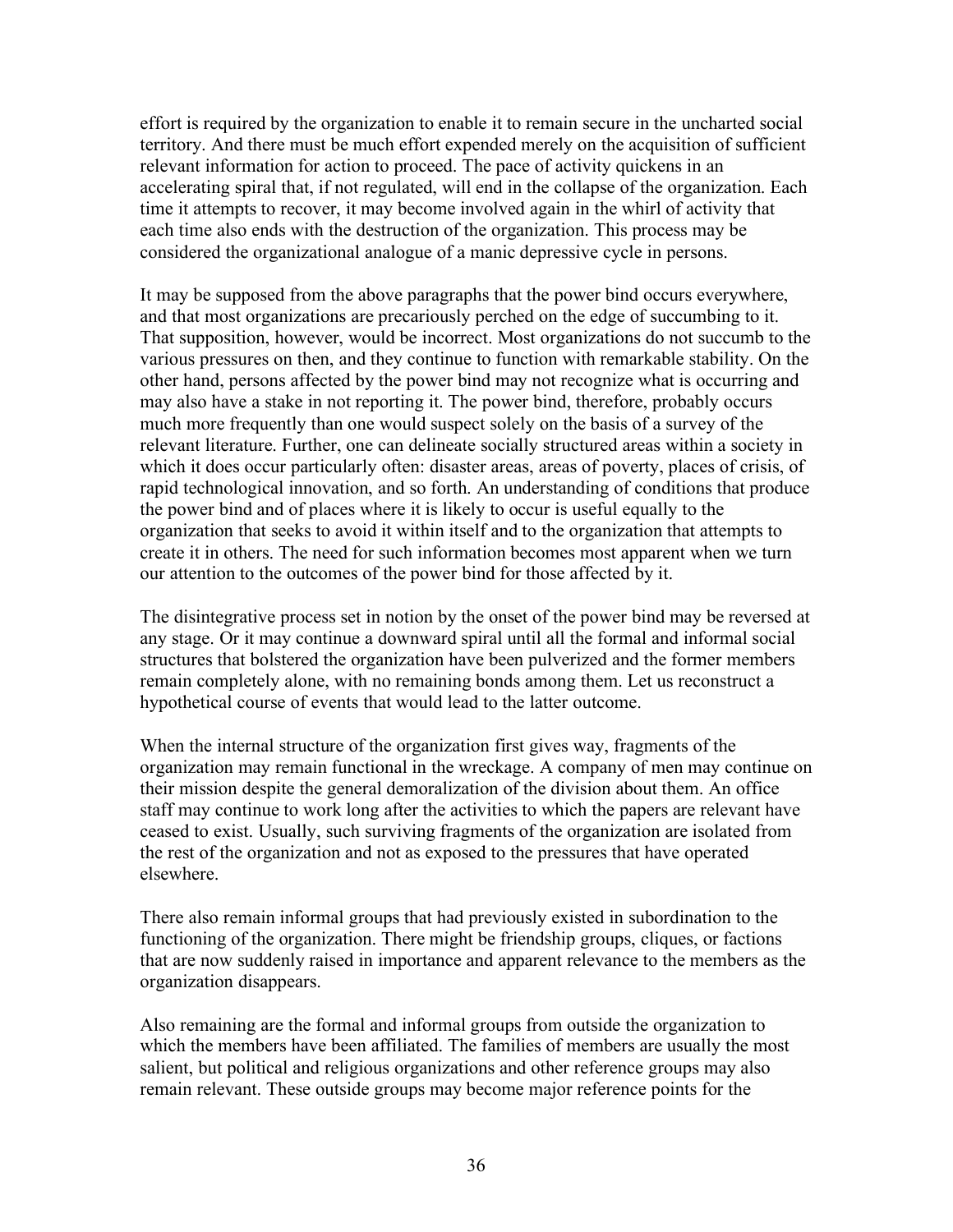continued action of members caught in the power bind. Just as easily the attention of the members may become fixed on the disintegrative process about them and outside groups may be ignored. Since members cast about for points of stability in a crisis, some are likely to orient themselves to external groups while others become preoccupied with their immediate surroundings, a development that undercuts the possibility of the emergence of a common definition of the crisis situation among the members.

After an initial shock, members are likely to begin to work toward a consensus about the nature of the situation and the course of action to take in respect to it. This activity marks attempts to begin a new and primitive collectivity (which might eventually develop into a social movement) through which, if it is formed, the members will begin to act together.

The dissolution of the organization has the consequence that the relationships among subgroups are no longer regulated and that the borders of membership are no longer maintained. There immediately follows a power struggle among still functioning sections of the organization to restore it and the informal groups that have been in the organization and that now seek to increase their power with respect to each other or to affect to a greater extent the collective decisions concerning what to do next. Not only does rivalry appear, but also since the relationships among these subgroups are no longer regulated by the organization, the rivalry may take forms that previously would have been regarded as entirely illegitimate. One group may start an unfounded but widely believed whispering campaign that Communists dominate another faction. The group to make such suggestions may be sincere; the interpretation seems to account for the sudden appearance of an unpredictably hostile opposition group during a time of crisis. Normally the organization would discourage unfounded charges against groups within it, but that restraining influence is no longer present. For similar reasons, the faction that is being red-baited may reply by referring to the first group as paranoid or collectively psychotic—and this also appears as a reasonable interpretation for the apparently irrational behavior of their rivals.

Not only does internal factionalism often come to dominate the membership, but also, since the borders of the organization are no longer distinct, outsider groups are drawn into the internal process. Their attention is drawn to the crisis near them. Rumors circulating within the membership begin to find acceptance outside as outsiders attempt to define those aspects of their situations that have become unpredictable. Becoming concerned, outsider groups may be moved first to criticism and advice and then to participation in attempts to stabilize the power bind process itself. This may be a dangerous intervention in the same sense in which it is dangerous for someone to seek to pull a drowning person into his small canoe—the aspiring helper may become a victim.

To the members, the onset of the power bind means that the familiar world suddenly and unexpectedly becomes disorganized. Even though there may have been a cognitive awareness of danger, the members had acted as though the organization would endure for a long time. As long as possible the members may continue to try to conduct business as usual, a defense against anxiety that interferes with their making adequate preparations against the possibility of disaster. Even when the disaster is anticipated, the dissolution of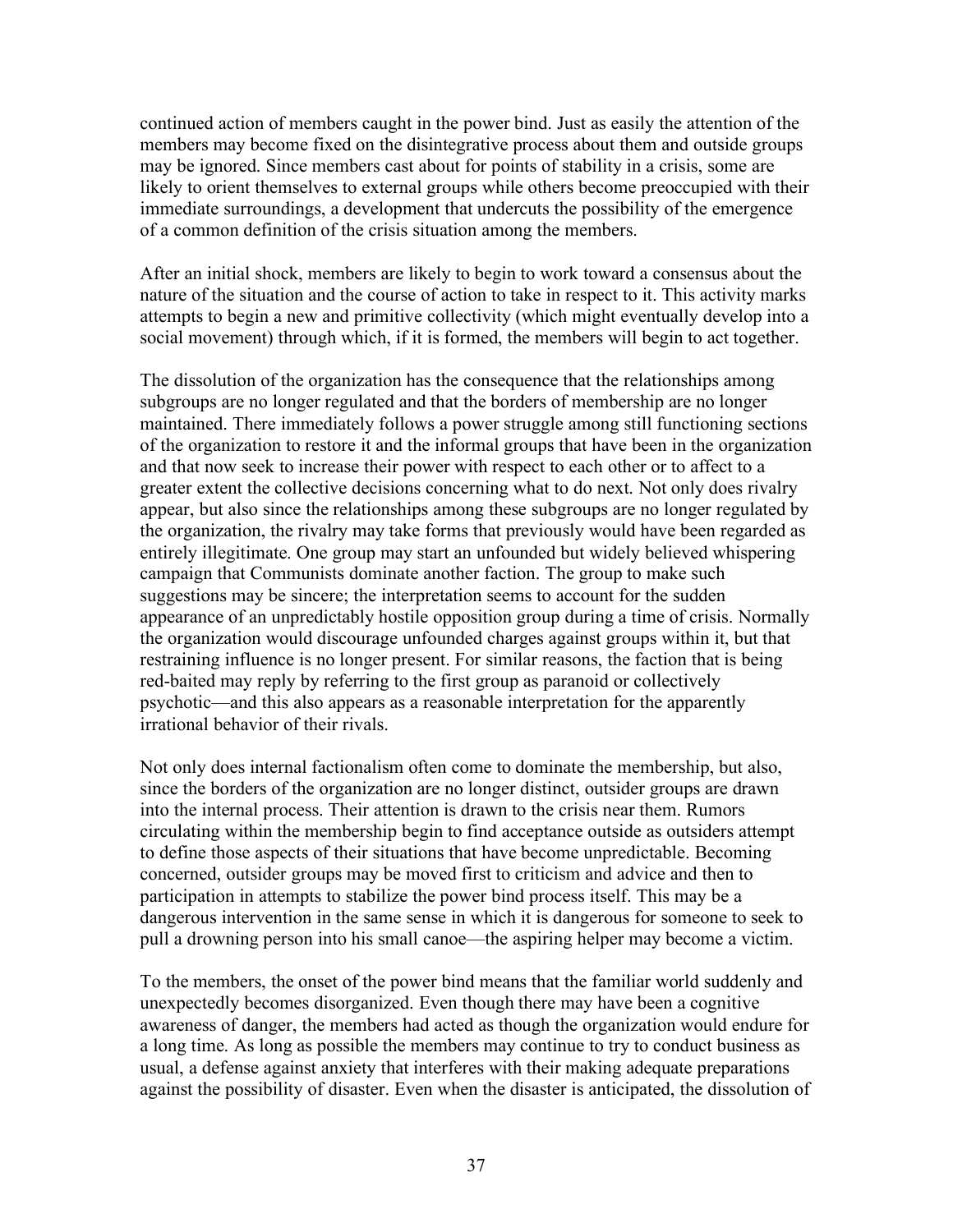the organization normally comes as an abrupt emotional shock to the members. Even now many members may feel that the disaster is unreal, that they are detached from it, and cling to the idea that things will work out after all. They are likely to continue to lean, in their new and ambiguous situation, on assumptions that guided their conduct before the crisis developed. When such assumptions become clearly untenable, members may lose their moorings entirely and begin to be buffeted about by demands made on them by the current situation. The past and the outside world become irrelevant, and there is no assured future. But this means that members find themselves struggling in the grip of conflicting expectations. The newly emerging collectivity expects them to enter into the course of action in which it is engaged. The remnants of the former organization expect them to reenter their former roles. The struggling factions seek to enlist members in support of them. Outsider groups, which have been drawn into the situation while lacking a close appreciation of what is happening and of how it came about, stubbornly persist in making demands on members that cannot be met. And in addition to the conflict among all these perspectives, the members may find themselves acting contrary to their own underlying sense of what is proper, as did allied prisoners who identified with German guards in World War II prison camps.

Sensing the anxiety and confusion, officials and leaders attempt to reassure and inform the membership, but the time is past for such a standard remedy, and the messages fail to find general acceptance. Solidarity has been replaced by distrust, and communications intended as rational are viewed with suspicion as manipulative attempts to gain personal or factional advantage. Rumors circulate, one set gradually becoming validated by a general consensus since they serve to justify a course of action towards which the members have been inclined. Collective anxiety therefore temporarily disappears into relief and even enthusiasm as the collectivity impulsively moves into prematurely decided upon courses of action. There is again a tendency to cling to the course of action, however it turns out, once it has been decided on. It is, again, a defense against the underlying anxiety. But eventually the attempt to master the situation has clearly failed and the effort stalls with a consequent apathy, reemergence of anxiety, and demoralization within the membership. The cycle of collective and impulsive action, followed by apathy and demoralization, may continue for a long time as the remaining social fabric falls apart.

As the sources of stability decline, the need for improvisation increases, the carrying out of action becomes more difficult, and the members get a sense of a generally increasing tempo of action. This may result from the increased strain and time involved in trying to maintain action at all under such difficult conditions. Collective decisions must be made on the spur of the moment on the basis of inadequate knowledge. Internal conflicts, when they are dealt with at all, must be dealt with on an emergency basis, since they threaten the continuation of any collective action. The increasing unmanageability of the situation means that the fragile collectivity must often resort to more drastic sanctions to maintain itself than an organization with an intact internal power structure. Unable to grasp the apparently complex and rapidly shifting pace of events, attention is progressively restricted in space and time—with the consequence that members are less and less able to anticipate and cope with the situation. Members become trapped in the here and now, and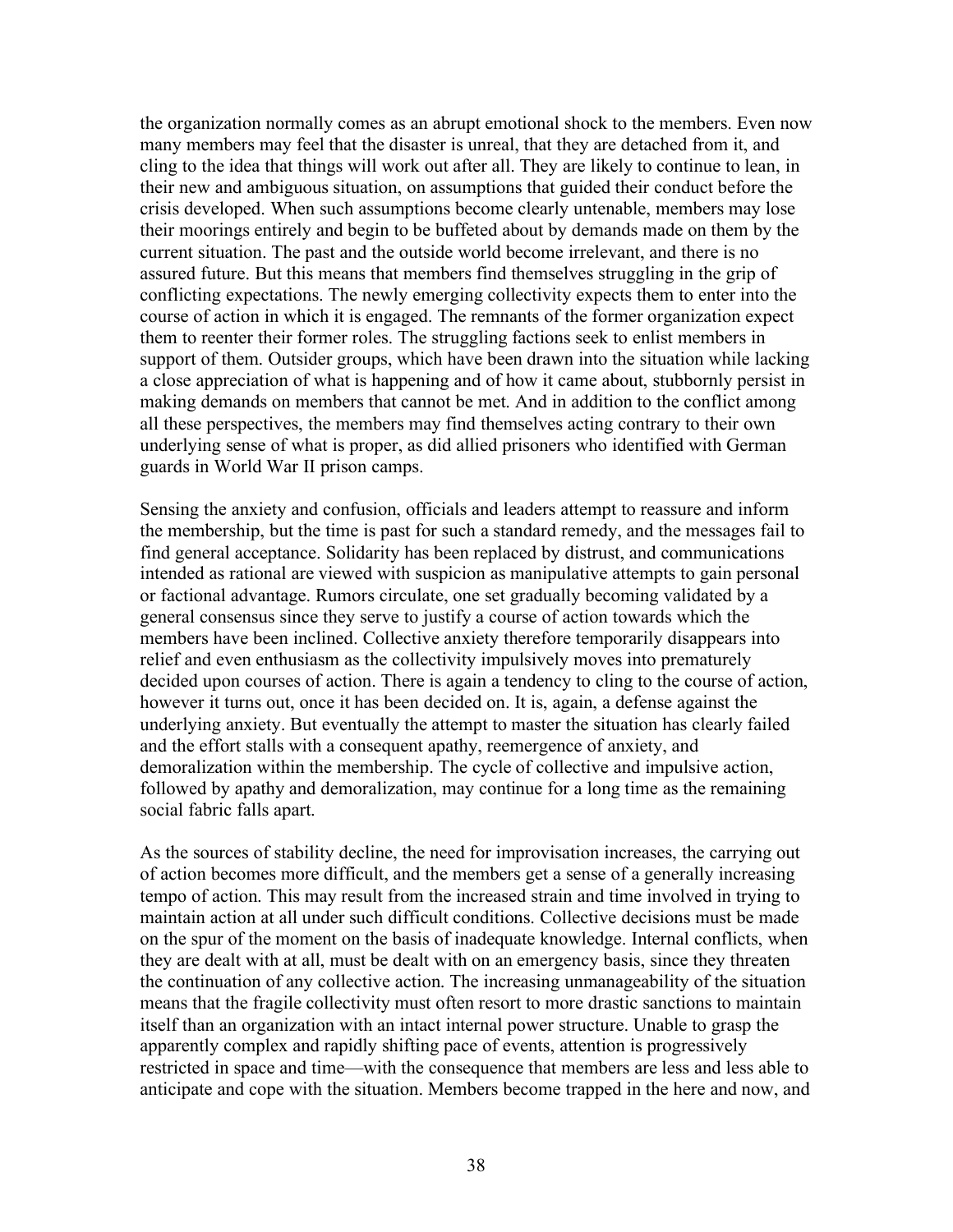they begin to engage in wildly fluctuating courses of action. Failures to control what is happening lead to the projection of exaggerated fantasies onto the situation—just as sailors and members of many societies are said to use magic to relate to ominous and uncontrollable aspects of their situations. Increasingly, the definition is projected onto the situation rather than being derived in large part from it.

The downward spiral is also marked by a shift in the nature of scapegoating behavior. Normally an organization releases surplus hostility irrationally upon a relatively weak outsider who has, by stereotyping, lost his humanity to become merely a social object. Public welfare workers may come to scapegoat recipients of welfare as immoral or stupid, regardless of the facts, which is a device that avoids the need for self-criticism. But the gradual dissolution of social structure in the power bind means that surplus hostility will more often be directed toward conspicuous persons who may or may not be present any longer and who were officials or leaders in the organization. These are blamed for "getting us in this crisis," or "selling us out." Scapegoating continues to protect members against self-criticism, but now it becomes a shifting force to discredit insiders, one which undermines attempts to form an acting collectivity from the membership. A crowd devours some of its own leaders while failing to notice some real opponents.

The procession of collectively elaborated definitions itself creates a continually shifting situation to the people caught in the power bind. At one moment the enemy is outside and the appropriate course of action is to move against him. This requires the tedious development of appropriate lines of strategy and tactics, an estimation of the nature of the enemy, and the course of action that will win the struggle. Then an internal enemy might be discovered, and the former preparation is now rendered largely useless as attention focuses on those "who sold us out in order to achieve personal advancement." This requires an entirely different course of action, new elaboration of strategies, as the former definition departs from the center of attention. Next the complaint is heard: we have no real leadership, and the membership becomes concerned with deposing old leaders and putting fresh ones in their place. This also may end in disappointment since leadership is not always possible during a power bind; the conditions of trust and communication necessary for its appearance cannot be made to obtain. Thus the constantly heard complaint among demoralized minority populations that "we have no real leaders" need not reflect on the ability of those who helplessly flounder in their leadership roles.

Leadership, in fact, often can only be exercised within the factions that compete for supremacy. Thus the leader of a small faction may dominate an emergent new collectivity that temporarily crystallizes opinion and sentiment in a larger unstructured population. The faction may mobilize the entire membership into confrontations and bargaining with presumed opponents. Since these actions typically do not stem from a careful assessment of the situation, they can be understood as socially structured defenses against shared anxiety, as safety valve mechanisms. Indeed, over time the analysis of what is transpiring becomes ever more simplistic, ever more dominated by irrational processes, and therefore also ever more destructive to the action which takes place on its basis. Collective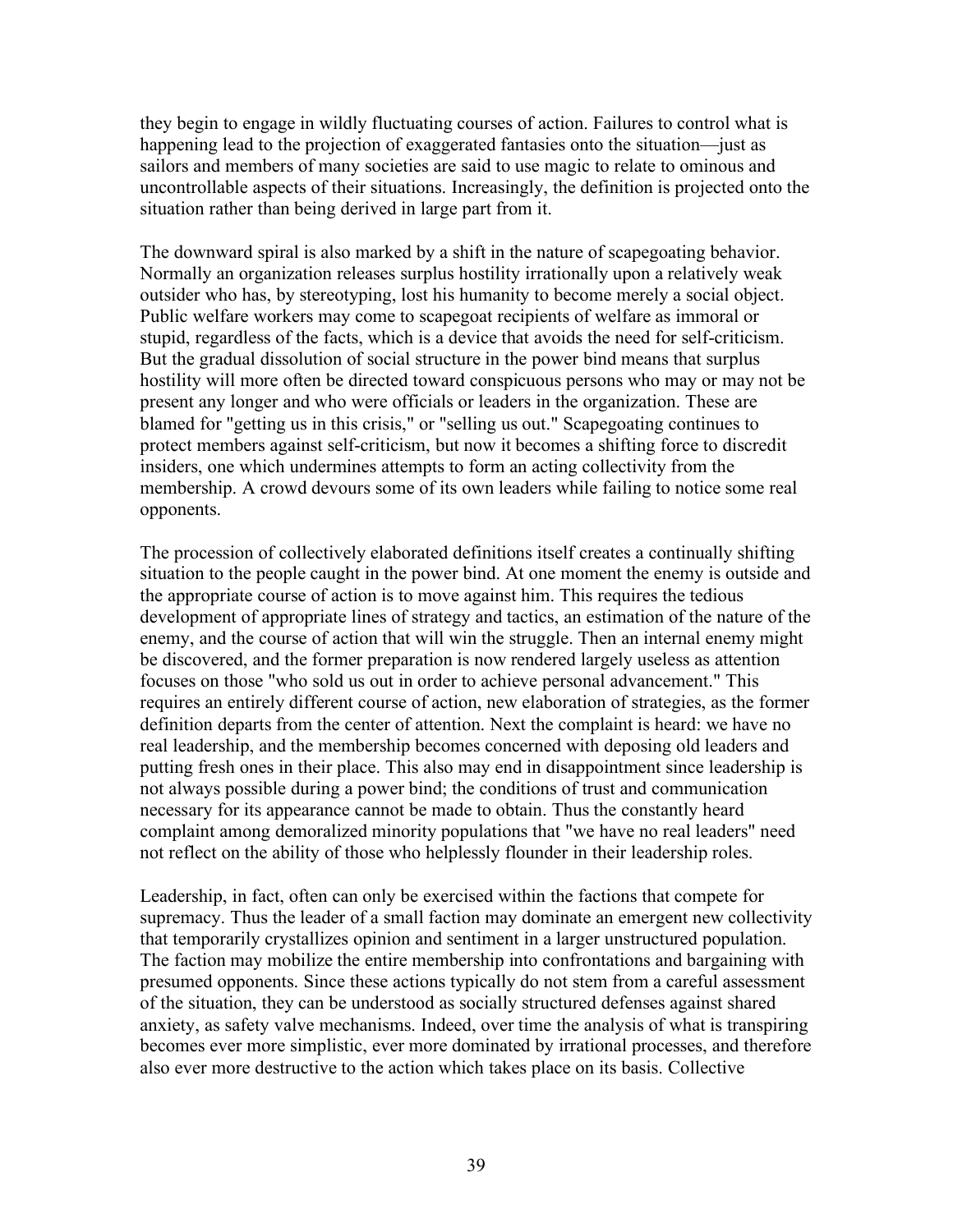behavior becomes more extreme and bizarre before the possibility for further collective action finally disappears entirely.

For the members who are now alone, cut off from each other, there is apathy, anxiety, restlessness, floundering, heightened suggestibility, a tendency to believe in bizarre and unexpected events, and susceptibility to wild rumors and panic. Members may turn inward to create private paranoid interpretations of the situation as a last desperate and irrational effort to cope with the danger. Members now seek private security regardless of what happens to their former comrades. No longer is there any confidence in support from a nurturant surrounding group. Even long-established interpersonal relationships may be broken. Former reactions of childish helplessness in the face of overwhelming danger become reactivated. People so affected may begin to make dire predictions about what will happen next. There may be an increase in merely random behavior that is not goal directed. Minor events trigger severe anxiety as omens of further disaster. People find it difficult to concentrate, and they engage in neurotic or even psychotic behavior.

In practice the power bind does not often run the full course to complete privatization and demoralization. If the danger recedes, the fragments of the organization may be able to reconstruct it again. Even if the danger remains, the new collectivity may develop into a social movement that can regulate its members and exercise enough force to overcome the danger. If so, a new organization eventually crystallizes from the successful movement and it may be less vulnerable to the stresses that caused the former collapse.

#### Interpretation

The reaction of Syracuse University and the Office of Economic Opportunity to the CATC-SCDA program was like that of a pair of commanding officers in a battle plagued by one man who keeps jeopardizing the entire effort. At first they try to keep the man in line, and, if this fails, they sacrifice him for larger goals.

From the beginning, city political elites viewed with alarm any attempt to organize the poor to exercise political power comparable to that of other groups. It did not matter much how effective the organizational effort was. If it was intended to create a powerful political force of low-income people, it could count on the opposition of community power elites whose security would be jeopardized if the intention were carried out.

Since the CATC-SCDA program was a national demonstration project, it was seen as having national relevance, and a number of mayors were moved to ensure that they would not be plagued in their cities. This influence, exercised on the Office of the President of the United States, was eventually decisive in ensuring that the Syracuse demonstration project would not continue.

Within Syracuse, the traditional ruling elite was naturally moved to a more intense opposition than their counterparts elsewhere. The Crusade for Opportunity was used as a channel to Washington through which to attack the demonstration project that was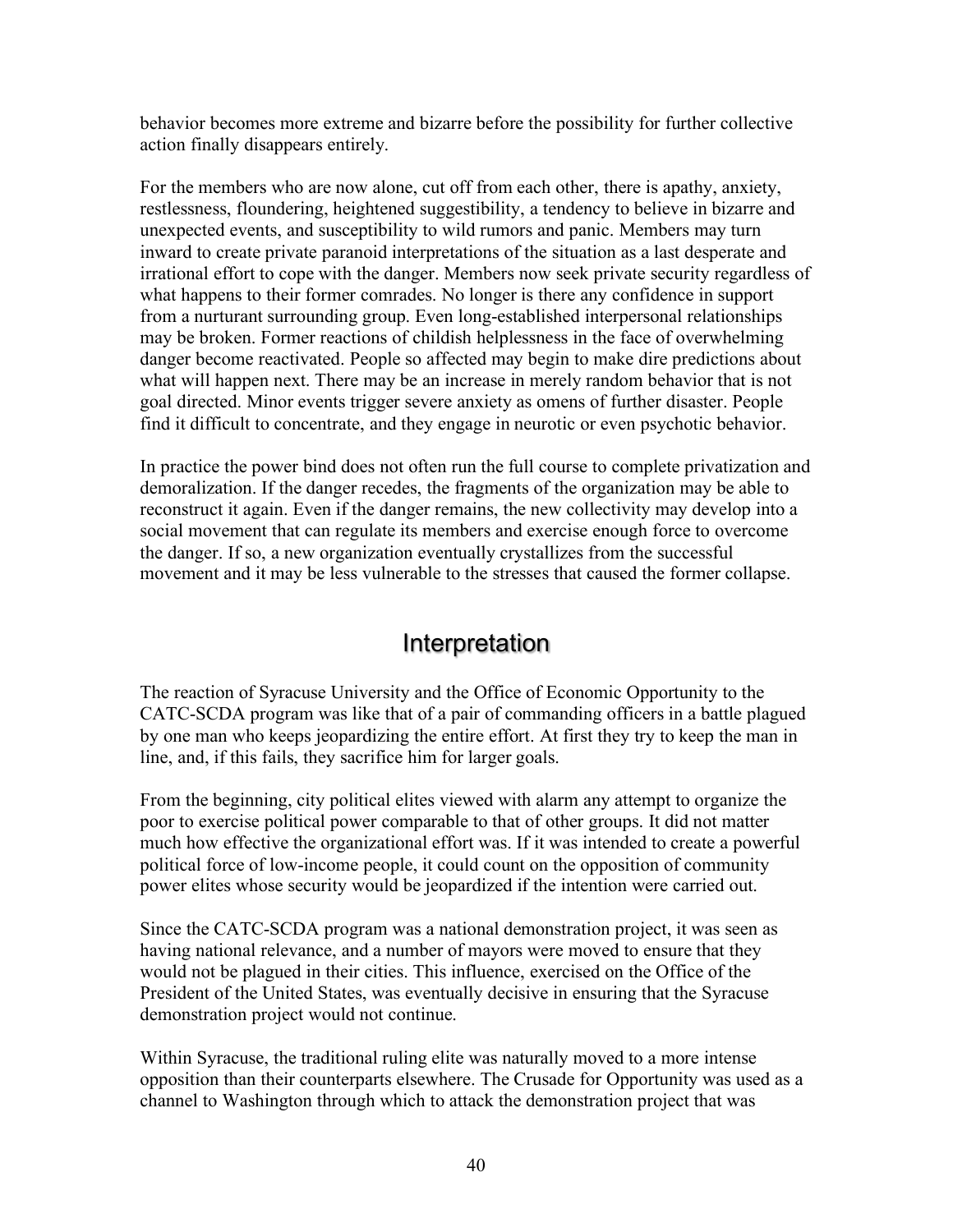(falsely) portrayed as a rival to the city hall-dominated community action program. Newspapers fulminated, a kind of power elite panic developed, and reprisals began to be taken against Syracuse University. A few key persons, informal brokers for community decisions, piloted the effort against CATC and SCDA to a successful conclusion.

Syracuse University and the Office of Economic Opportunity were both under fire as a result of our organizational work. Further, the more effective we promised to be in developing organizations of the poor, the more the resulting pressure built against OEO and Syracuse University to discontinue the program. The reaction, of course, was out of all proportion to the cause. The new organizations were still weak and fragile; they could hardly at that stage have posed a serious threat to the social position of very many persons or to very many established institutions. On the other hand, the appearance of such organizations in itself shocked many of those who had assumed that the poor in Syracuse were leaderless, apathetic, ego-defective, completely unable to organize to accomplish anything, and consequently to be cared for by caretaker institutions supported by a benevolent affluent community and staffed by benevolent professional caretakers. Most influential Syracusans had held some variation of this view before 1965.

Officials of Syracuse University were soon stung by actions taken against their institution. The pledges of large sums of money to the university fund drive were (temporarily) withdrawn. The university found that city codes concerning its property were applied more vigorously than previously. A donor of a rare book collection decided not to give it to the library of a university that would support CATC. It was believed that it would be very difficult for the university to get city cooperation for the projected urban renewal expansion of its campus.

Because of the prevalent assumptions about the poor, the new organizations of the poor were seen, not as independent entities making their own decisions, but as agents of CATC, a unit of Syracuse University. The opponents of CATC and SCDA were able, therefore, to project responsibility for the new threat onto the university, and punished the university for sponsoring it.

The university was not in a position to ward off such threats without support from the federal government—and it soon became clear that such support would not be forthcoming to the extent that would be required. A conservative institution, centrally administered, with relatively little in reserve funds, Syracuse University would not be likely to create influential enemies merely for the sake of doing good. As time went on, the enemies of the CATC-SCDA effort constructed a network of assumptions that appeared to justify their attacks, and the pressure became more and more intense. During the fall of 1965 Syracuse University gave way to the pressure and thereafter apparently became preoccupied with the problem of how to phase out the CATC-SCDA program in a way that would not provoke new unpleasant outcomes for it.

By virtue of its centralized decision structure, Syracuse University was more easily able to take effective action than would other universities in which the faculty played a larger role. It could ensure that, regardless of the criteria for competence within CATC, persons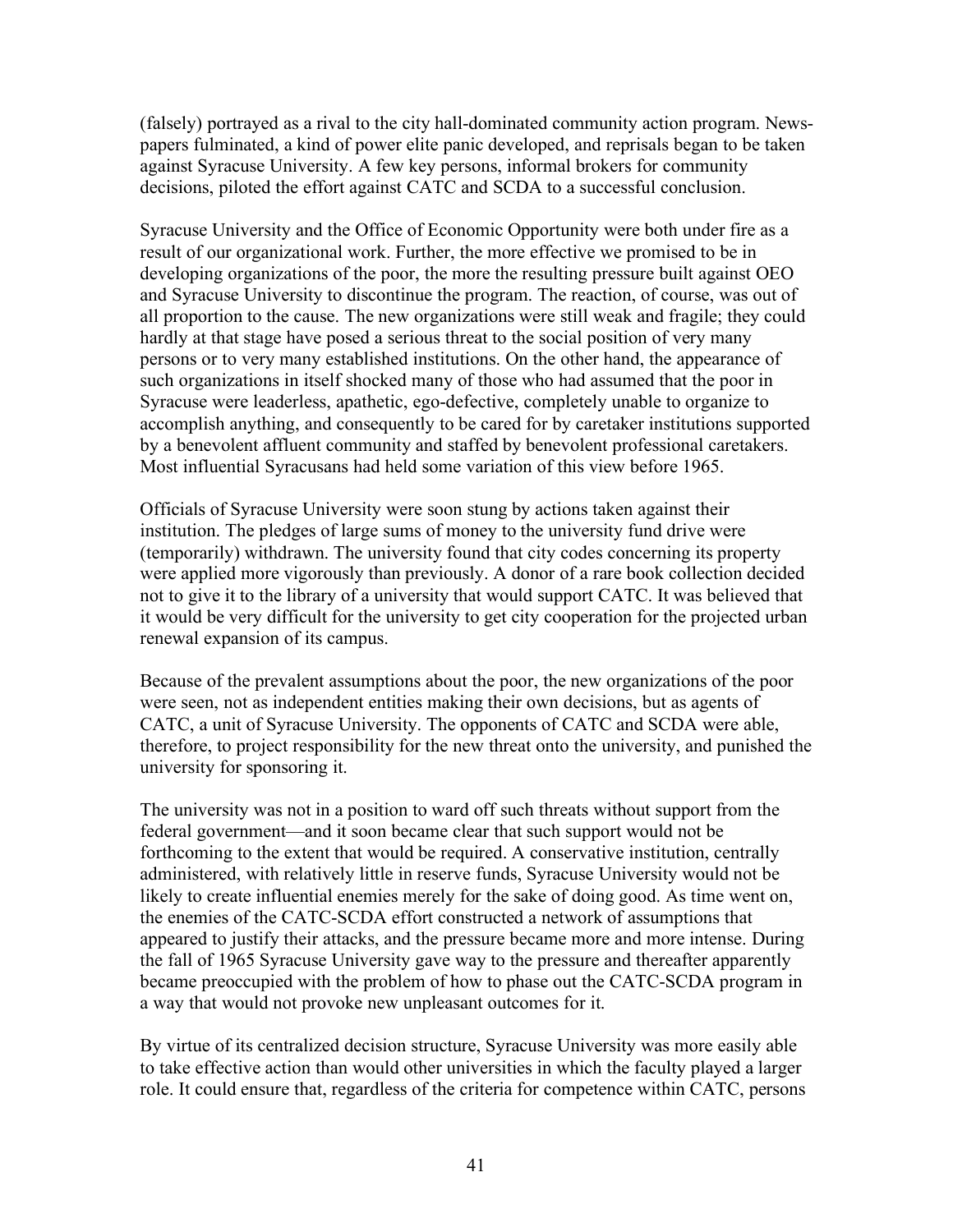with university orientations and meeting university criteria would fill key positions such as that of Associate Director of CATC. Such key persons could make it certain that the administrative needs of the university were met regardless of the extent to which these conflicted with the ability of CATC to attain its legitimate objectives.

But it was not entirely the pressures placed by Syracuse University and the Office of Economic Opportunity that gave rise to the internal process described in the first part of this paper. It was the meaning of the pressure that had the greatest impact. When the university and OEO both began to reflect onto CATC the pressure that they were receiving, two facts became clear. First, neither was very stable in the face of pressure. Second, each could easily take effective action to destroy the CATC-SCDA program. After those facts became widely known, the CATC-SCDA effort was always precariously wandering near disaster, a threat that, moreover, was relatively undefined. To what extent could the pace of organizational work be stepped up without the auspices destroying their program? No one knew. If the effort attained a sufficient momentum to enable the organizations of the poor to secure needed changes, that success in carrying out the legitimate objectives would itself feed back in the form of sanctions against CATC and SCDA. The auspices would remain stable if the CATC-SCDA program were totally and completely a trivial dusting off of the community furniture. The reward of self-perception of success must necessarily accompany the punishment of threatened loss of resources; the punishment associated with the self-perception of failure must necessarily accompany the reward of promised continued access to resources.

University-OEO actions and inactions fed into the basic uncertainty. The violation by the university of the principle that sanctions should not capriciously be applied to personnel resulted in a sense of uneasiness about what to expect next. And during most of the history of CATC there was no way to discover whether, and under what terms, OEO would continue funding for longer than a few weeks. We were constantly at the mercy of a distant and apparently arbitrary federal agency that we could not predictably affect.

The Office of Economic Opportunity and the university, however, were not the only forces that impinged on CATC from an outside-inside position. The SCDA board was composed of liberals and clergy representatives of the groups in Syracuse that have traditionally waged civil rights struggles. CATC was associated with the School of Social Work and the Youth Development Center, the latter a research setting of the university. Among students and staff members, some were closely oriented to the civil rights movement, some to "black" consciousness, some to Saul Alinsky, and some to religious groups. There were informal groups of persons who had known one another previously and known the families of CATC-SCDA personnel. As the crisis deepened, the families, the SCDA Board, and the School of Social Work rushed in to protect their interests and assert their perspectives. And the staff members and students in CATC and SCDA began to look to all the reference groups about as positive or negative points for orientation in their attempts to define and control their situations. These developments did not diminish the crisis. They meant, instead, that the crisis had now become anchored in forces far beyond those that immediately gave rise to it. The effect was divisive since some CATC-SCDA personnel were positively oriented and some negatively so to the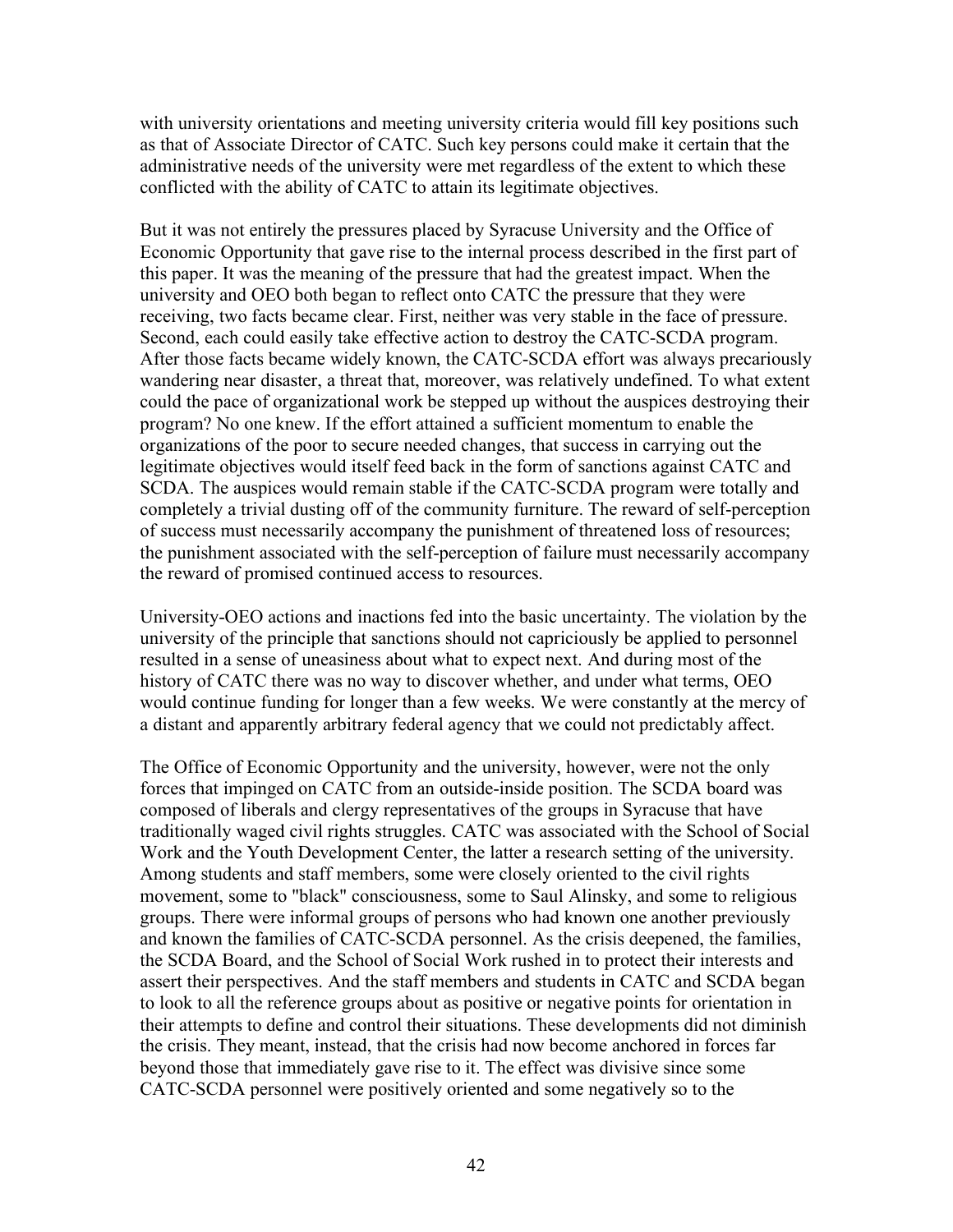university, to the profession of social work, to black consciousness, and to other reference objects. It was therefore one of the most difficult tasks of leadership to attempt to halt the ever-widening incorporation of new reference objects into the CATC-SCDA collective subjective world.

The process of recruitment of staff members and students had in part created the problem. In order to meet the tight time deadlines that would be necessary if we could expect to have developed an organization of organizations of the poor within the twoyear OEO time deadline, we had to recruit students and staff members in great haste. I travelled from city to city. In each city, I contacted universities, civil rights organizations, churches, unions, and existing community organizations. In January 1965, the most conspicuous group of people interested in becoming organizers were civil rights activists. They became the largest single pool from which to select students. I interviewed potential staff members and students in each city and then, in consultation with staff members already employed, recommended to the university the employment of certain staff members and the admission of certain students.

We had originally wished to limit the original number of students to six. However, university-OEO public relations and administrative needs led us to expand that number to 14. We had originally wished to have four experienced organizers to carry the brunt of the organizational effort. However, it was immediately apparent that one could not recruit experienced organizers that quickly who would be acceptable to the university. Thus we found ourselves with two experienced organizers and 14 students instead of, as we had hoped, four experienced organizers and six students. This change did not prevent continuing attacks on us for the high per capita cost of education of each student, since the newspapers pretended to be unaware of the fact that any of our funds went for research or organizational work. But it did mean that the outcome of our field effort depended much more on inexperienced persons who would not have very much of an experienced organizational staff to which to relate.

The students, consequently, carried into our program many different perspectives and reference orientations that we would have to induct into a common effort based on at least some underlying common assumptions. Since the recruitment process also left us understaffed but with a very heterogeneous group of staff members, we did not have very substantial resources with which to achieve a direction and underlying consensus. The task was also complicated by our need to evade the university attempts to recruit people who would regard it, rather than the carrying out of the CATC-SCDA mission, as the source of legitimate authority. Although the recruitment of relatively young students who distrusted the "establishment" was likely to accomplish this end, such students also would easily come to see CATC and SCDI as outcroppings of the establishment. The resulting distrust by students of our efforts at education and supervision would increase further the difficulty of building a common effort.

After the new students had arrived, we quickly became painfully conscious of this problem. Bright, committed, and energetic as they tended to be, they also were inexperienced in working in low-income communities, and, for the most part, lacked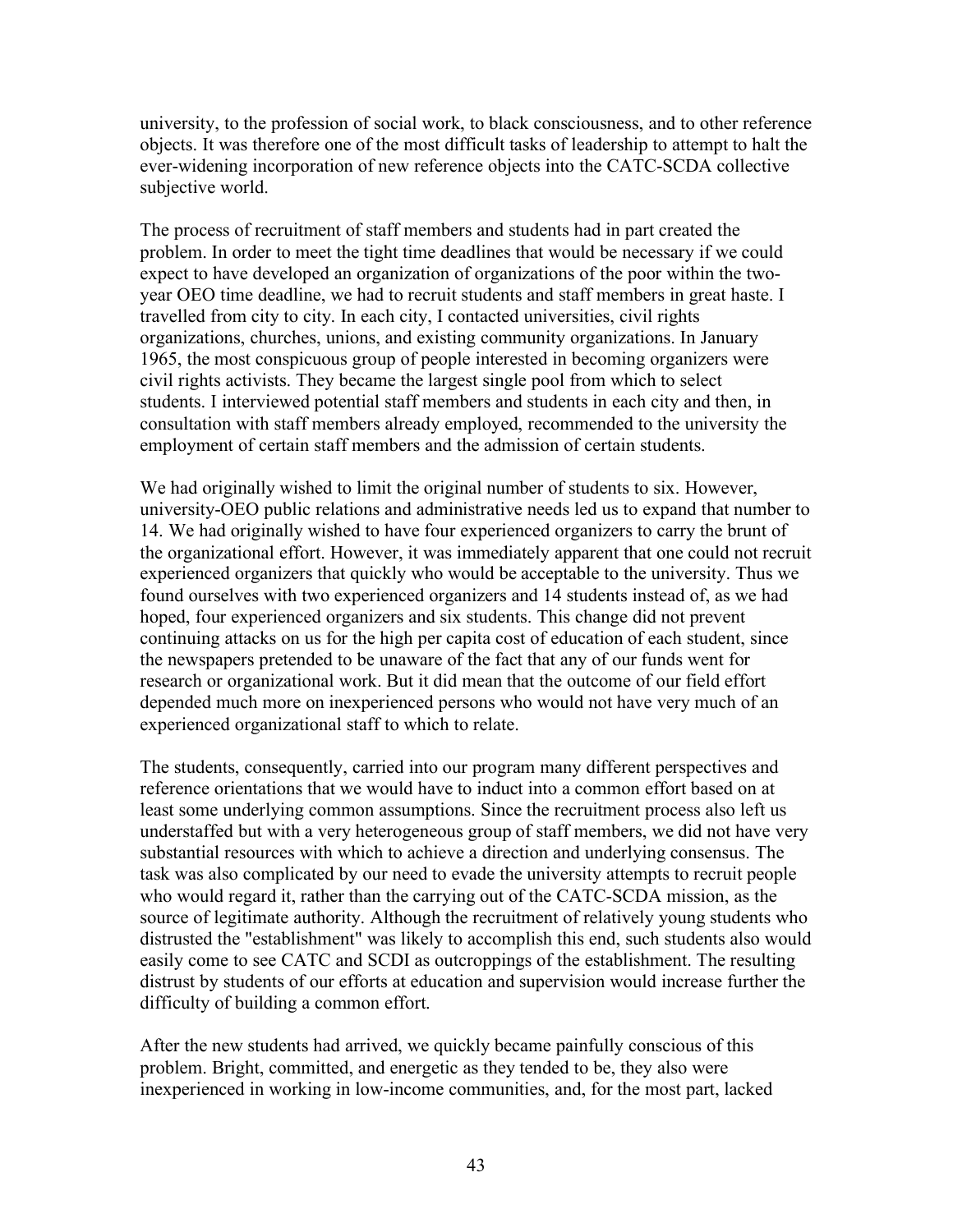both an intuitive and conceptual understanding of the nature of organization. Many of the students had no disciplined work background and tended to agree that, "you can't trust anyone over thirty."

The fact that they were deeply committed to the idea of their doing organizational work had the result that the students would also be very anxious if the effort were endangered, very likely to succumb to depression if they were clearly to fail. Without much sense of the nature of organization and community, without much experience in efforts to secure social change, and distrusting what they regarded as irrelevant experience of the past, students found it easy to carry their own heterogeneous and untested preconceptions into their classroom and field education and to aspire to goals which could not be attained. In view of the fact that, in addition, the extent of staff experience was less than we had hoped, the stage was set for an internal social process that did not nurture rationality.

Fred Ross and I (who had worked together most closely in recruiting) found that, on the one hand, we were under suspicion by the university administration for recruiting people who might cause problems and, on the other hand, stigmatized by many students for our association with the university, the Office of Economic Opportunity, and the profession of social work. Both the students and the establishment saw us as not entirely legitimate. Both groups in turn were thereby freed to use means to influence us that they would otherwise have rejected as illegitimate. Students could rationalize a covert avoidance of supervision without felling guilty. The university administration could rationalize capricious and covert interventions into CATC without being too concerned about their departures from more usual administrative practice.

There developed two underlying ways by which CATC-SCDA personnel could legitimate their courses of action. On the one hand, they could justify an action by reference to the extent to which it promoted the (variously interpreted) building of powerful democratic organizations of the poor. (This mission was also used to legitimize our educational and research efforts.) On the other hand, a course of action could be legitimized by reference to the authority structure of Syracuse University. Neither of these sources of legitimization was as simple as it might appear at first glance. Legitimization by the CATC-SCDA mission, in application, often was transformed into support for whatever was decided by organizations of the poor, no matter how self-destructive or pointless such decisions night be. Legitimization by reference to the university authority structure became ambiguous when the university policy clearly began to diverge from that of Fred Ross and myself.

Gradually, two authority structures disentangled themselves from one another. One structure consisted of the university and CATC-SCDA personnel who looked to the university administration for direction as "higher" authority. This structure usually reached into CATC by way of the associate director and those staff members and students with whom he was most closely associated. At no time did this structure involve more than four or five staff members and students of CATC. The other emerging authority structure reflected the decisions of Fred Ross and myself. We justified our decisions by reference to the CATC-SCDA mission and evaluated decisions of the university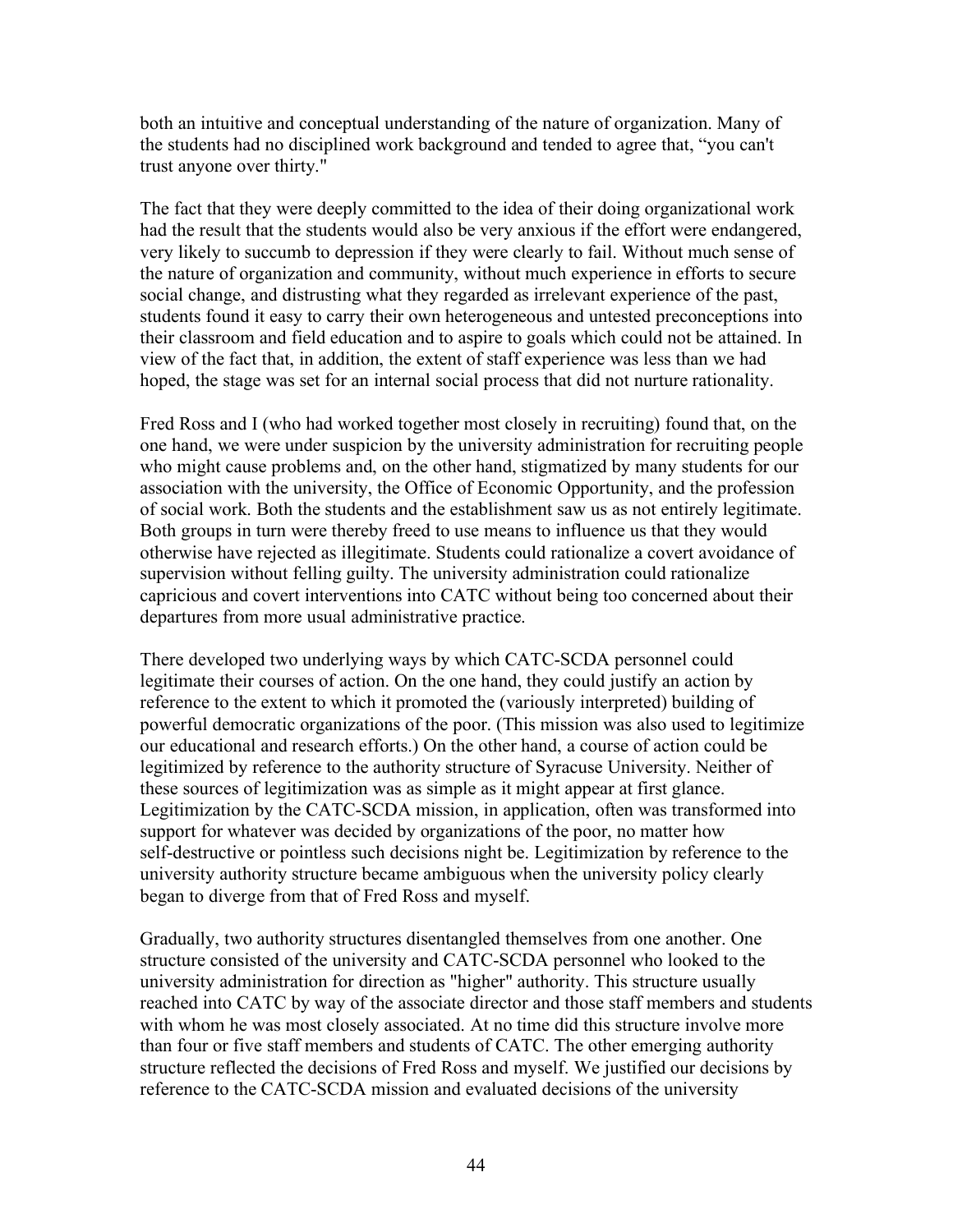administration or the Office of Economic Opportunity by their impact on our mission. This structure usually involved a majority of the CATC-SCDA personnel. However, many persons within CATC and SCDA only nominally accepted either authority structure and soon found that the presence of two structures made it unnecessary for them to comply very seriously with the requirements of either.

The CATC-SCDA administration on the one side, and the university-OEO officials on the other, began to some extent to compete for the affiliation of staff members and students. Staff members and students, on their part, began to try to manipulate and control the authority structures, each of which had become, to a greater extent than would have been usual, dependent on them.

The dual authority structure that was emerging also had other consequences. Any attempt to exercise authority within CATC was likely to be seen as illegitimate by at least some people, and to be interpreted as an outcome of personal motives rather than organizational responsibilities. Attempts to apply sanctions against students and staff members who were in clear violation of important requirements of their roles became interpreted as malicious attempts to punish differences of opinion. Normally, such an interpretation would not matter, since an organization projects its own overall definition forcefully enough to continue a sustained effort. But in our case, personalized interpretations of organizational sanctions did matter. Field staff members who rejected supervision could carry their views into the organizations of the poor or could appeal to the community elite opposed to such organizations. Both courses were taken at one time or another, and each seriously jeopardized the further continuation of our program. In addition, the dual authority structure meant that inexperienced people were thrust into a crisis situation with which they were unfamiliar without stable authority figures on which to rely. As a result they were subject to great stress.

The development of two competing structures of authority, neither able to ensure the general compliance of CATC-SCDA personnel, had also the outcome that the momentum and direction of the new program began to be determined to an increasing extent by processes internal to it, irrespective of authority of any kind. CATC and SCDA could no longer be controlled by the exercise of authority, whether the control was intended to achieve the announced mission or to save Syracuse University and the Office of Economic Opportunity from embarrassment. Any collectively elaborated definition of the situation, a prerequisite to action, would have to emerge from a process internal to the program.

Even if one were not to dwell on authority as such, the role structures of CATC and SCDA were often merely job descriptions which had not become embedded in the course of actual events. This meant that many people could not judge their success or failure by the extent to which they enacted their roles. The criteria for success or failure became various and ambiguous, especially for those who began to evaluate their efforts by the extent to which they were contributing to the building of powerful and democratic organizations of the poor. This evaluation would depend largely on such subjective states as assumptions about the course of organizational work that were held by various people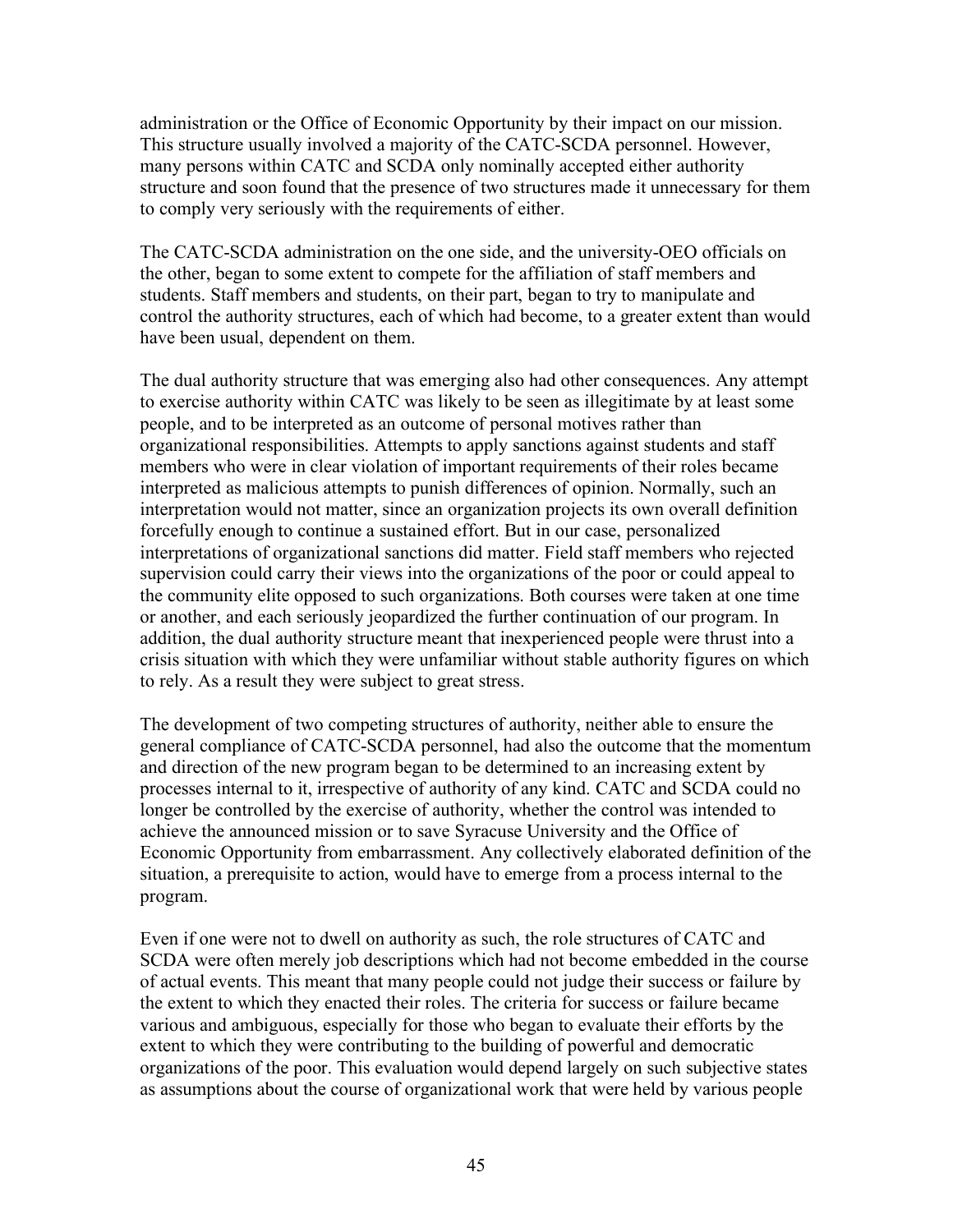before they entered the program. Given any specific state of affairs, it was easy either to become elated over the probability of success or depressed because of the likelihood of failure.

To these gaps in situational supports for self-esteem, one must add the nature of conflict organization itself. It is the purpose of a conflict organization to break up existing institutionally elaborated ways of perceiving the situation in order to create conditions that will lead to the emergence of alternative perspectives and associated changes to the benefit of the people of a community. This has the consequence that assumptions normally made can no longer be held; the situation becomes obscure, and efforts at orientation are far more difficult. Under these circumstances the development of a common definition by the conflict organization requires that it have a stable and effective structure. This requirement was not met within CATC and SCDA. In consequence, the definitions of the situation that were collectively developed were adhered to only uncertainly by varying numbers of people for unpredictably short periods of time.

It may be, in addition, that the structure of the CATC-SCDA program was too complex easily to sustain a common effort. In establishing SCDA outside Syracuse University, we rescued the organizational effort from destruction by the university. But the price was yet another group of people (the SCDA board) who were related to the joint effort in a way that most people did not clearly understand. By segregating the research from the remainder of the effort, we avoided (for the most part) charges that researchers were introducing inappropriate perspectives that would make the field effort more difficult, a charge that would have been inevitable in view of the intensely critical and somewhat naive attitudes of several members of the research staff to the progress being made in the field. Further, the segregation of research ensured that tentatively held research hypotheses were less likely to have negative political consequences. But the price was an undefined and stressful portion of the situation for field staff and members of organizations of the poor who were under surveillance but could only speculate on the outcome, if any, for them. In all, the advantages of the complex CATC-SCDA structure probably outweighed the disadvantages, provided one assumes that we had to remain associated with Syracuse University and that we would make a substantial research effort. If one makes this assumption, the dysfunctions of the structure tended more to be those of most bureaucratic structures, dysfunctions which, during a crisis include the difficulty of developing disinterested sources of information for persons in authority, the difficulty of persons being supervised to understand the reasoning behind directives, and the tendency of secretaries to enhance their importance by becoming sources of "inside" information (and, therefore, of rumors) to others.

Given the factors working against the development of a common definition, controlled by us, of the CATC-SCDA situation, the kinds of measures that could be taken to maintain a united effort would have had to concentrate on the development of an adequate common definition. We lacked the force to secure compliance to organizational goals; we would have to look to other sources of unity. To the extent possible in a conflict organization, we could develop routines in order to escape the strain of constant improvisation. The classroom could be used to develop common interpretations of expressions such as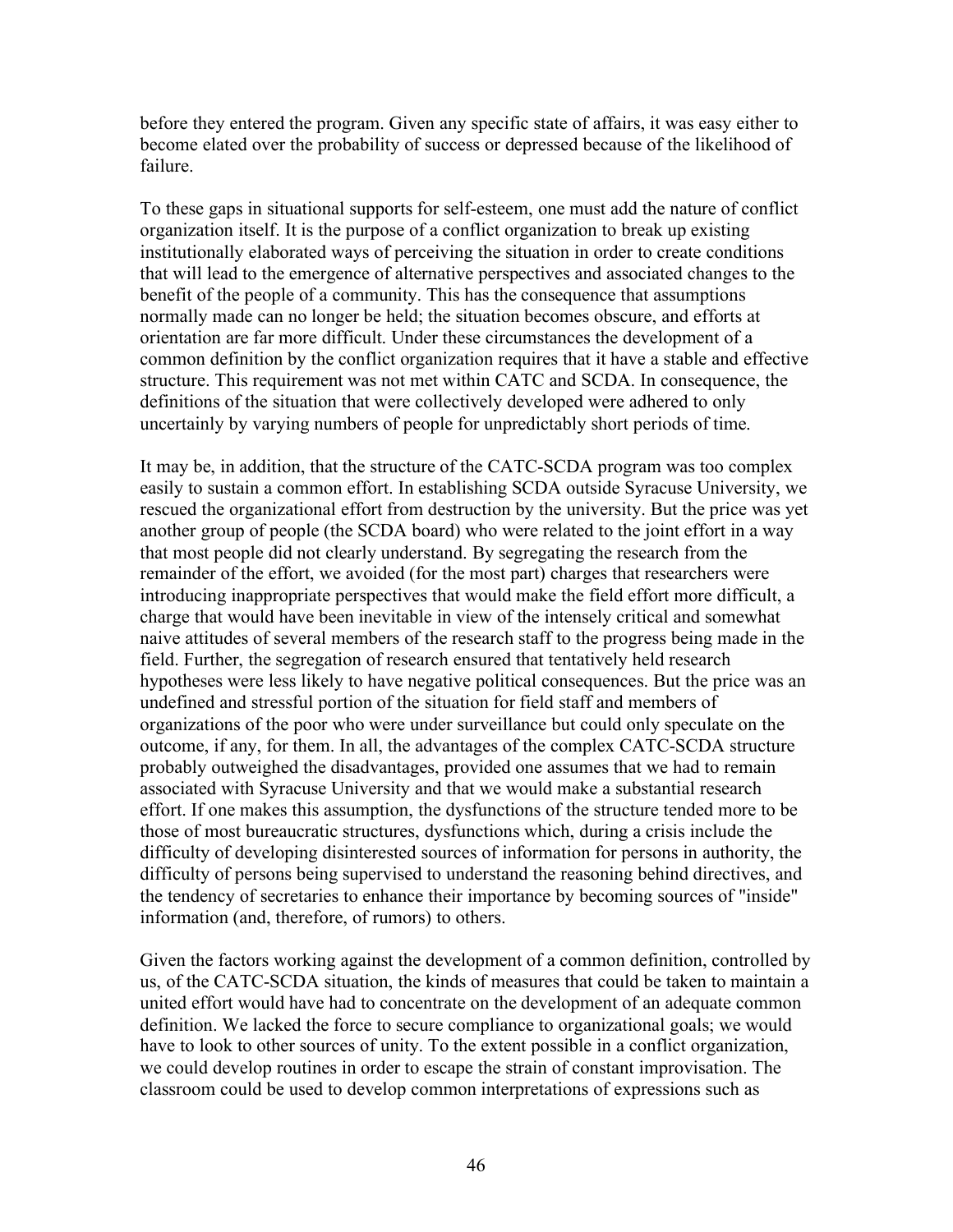"power" and "democracy" in organizational work. We could stress a set of common ideals, a myth, symbols, and rituals, to which everyone would gradually become committed. We could make more explicit the CATC-SCDA structure and decision process in order to reduce as far as possible areas of ambiguity. We could relate daily events to a longer time perspective so that the fate of the program would not seem to depend on each success or failure. We could relate daily events also to more fundamental assumptions and values that would give rise to common evaluations of our progress or lack of progress. We could anticipate the future to some extent and help staff members and students to prepare strategies to cope with alternatives that appeared most likely to occur. We could develop clear channels of communication and use them vigorously to disseminate accounts of what was taking place, accounts which reflected an underlying consensus of assumptions and values. We could develop an explicit induction process through which new personnel would come to understand our common experience and goals and our present situation. We could create social places in which discussions would regularly occur among staff members and students, discussions designed to deepen the analytic understanding of the causes of successes and failures in the overall effort. We could recognize, and help others to understand, the extent to which depression or anxiety were shared, and mobilize people into collective undertakings which would dispel, or at least defend against, these demoralizing psychological states. In particular, we could take pains to explain very clearly to each person his responsibilities, the rationale for them, and the relation of his contribution to the overall effort.

Where goals were likely to result in failure, we could support the development of modest goals over shorter periods of time, which would have led to modest success and which would acquire significance by their relationship to the more distant objective. We could interpret within a common CATC-SCDA framework those communications from outside or within the CATC-SCDL program which otherwise would undercut developing common assumptions. We could attempt to increase our roles as sources for common definitions of the situation, and stress the importance of the shared mission, the moral rectitude of both the shared goals and the shared means of achieving those goals, and concrete signs of progress toward goals in carrying out the mission. We could keep records of legitimate decisions and distribute copies to refer to when differing interpretations of them began to reflect themselves in activity.

As much as possible of our time, in fact, was spent with these and related objectives in mind, but we were not very successful. Students were pulled into their field activities and away from much investment in staff meetings or seminars. There was no central nucleus of people with the time and inclination systematically to develop and disseminate a common outlook. Although students and staff members constantly sought to understand what was taking place, they developed idiosyncratic orientations in informal groups or individually, and these fed into no general process of discussion and evaluation. Anxiety was great: when a university or OEO official would offer his account of events, such an account could be overtly rejected but covertly continue to have an influence. We were, as a consequence, buffeted about by the perspectives of institutions with courses of action inconsistent with our objectives. Unregulated conflicts between groups within CATC became irresolvable, and jeopardized what elements of underlying consensus had been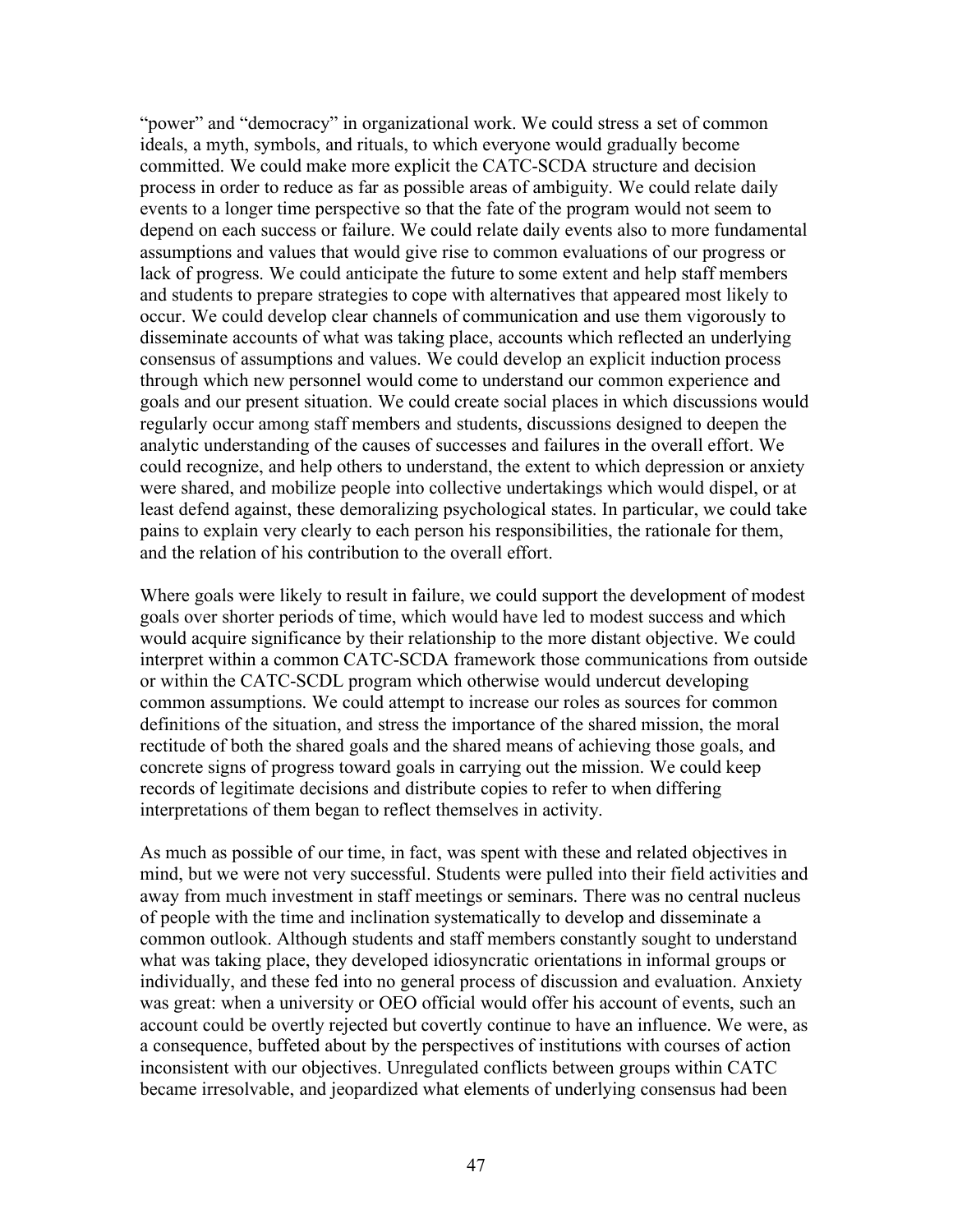created. We could maintain collective activity for short periods of time. But since such activity was not directed by a jointly held perspective and was inadequately rewarded, it quickly collapsed. Members did not receive enough positive psychological returns to motivate continued work together. We began to inhabit a collective dream world in which a common definition of the situation would on the surface be maintained, but deeper forces caused the definition to veer unexpectedly from one week to the next. Ideas began to appear primarily as disguises for courses of action already determined by other forces, not as guides for action. Since, with the faltering CATC-SCDA effort, the situation always threatened to become unmanageable, personnel were always rushing to ward off disaster. The consequent pace of events made it impossible adequately to evaluate what was happening or to communicate evaluations that could be used as a basis for the guidance of action. For example, I was occupied with recruitment of staff members for positions that remained unfilled, frequently did public speaking in order to interpret our program to various community groups, interpreted each crisis to university and OEO officials since they always wanted immediate information, taught seminars and classes, tried to keep informed about, and be helpful to, the development of organizations of the poor and the research effort, recruited members to the SCDA board and helped it to get started, and so forth. At best, my duties would have taken much time. But students would not take part in seminars until they had negotiated with me for more control over their educational situation, participant-observers went "on strike" until they could be assured that no injustice was involved in a research personnel decision, and a general noncompliance with supervisory expectations led most supervisors to appeal to me from what they viewed as the capricious exercise of authority. Persons throughout the program began to feel faced with unmanageable tasks. Those most efficient were overburdened as completely as those who were inefficient. And yet, it was not that each job was impossible to do. It only became impossible to do well when no common definition of the situation could be maintained, and when the resulting repercussions increased the emotional, cognitive, and sheer physical strain on everyone. Thinking themselves in the grip of authority, most staff members and students were instead in the grip of a disintegrative process that controlled their behavior but left them with the agony of making subjectively free decisions of seemingly great moment without cognitive guidelines on which to base them.

The process, of course, spread from CATC-SCDA personnel into the organizations of the poor. As Daniel Foss has pointed out, the ideas of self-determination for the organization, of following the maxim to "Let the People Decide," often meant that organizers and students were abdicating responsibility for their contribution to the success or failure of the organizational campaigns. With the abandonment of legitimate roles, other kinds of relationships took their place, and the extent of illegitimate manipulation increased between organizers and the organizations to which they had been assigned.

The typical downward spiral (campaign to disillusionment to collapse of the campaign) began to appear during the summer of 1965 and gained momentum thereafter. Each apparent failure meant that the next effort was likely to be less determined. With the advent of increasing uncertainty about continued funding, hope faded for what could be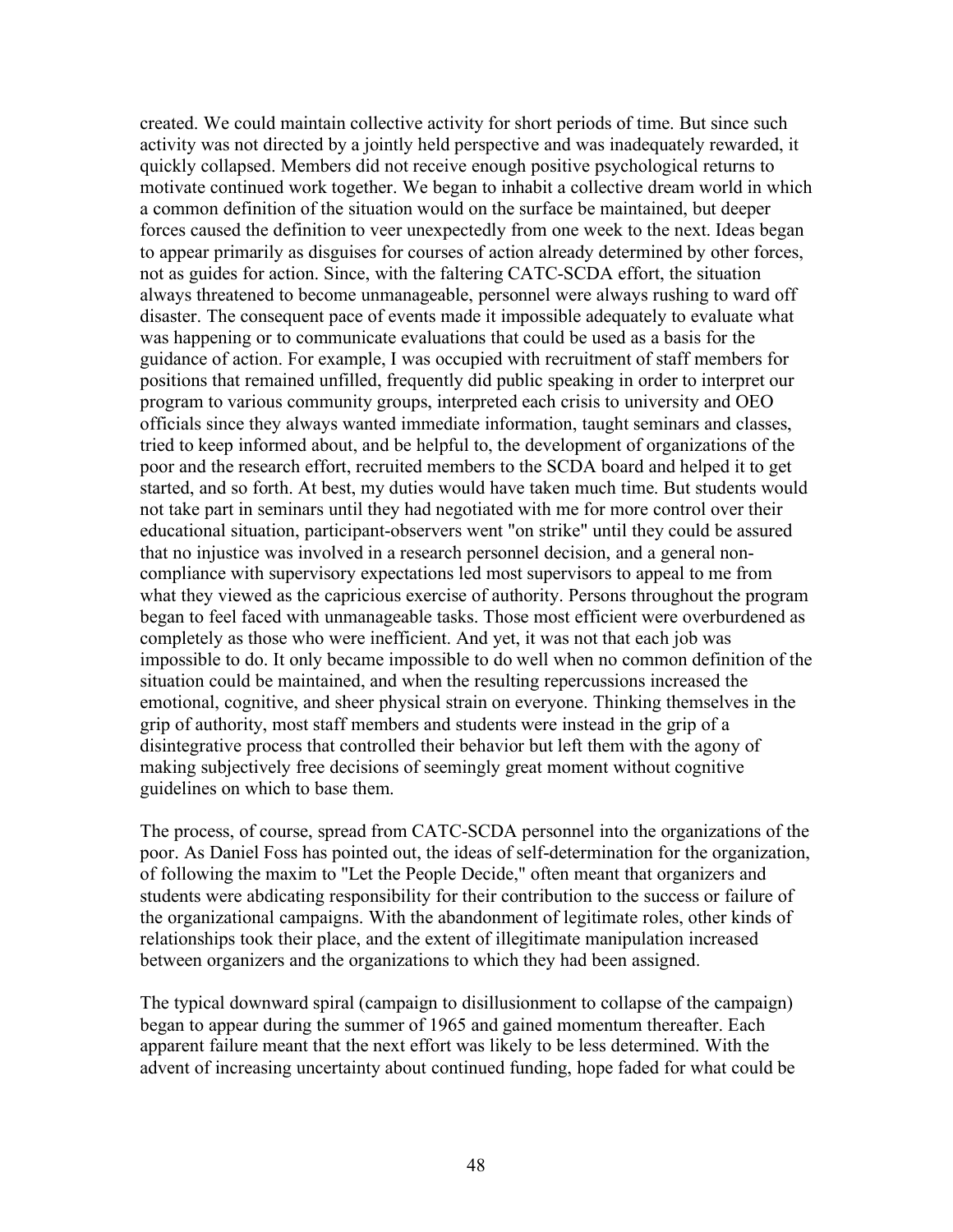accomplished over a longer period of time, and everything had to be crammed into the time of which we could reasonably be assured.

To sun, up, it was clear by the early summer of 1965 that I had made some monumental blunders. I had given far too much weight to the assurances of continued support by university and OEO officials. I had not taken into account the fragility of these structures and had thereby taken risks that suddenly placed the entire effort in jeopardy. Compromises had been necessary in order to got funding: to work through university auspices, to project an intense effort over a short period of time, to continue other faculty duties concurrently in the School of Social Work, to fail to get binding and written guarantees of the autonomy of CATC, and so forth. It was now clear that these compromises led to a process that threatened the entire enterprise. On the other hand, it was likely that over time the downward spiral would be arrested as our stabilizing efforts began to pay off. In spite of the anxiety and crisis atmosphere, we continued to make good progress in the field and research parts of the program, and the collective irrationality could be expected to dissolve as people became aware of that progress and began to regulate their future in relation to a continuous collective past.

These hopes ended on November 30, 1965, when the OEO decision concerning continued funding made impossible further efforts to build the CATC-SCDA structure. Neither the neighborhood organizations nor the CATC-SCDA staff and students could be expected to maintain themselves in the face of the new blow. We decided, therefore, to support the general inclination of the organizations of the poor to seek to reverse the OEO decision. Accordingly, we restructured the CATC-SCDA effort into a social movement for that purpose. Research persons continued to have research responsibilities, but they were also assigned roles in the action effort. Students continued to be expected to continue their education, but also to participate in the new movement.

The restructuring of the CATC-SCDA effort meant that we were now not only helping the organizations of the poor with struggles against community enemies, but we were also openly opposing the university-OEO determination to control or end the program. Those who had previously tended to ally themselves with the university now found themselves to be a minority faction in an intense conflict within the CATC-SCDA movement. The associate director and the research coordinator lost status by the change. They held more peripheral roles in the new effort and, together with their associates, began openly to oppose the movement in every possible way. Having supported the change, I was seen as responsible for it, and became the target for increasingly virulent and increasingly open attacks.

Prior to this time a history of CATC and SCDA would have to stress the conflict between the organizations of the poor and their enemies, while only alluding to the role of the auspices in affecting the wobbly CATC-SCDA morale. After the restructuring, however, the primary conflict occurred between the new movement and the OEO-Syracuse University opponents, with the community enemies of the organizations of the poor continuing a secondary and independent opposition to us. During the succeeding months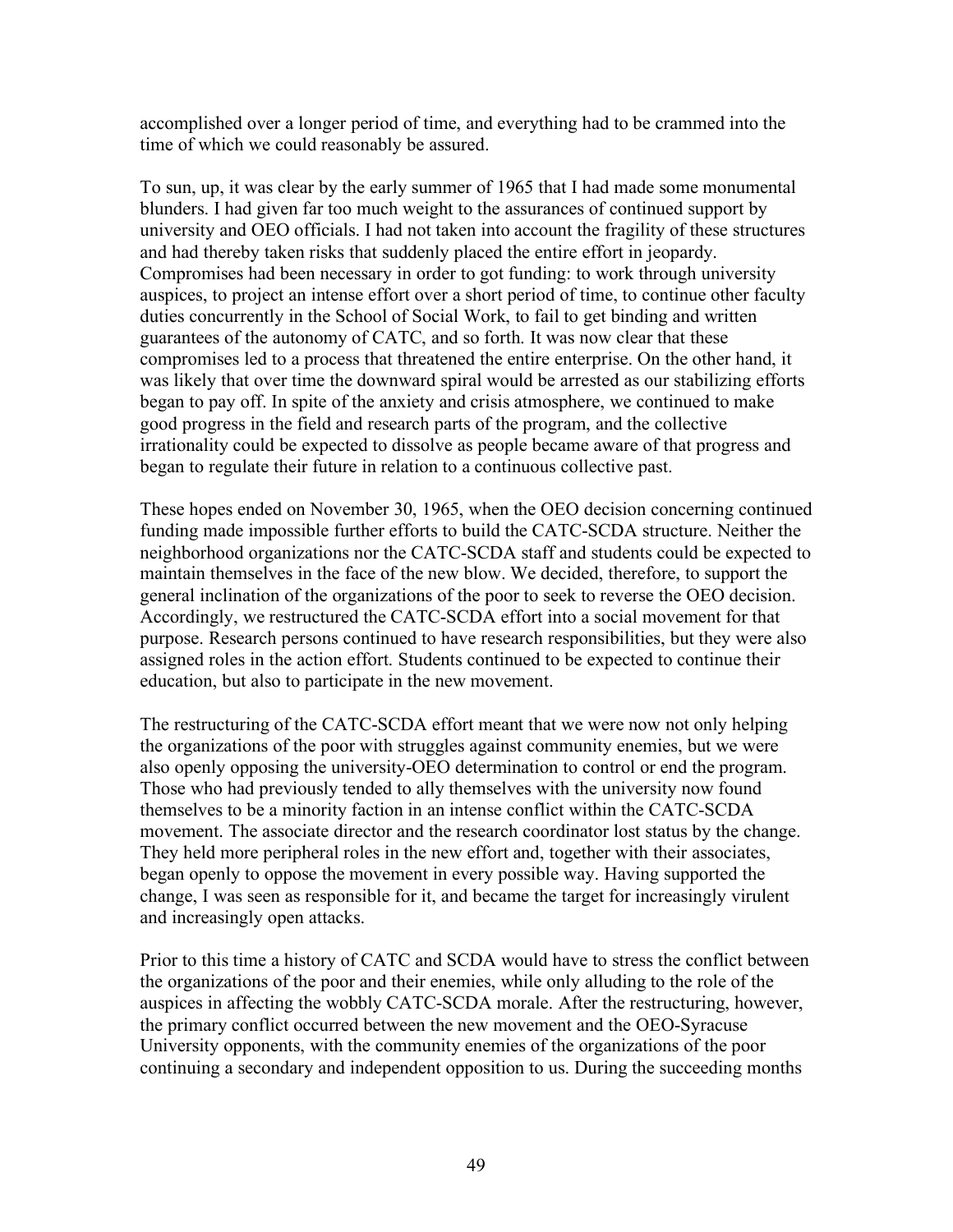the course of this struggle must be understood as conditioning the power bind process that had already been under way.

Perhaps the central differences in strategy of the sides in the conflict followed from the differences in position. We had nothing to conceal and could avoid the impact of exposes, muckraking and rumors better to the extent to which we were as open and explicit as possible. We therefore took public positions, engaged in public confrontations, and allowed public scrutiny of our actions. Neither the university nor OEO had this option. They had the problem of pretending to continue to be fair and to support us while actually not doing so. As a result, they resorted typically to covert and concealed courses of action which, when revealed, were embarrassing to them. The odds, of course, were greatly against us. They held both the resources and the formal lines of authority. The point at contention eventually became whether they could compel or persuade us to disappear gracefully and quietly and without causing a fuss.

In wielding their weapons of resources and authority, the university-OEO allies engaged in various kinds of maneuvers.

#### *Status Degradation*

Moves would be made in a manner likely to humiliate us, to convince us of our insignificance. For example, I had been removed as a staff member of the Youth Development Center for months before being informed that the change had occurred. The School of Social Work feigned ignorance of my continued position on the faculty. Dean Winters assigned to SCDA the mimeograph machine on which CATC was heavily dependent without troubling to inform me of the transfer. In public, however, an air of affable camaraderie was usually maintained with me.

#### *Instrumental Use of Words*

The university and OEO used words, not to describe or interpret a state of affairs, but rather for administrative ends. For example, Dr. Kravitz privately indicated to me his knowledge and approval of the employment of participant-observers in an action role. In public, not long afterwards, he ringingly protested his ignorance and disapproval of research conducted in this fashion. When Sargent Shriver terminated CATC, he did so in such a way that the Syracuse Post-Standard announced (3-29-66): "Monday's announcement by Shriver, was a vote of confidence by OEO for CATC to finish the two-year program as planned."

Sometimes the deceptions backfired, as when Steve Plumer and James A. Tillman, Jr., the first two Associate Directors of CATC, insisted that three CATC staff members had to be fired because OEO would not waver in its insistence that their positions be terminated. They were not fired when I found that Dr. Kravitz of OEO could not recall having heard of such a decision.

#### *Concealment*

Aware of their vulnerability, the university and OEO typically preferred to be out of the range of tape recorders or participant-observers. A large portion of the CATC-SCDA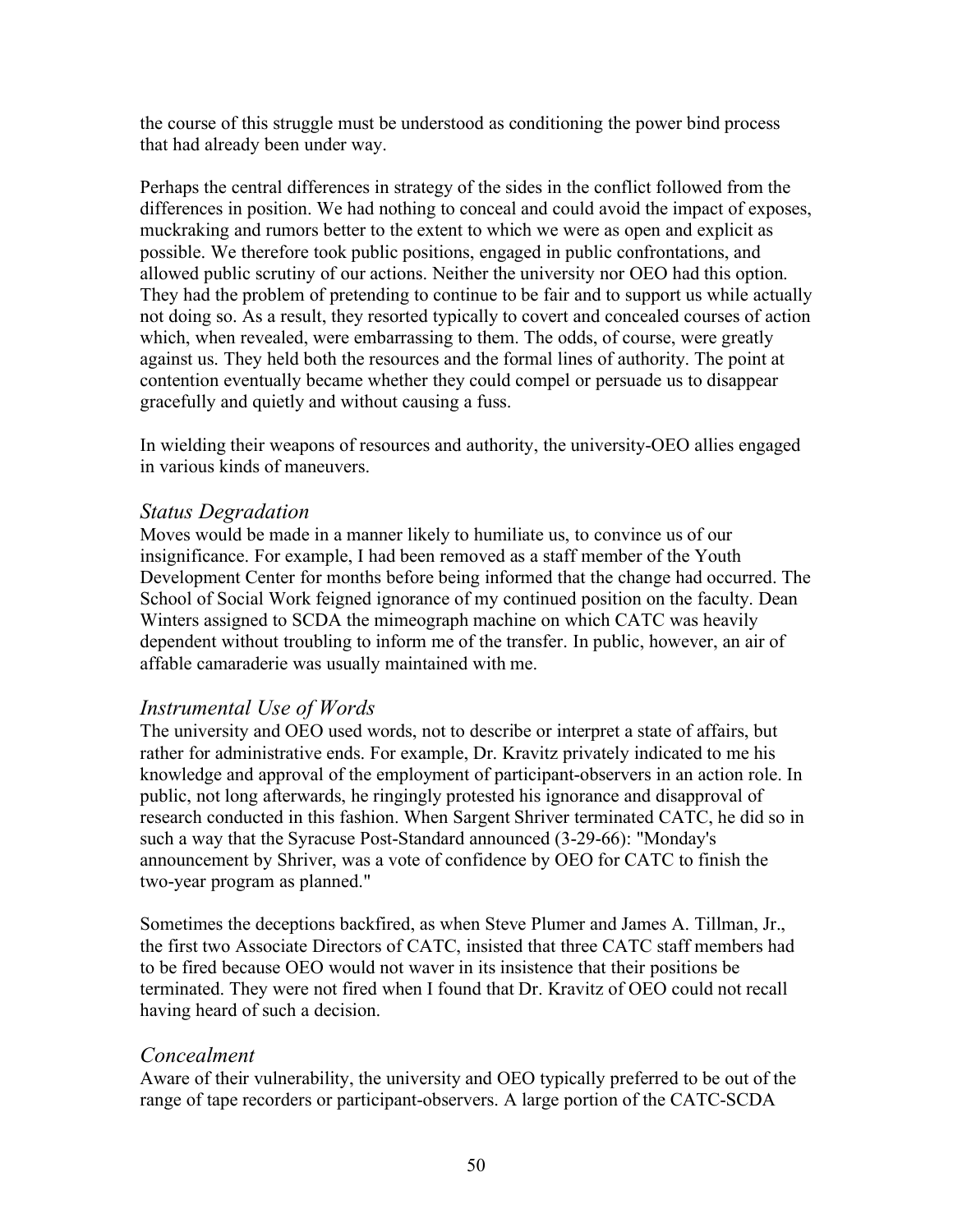process, on the contrary, was tape recorded or described by participant-observer reports, although some of the reports and tapes were later destroyed (e.g., by GL) or mysteriously disappeared.

#### *Role Restriction*

Since I was seen as primarily responsible for the problem, but continued in the performance of my duties and so could not easily be discharged, there were frequent attempts to limit my role. Jonathan Freedman worked to deny me access to research reports and to research staff meetings. SB wanted me excluded from field staff meetings. There was no wish on the part of the School of Social Work for me to reassume teaching duties in the school after a certain point, and I was asked by the Dean whether I really thought I should continue to attend faculty meetings. James A. Tillman, Jr., wanted me to rely heavily in decision-making on the CATC senior staff, a group that reflected university orientations to a much greater extent than did the staff as a whole. The university administration suggested that I resign as CATC director and only teach the social action seminar, or only serve as research director.

#### *Invidious Treatments*

The university or OEO would act against us, and we would be assigned the responsibility for their action. For example, Dean Hartnett explained to students that they might lose credit for their social action seminar because I had not prepared appropriate curriculum materials to send to the Council on Social Work Education for approval. On the other hand, he made certain that the school did not make a decision on the social action field placement, a description of that was essential to the materials requested by the Council on Social Work Education.

Although I worked strenuously on behalf of continuing CATC and SCDA, those who wanted it ended described me as an aspirant for the "martyr" label who wished to dump the program.

Stan Gluck, an intelligent professional social worker, made a tireless effort on behalf of the continuation of the CATC-SCDA program and also did what he could to help students to learn about social action. He was attacked as inadequate in the latter role by critics in the School of Social Work and eventually paid not to work. Jonathan Freedman, who opposed the CATC-SCDA movement and who produced little in his research role at any time, and who had no social work training or experience whatever, was given an appointment to the faculty of the School of Social Work which he presently holds.

The social action seminars, in which every student was encouraged to develop and defend his own point of view, were attacked as indoctrination. In some other social work courses students did not dare to argue for their own views—but these courses were defended as appropriately professional.

These and other similar maneuvers helped to make life more difficult for us. In response, we attempted to continue to perform our legitimate duties and to work for continuation of the program. I tried to develop an open atmosphere of intellectual freedom among staff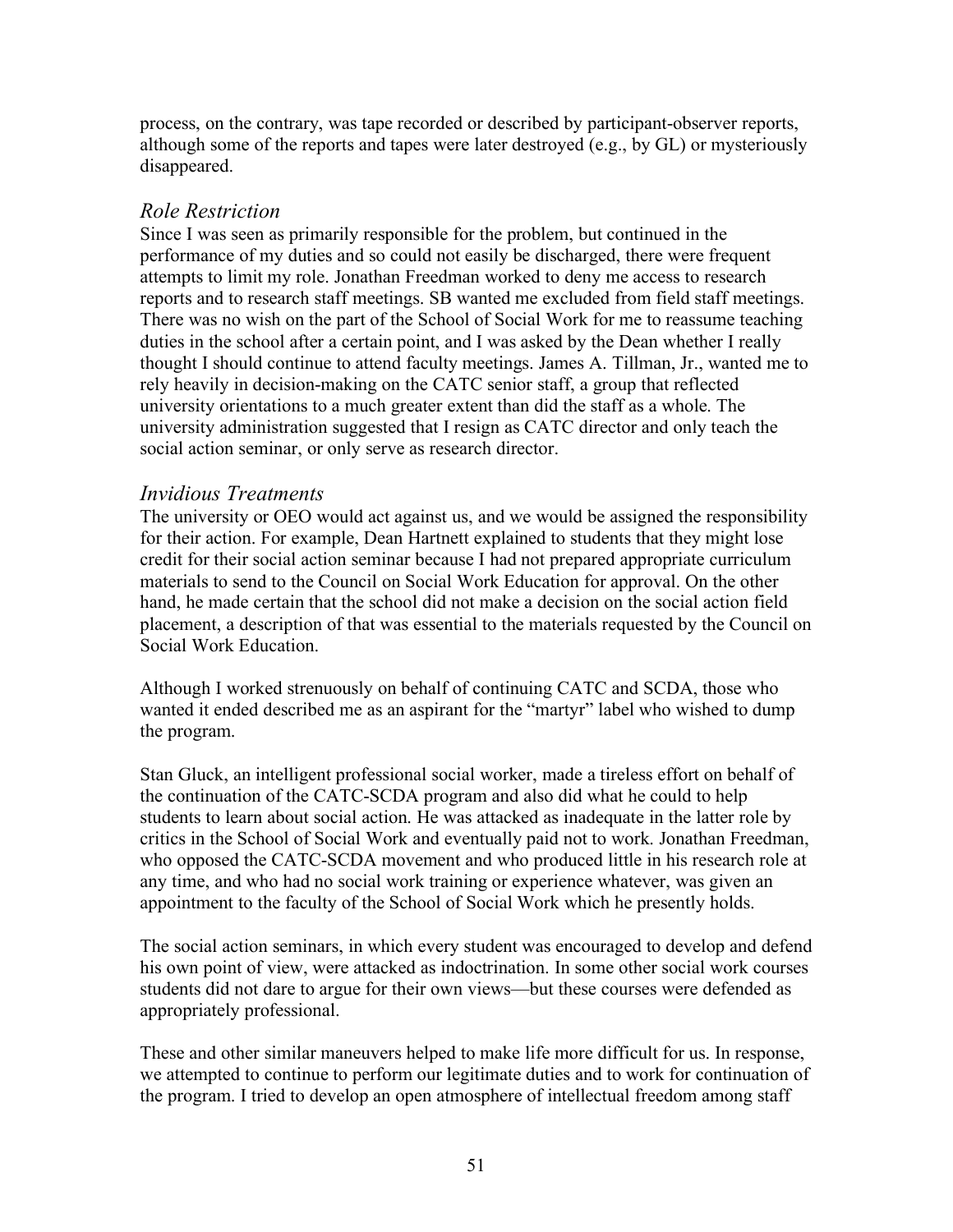members and students, an effort that eventually succeeded to a considerable extent, although only after it had already become clear that our program would not survive. In the social action seminar I encouraged a process that was intended to result in more acute analyses of our work. Although, in contrast with our opponents, we were usually (but not always) open and honest, this fact cannot be taken to indicate virtue in us and vice in them. Given our institutional position, openness and honesty was the best and nearly the only strategy we had; given their institutional position, they were compelled to practice deception and concealment. One of our major and deliberate efforts was to point out the contrast between our candor and their lack of candor. Our failure to communicate this difference very well may have been due to our inability to gain enough credibility in the eyes of people who assumed a priori that we must be engaged in deception at least as much as were the university and the Office of Economic Opportunity. We, of course, were desperately concerned to improve mutual trust and confidence within our program; our opponents must have believed that it was to their advantage to create an atmosphere of distrust and suspicion.

In some ways, the university-OEO maneuvers were dysfunctional for them. Essentially, they continued to use bureaucratic techniques of social control in an abnormal crisis situation. In a crisis, however, such techniques may be exposed and result in embarrassment to those who engage in them. Further, deceptive actions against a program, such as CATC, hardens the determination of people, many more of whom would otherwise have been co-opted into the university-OEO perspective or rendered ambivalent and immobilized as supporters of the CATC initiative.

The power bind and the overriding conflict between us and the university-OEO coalition finally reduced the CATC-SCDA program in March 1966 to a state of acute demoralization. Ties among staff members that had developed over a long period of time were abruptly snapped by the mutual suspicion. The program could no longer maintain a collective work definition. Broader personal relationships often replaced work relationships among staff members and students. Those factions that remained dominated the staff and organizational process. No longer was a campaign possible. Apathy and discouragement replaced frantic activity.

No portion of the CATC-SCDA program entirely recovered from the funding crisis, although each facet of the program was again operative to some extent by late spring, 1966.

#### **Summary**

One can best account for the strange events described in the first section of this paper without making assumptions about the moral characters or levels of competence of those who were involved. The threat posed by CATC and SCDA resulted in pressure against our auspices that was reflected into our program, eventually to destroy it. At no time were we free from the power bind. The internal structure of power in CATC and SCDA was never firmly established. Syracuse University and the Office of Economic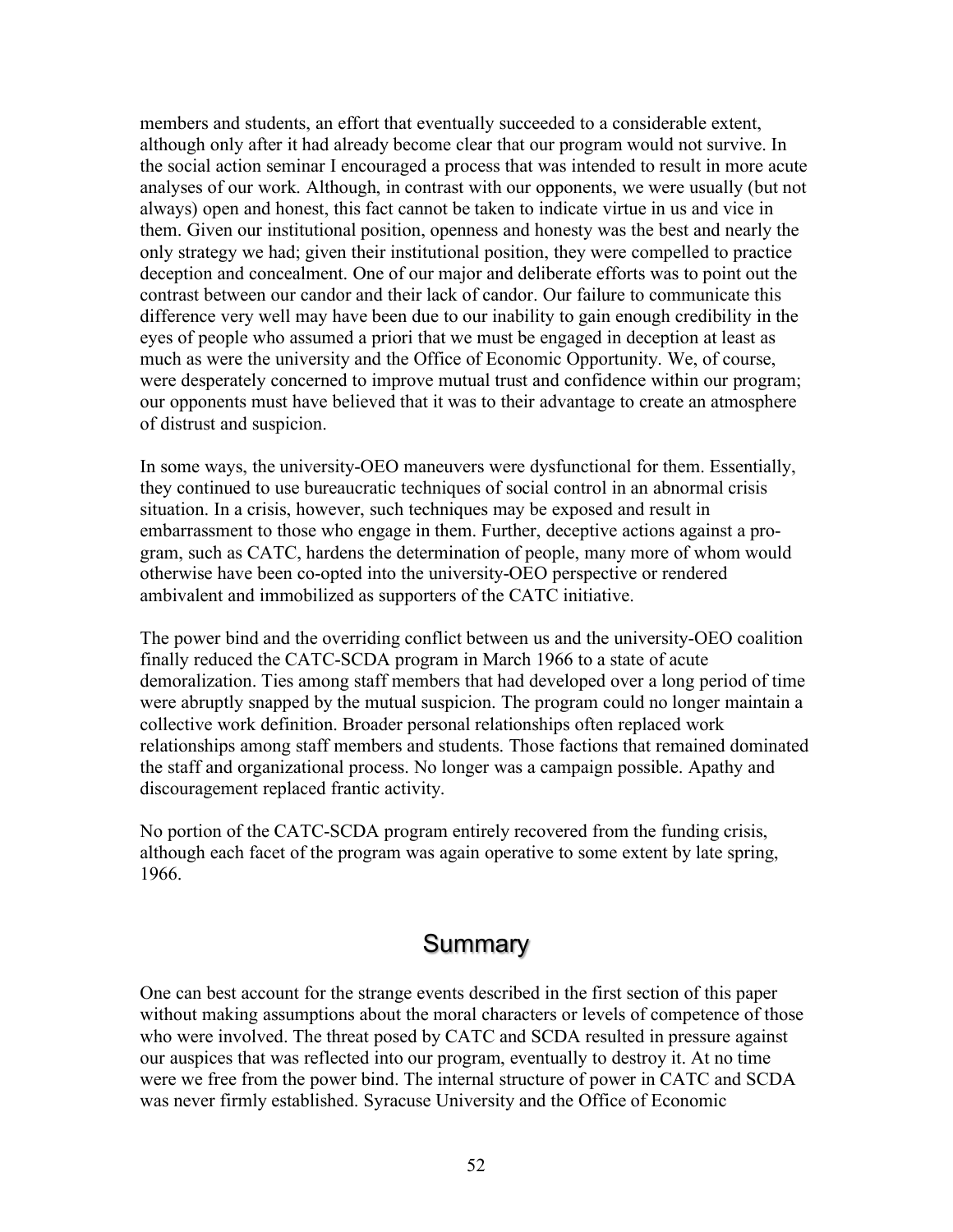Opportunity were also caught in a less severe power bind. The consequence was that all of us violated our normal roles and suffered embarrassment or more serious negative sanctions for having done so.

As for me, I do not intend again to accept university or governmental sponsorship of an organizational effort with which I am associated. And I assume that Syracuse University and the Office of Economic Opportunity have learned that they cannot, under present conditions, even try to organize the poor into powerful democratic organizations.

#### **NOTES**

 $\overline{a}$ 

Born on his family's farm in Ottertail County, Minnesota, Warren grew up to witness the devastation of drought and depression that wasted the economics of the Midwest in the 1930s. At one point the family joined the trek of dispossessed farmers in search of work in the Southwest. Warren recalled wryly that his introduction to Hollywood was from the crowded bed of the family's aged truck. Though the climate was more salubrious than that of Minnesota, work was no more plentiful, and the family returned to Minnesota. This environment, his family's involvement with the Minnesota Farmers Union, and the area's deeply rooted commitment to the Scandinavian traditions of social justice shaped what was to be a lifelong concern for the poor and the powerless.

Following graduation from high school in 1942, Warren worked as a farm laborer in Minnesota and North Dakota. He enlisted in the U.S. Marine Corps in 1944 and was honorably discharged in 1946. With the support of the G.I. Bill, he entered the University of Minnesota where his superior intellect was quickly recognized. He received his B.S. *summa cum laude* in 1949 with a joint degree in philosophy and psychology. After a brief period of employment as a social caseworker with the Hennepin County Public Welfare Department, he entered the University of Minnesota School of Social Work and received his M.S.W. degree in 1958. Shortly thereafter, he matriculated at the University of Michigan and received his Ph.D. in 1962 with a joint degree in social work and social psychology.

Following graduation he was appointed assistant professor at the Syracuse University of Social Work and director of the Community Action Training Center. In 1960 he joined the faculty of the UCLA School of Social Welfare and served as associate professor until his death.

At UCLA, Warren taught courses in grass root organizing, social policy and community development. At this best, he was a creative and provocative teacher who attracted a small but highly dedicated coterie of students, many of whom have achieved positions of national eminence in both higher education and leadership positions within welfare and civil rights people's movements. He published numerous papers over his lifetime and was nationally recognized for his writings on poverty and the theory and practice of organizing indigenous groups. In his later years he devoted most of his attention to the development of a "language action science" which he envisioned would provide the means through which the social sciences could be revitalized and become more capable of serving effectively the attainment of a just and humane society.

Warren's greatest love and sanctuary was the library where he was a familiar patron. It was the treasury that contained clues and inspiration for his search for answers to the complex problems he had the courage to

<sup>\*</sup> Warren C. Haggstrom, associate professor at the UCLA School of Social Welfare, died May 13, 1986 at his home following a long illness with cancer. He was 60 years of age. He was survived by his mother, Tillie Haggstrom, his children, Richard, Marni Rae, Erik and Karin Haggstrom, and Valerie Koski; and by his wife, Ophelia.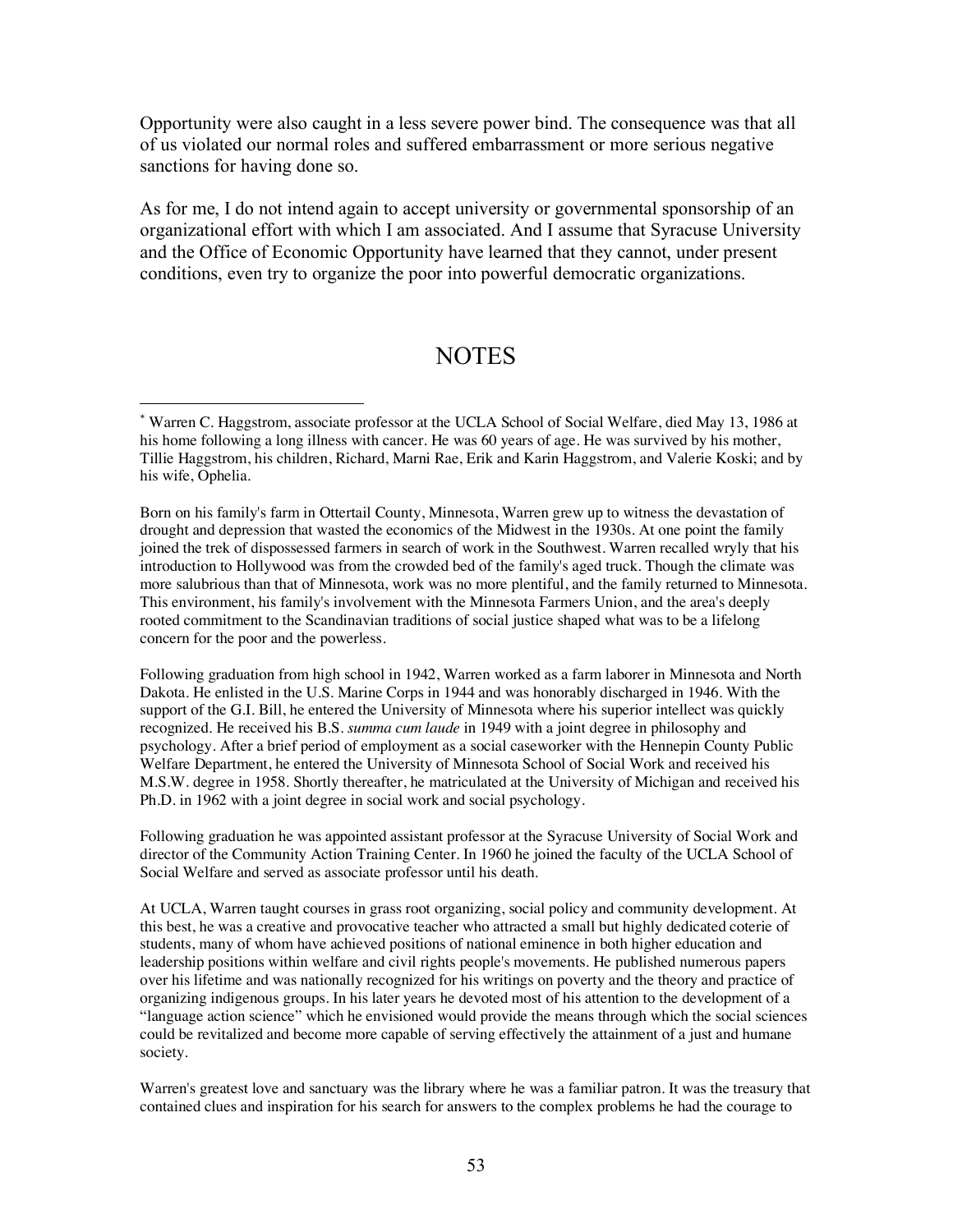confront. Although a skilled statistician, he lamented the encroachment of the computer age, which he believed distracted students and scholars from the books and the continuing conversations of scholarly inquiry. Although he was the author of several widely cited seminal articles published in professional journals, these were but a fraction of the many papers and extended commentaries he wrote to clarify his ideas or to assist his students. Likewise, he carried on a voluminous correspondence with both scholars and the isolated organizers who turned to him for counsel.

Warren had a reputation throughout his life as a "disturber of the peace." It was an attribution that he cherished, for he insisted that while individuals continued to suffer needlessly and were deprived of the power to attain their rights, that ours was a counterfeit peace that cried out for correction. The world is not always at ease with disturbers of the peace or those who draw attention to the distance that separates professions of belief and action; this is no less true of academia than of the marketplace and to a considerable degree Warren lived the life of the outsider and stranger.

Throughout his professional career, Warren lived with his family among the "outsiders" whose cause he served. It was a milieu whose vitality and hope belied the physical decay and disorganization, and one from which he drew the inspiration to persevere against the loneliness and doubts that pursue all pioneers. Warren evidenced his share of the faults and foibles that reminded us that he was one of us. Yet even his severest critic would not deny the enduring aura of his unique presence nor the impact that his company has had on all who share his dream.

Maurice F. Connery Alex Norman Harry Wasserman

 $\overline{a}$ 

 $<sup>1</sup>$  In July 1964, when the founding of a training center for organizers was being discussed, I raised with</sup> university officials the question of whether the university could tolerate the controversy involved, and added that it "would be a disaster if an enterprise affecting the careers of many students and faculty members were to be suddenly terminated because some portion of the community temporarily objected to it." My belief was that such an enterprise would pass its peak of controversy after two or three years when opponents would have at least become resigned to the continued existence of organizations of the poor. The university administrators felt they could weather any storm. They directed that some university and more Ford Foundation funds be used for initial funding of the new center. Their confidence may have stemmed in part from the fact that the social action field placement in the School of Social Work, had, without posing undue problems, completed its first year of field training for students in the practice of building conflict organizations of the poor. There was also in 1964 an awakening feeling that social work had not been effective in areas of poverty, and the university atmosphere became favorable to new programs to help low-income people.

A few months later we found that officials of the Office of Economic Opportunity (OEO) likewise were interested in supporting training programs for organizers of the poor as well as research into the process of organization. The likelihood of controversy did not seen to trouble them. The part time association of Saul Alinsky with CATC was an asset.

In my previous experience, however, when community institutions found themselves sponsoring a controversial program, they would first try to continue the program in some modified form that would be less likely to generate opposition. Only when this failed would there be an inclination to discontinue the entire project. But the CATC program was certain to be controversial. Although there was some room for maneuver, the absence of controversy in a program to build conflict organizations of the poor could only be taken to indicate that the program was ineffective. For that reason I repeatedly took the position that my primary role was to "ensure the integrity of the project." In other words, we should not begin a process that we were not certain we could continue on a valid basis for at least the three or more years that would be required for the organizations formed to become financially self-sustaining. University officials were obviously somewhat irritated by my skepticism of their ability to sponsor such a project, but when I suggested the possibility that funds should be returned to the Office of Economic Opportunity, I was orally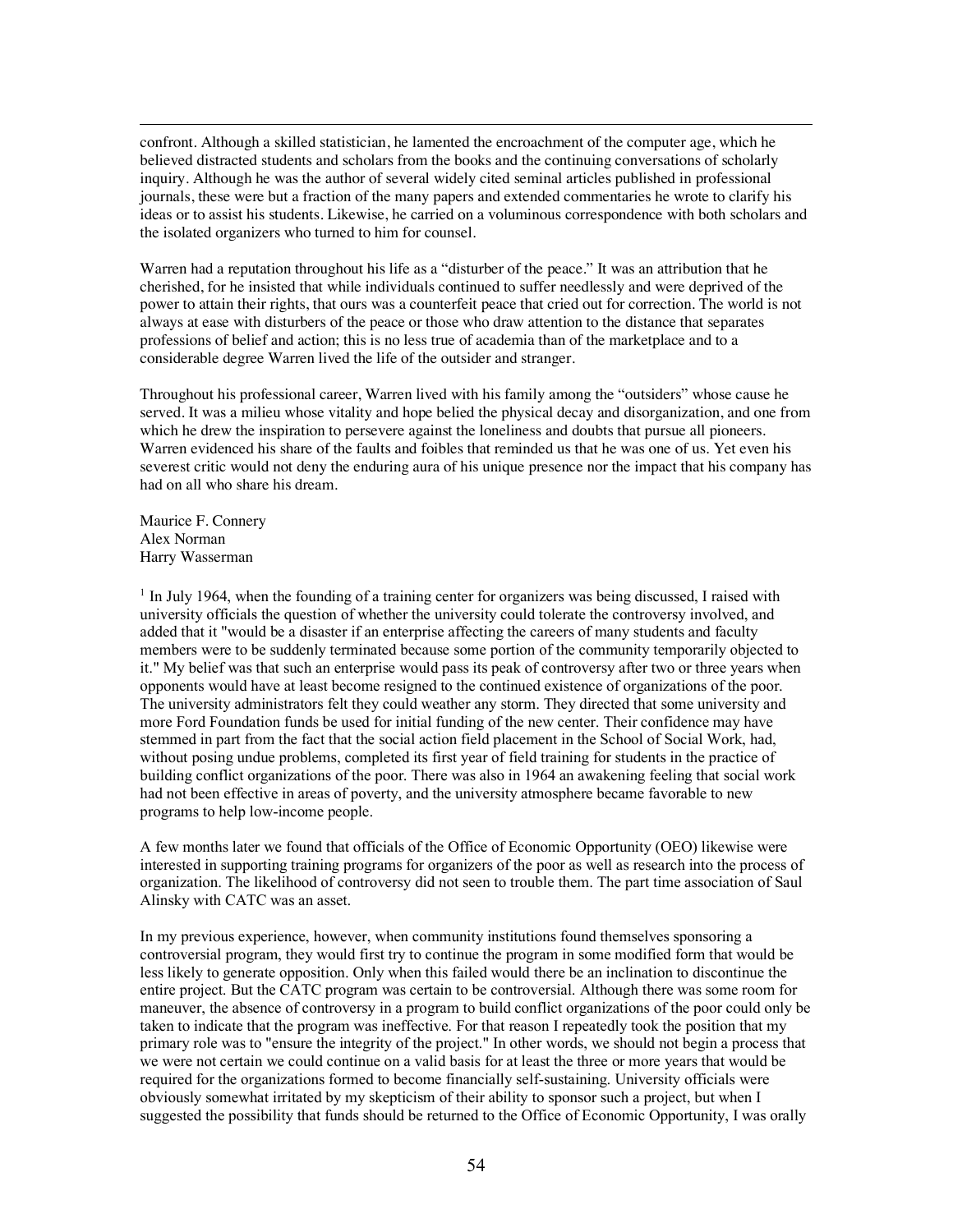reassured that the organizational effort could proceed on a valid basis in so far as the university was concerned.

 $\overline{a}$ 

<sup>2</sup> From the beginning, the university was inclined to favor strategies that would minimize conflict. For example, Fred Ross (the CATC Field Director) and I spent much time in the process of selecting members of the board of the Syracuse Community Development Association (SCDA). We believed that the most important characteristic for board members would be invulnerability to pressure and determination to support the building of organizations of the poor regardless of the opposition that would develop. The university view, on the other hand, was that the board should include the most prominent and influential people in Syracuse who could better protect the new venture. However, attempts by Vice President Ahlberg to determine the composition of the SCDA board were largely unsuccessful.

It was a different matter with the recruitment of CATC staff members. In this case, Dr. Ahlberg and I used much the same language in stating recruitment criteria. The best person possible would be sought for each position; it would be understandable that many of the prospective employees would have previously been regarded as controversial.

The recruitment process was begun. After the first few appointments, Vice President Ahlberg decided that he would like to talk with all prospective senior staff members. Soon I proposed a legal director, a former state legislator, highly recommended by a state supreme-court justice, and with substantial successful relevant experience. Dr. Ahlberg did not approve this nomination on the grounds that the nominee was not potentially a member of the university law faculty and hence appropriate to the university setting. He also stated his disapproval of my considering "old cronies" for employment in CATC. He did not refer to the fact that my nominee had been regarded as "not non-controversial by some of his colleagues. The legal director eventually approved was not potentially a member of the law faculty and had little legal experience of any kind—but appeared to be a rather mild young man.

I soon learned that potentially controversial nominees were likely to be rejected as "lacking enough administrative experience" or "inappropriate to a university setting," while questions were rarely raised about candidates who appeared to be docile. My protests were eventually answered by Dr. Ahlberg's goodhumored observation that he, and he alone, made salary authorizations for CATC personnel. But by this time it was no longer possible for me to get the project abandoned: the work was already under way.

In the early months, only senior CATC staff members were subject to selection by Dr. Ahlberg. Secretaries and students were recruited entirely through procedures internal to CATC. However, by the summer of 1965 all students and staff members selected had to be inspected and approved by one or another university official from outside CATC. The inspections of secretarial staff appeared to me to be rather cursory, more a matter of form than substance.

<sup>3</sup> An interesting sequence of events took place around the prospective terminations of staff members and students. At first, when a member of the clerical staff was not carrying out her duties, after several weeks of supervisory consultation with her about the problem, her discharge required only that I write a letter giving her two weeks notice and inform University College that her salary was to be stopped after that period of time. Later, three students went "on strike." They refused to participate under supervision in their field activities. In this case the university arranged to hear their appeal, but supported the SCDA-CATC decision for termination from the program. The university reluctance to support CATC personnel decisions made supervisory personnel progressively more cautious about invoking minor sanctions when tasks were not performed. Staff members and students quickly learned that one could ignore supervision to a far greater extent than in most jobs or courses. Many of them began to regard the administration of CATC with some contempt as cautious and weak, concurrently arguing that attempts to maintain standards were dictatorial and punitive, and counting on protection by the university administration if there should develop any effort from within CATC to discharge them. And university protection was, to an unknowable extent, forthcoming in some such cases. The university stance appeared to me to jeopardize even partisans of the university within CATC, since it motivated increasing deviance from work responsibilities and resulted in major sanctions having to be applied to the more flagrant violations of work responsibility.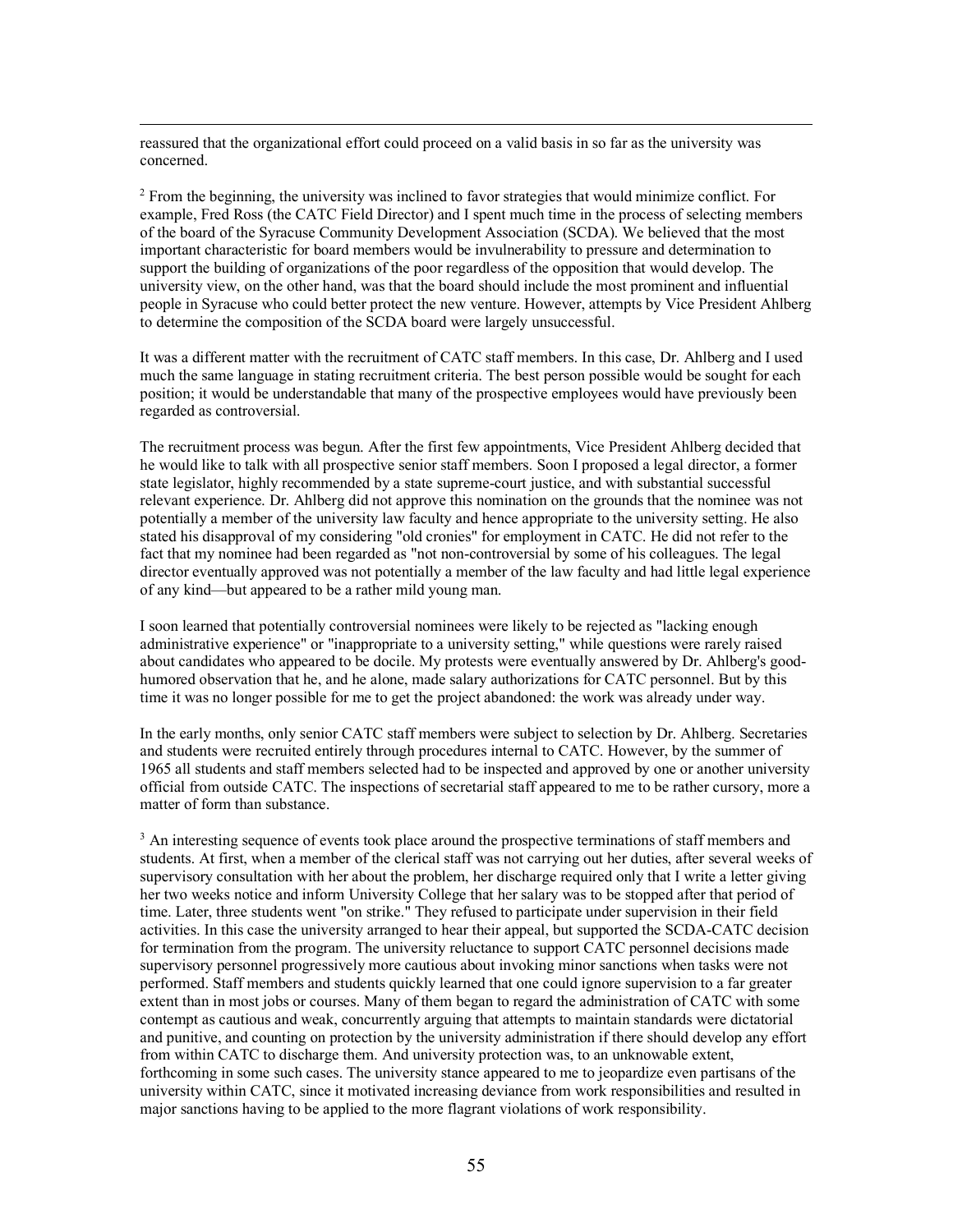<sup>4</sup> In December 1965, the CATC-SCDA personnel supported the effort of eight of the nine neighborhood organizations to reverse the federal decision to discontinue support for organizational work. From that time forward the university administration and the Office of Economic Opportunity pursued a roughly parallel course.

During the discussions in the fall of 1965 concerning the funding, discussions that occurred frequently over a three-month period, no official from the Office of Economic Opportunity ever suggested that SCDA apply to the local community action program for funds. OEO had been closely and continually aware of, and concerned about, the conflict between the mayor and his associates who controlled the Crusade for Opportunity, on the one hand, and the newly formed organizations of the poor, on the other. We were assured several times during October and November that the 15-month extension could be expected momentarily.

On November 30, however, we were not asked about the impact on the organizations of the poor of our seeking funds through the local community action program. There was only a directive that SCDA would have 90 days of funding on the current level while making application for further funds from the Crusade for Opportunity. This new directive itself was immediately clarified to indicate that there would be a substantial reduction in the level of CATC-SCDA funding even for the 90-day extended grant period.

When OEO became aware that the organizations of the poor, together with the CATC-SCDA personnel, would undertake a campaign to reverse their decision, Vice President Ahlberg established telephone contact with Dr. Kravitz, whose immediate inquiry was: "Can't you control Warren?" After Dr. Kravitz had been assured that I could not be controlled on this question by the university, Sargent Shriver sent copies of a telegram to persons who had protested the OEO decision. The telegram stated his regret that they had apparently been "misinformed by erroneous reports" regarding CATC, continued further to state that "the organization has created availability and reached established maturity sufficient to enable it to apply for community action funds as other groups have successfully done in other cities," and concluded with a report that he had met with a Syracuse delegation to allay misunderstandings. Sargent Shriver also expressed assurance of his continued support for the project! This cleverly constructed telegram concealed what had occurred—and was effective in undermining support for the new Syracuse-based campaign.

At first, most staff members of the Office of Economic Opportunity in Washington appeared warmly (but covertly) to approve of the Syracuse attempt to oppose the directive of Sargent Shriver. Dr. Kravitz also initially viewed the Shriver decision as a disaster, although he did not express an opinion to me about our opposition to it. Later, however, when he spoke to the CATC-SCDA staff in February, he took an official stance far different from his usual informal cordiality and charged (falsely) that I had not correctly apprised my staff of the facts and that I had known from the beginning that there would be no reversal of OEO policy. Dr. Kravitz apparently took a similar position also in informal discussions in Washington with other persons from Syracuse.

Sargent Shriver, in the telegram quoted above, had argued that three months would be ample time for funding to be assured to SCDA if the Crusade for Opportunity were unfairly to reject its application for funds. This was to include use of an appeals process of unknown duration which had never been used before. We were skeptical in view of the fact that the 90-day renewal of our first grant was announced two months after the end of our first grant period. This skepticism was probably justified since, even without use of a previously unused appeals process, the terminal grant to CATC was announced nearly a month after the end of the 90-day extension.

In announcing the minimum terminal grant, which did not include funds for organizational work and which reduced substantially the level of training and research during a phasing out period, Sargent Shriver held a news conference. Richard F. Long of the Syracuse Herald-Journal reported in part:

"Shriver said that to date the project has reached some 2,500 families through 10 neighborhood organizations."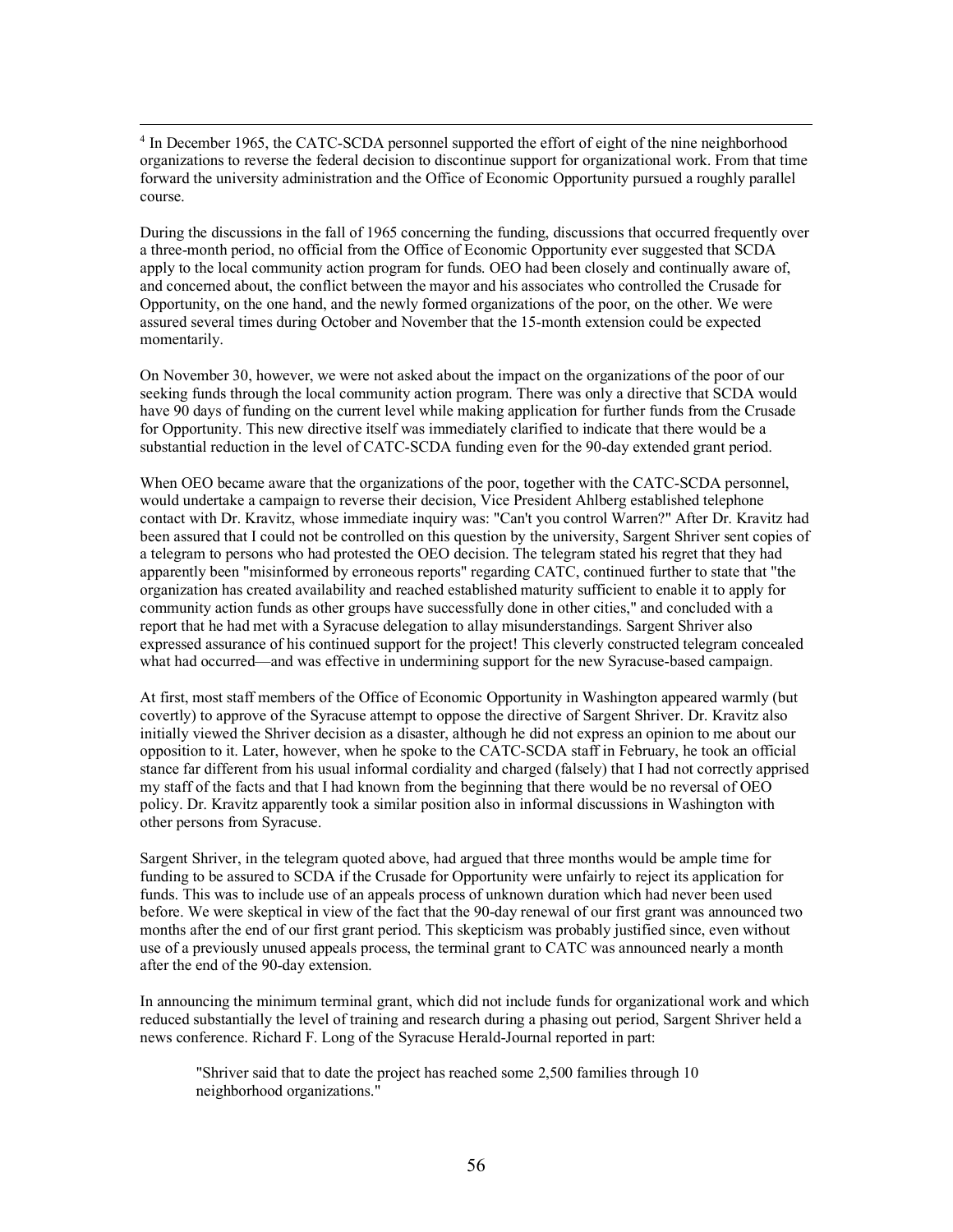"He said the student organizers role will be phased out eventually 'as the organizations become completely self-sufficient'."

 $\overline{a}$ 

The news account contained no indication that Shriver had mentioned that funds to SCDA had been entirely terminated; nor was there any suggestion of the premature and unplanned reduction and termination of the CATC training and research program. Also, when making that statement Mr. Shriver was fully aware that the student role was being terminated during a time of organizational decline due to the decision which he had previously announced. He also knew that the organizations were further than ever from being "completely self-sufficient" (except in the sense that they could no longer get funds from OEO). The news release made no reference to the fact that several hundred thousand dollars of public money had been invested in a program that was then discontinued by OEO in a way that ensured that much of the investment was wasted. There was no mention of the outcome for leaders and active members of organizations of' the poor who had begun to devote much of their time to the difficult task of creating effective organizations only to discover that they had again been deceived by outsiders with good words who restricted themselves to safe deeds.

<sup>5</sup> In late October, Dr. Ahlberg told me that he was not sure that the university would accept further funds for the support of CATC. The Chancellor had reportedly become very critical of our program. When the OEO decision not to continue the funding of CATC was announced, officials of the university were (without my knowledge) in Washington, and had discussed with Dr. Kravitz the prospects of continued funding. There was immediate university disapproval of the CATC-SCDA public opposition to the OEO decision, and university representatives repeatedly argued that without our having hastily sent telegrams, they would have intervened in Washington on behalf of the continued direct funding of SCDA. After the matter became a public issue, however, they maintained, it was too late: they could now do nothing behind the scenes. In addition, university officials now refused to express public support for the continued direct funding of SCDA.

University officials first agreed that I should be involved in university-OEO communication concerning CATC and as promptly violated this agreement. I was enjoined to maintain better communications with Dr. Ahlberg, but was not invited to sit in on discussions with OEO concerning the future of the project of which I was the project director.

On December l, Dr. Ahlberg cautioned me against prematurely and completely relating events such as the OEO decision to the CATC staff. Very soon afterwards, Dean Winters indicated to the assembled CATC-SCDA personnel that I had not related the entire truth to them. (If the staff had not been accurately and completely apprised of the facts, my position would have become untenable at that time.)

The initial OEO grant was made to me as project director as well as to Dr. Ahlberg as financial officer of the university. At Dr. Ahlberg's initiative, this was changed for the second grant period to give sole responsibility to the university. Dean Winters expressed his disappointment that SCDA was independent of the university and could not also be "protected." Soon thereafter came statements by university officials of their decision to end CATC entirely. By the spring of 1966 university officials were informally and indirectly suggesting that I should, for the remaining months, resign as Director of CATC in favor of the associate director. I, however, refused to quit under fire.

From early December, CATC staff members and students who did not agree with the university views could expect to be the object of unusual university concern about the extent to which they were carrying out their legitimate tasks. For example, I was interrogated several times by university officials on the extent to which I was carrying out my teaching responsibilities. And, contrary to earlier practice, Dr. Ahlberg refused to allow our research to continue unless an outside evaluation team, arranged by him, decided that its continuation would be advisable. The evaluation team, composed of two able scholars with research competence, was surprised when they arrived in Syracuse to find that they were not being employed merely as consultants. After the evaluation team recommended that the research continue, and that they visit CATC again late in the fall, Dr. Ahlberg tried to arrange for their return before then in order to make a new determination. The members of the team did not accept this invitation. One of then telephoned me to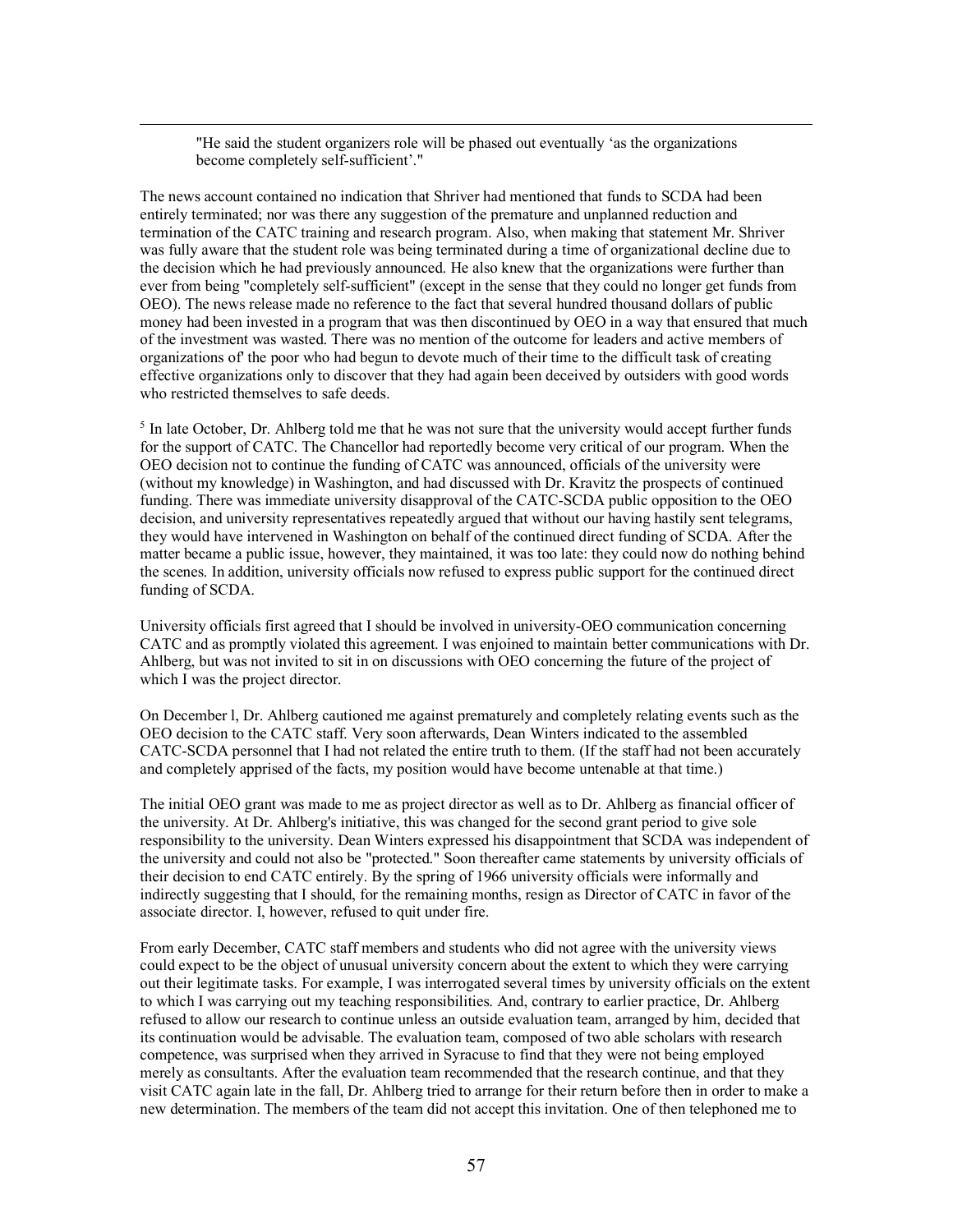state that he would refuse to be used as an administrative weapon of a university vice president against CATC.

 $\overline{a}$ 

The case was different with a few CATC staff members and students who expressed support for the university position. For example, the Associate Director of CATC, Mr. Tillman, did not show up at the office after mid-December. He was discharged after an unexplained absence of about two and one half months only through my having finally prepared a written memorandum objecting to the waste of public funds involved. University officials felt that my request for his discharge was somewhat vindictive, and wrote him a letter asking rather that he resign because of the nature of the working relationship between the CATC Director and himself.

In September, the university supported the termination of students who refused to accept supervision. In February of 1966 the university was exceedingly reluctant to terminate dissident students who had long ago discontinued their participation in any educational process and who were disruptive of continued organizational work. On the other hand, there was little expressed concern about university responsibility for the much larger number of enrolled students who continued in a student role but who had become identified with the CATC-SCDA effort. Only pressure from the CATC-SCDA students and staff succeeded even in eliciting a public university stance to OEO on this issue.

When the university administration sought to avoid a decision by the faculty of the School of Social Work on whether to continue the social action field placement for graduate students, they created a fait accompli by assuring the field instructor that he would receive his salary for one more year provided he would agree to discharge *no* duties in the university any more. Previously the university had refused permission to this same field instructor to supplement his income through part-time employment in SCDA—and had sought to discharge him without adequate notice.

The university administration not only affected the personnel process through hiring and firing. It also took a variety of positions on various personnel questions in order to rationalize support or punishment for various persons or groups within CATC that were regarded as "friendly" or as "unfriendly" to the current university orientation. We can illustrate this point by considering the various university stances concerning the safeguarding and confidentiality of research data.

Prior to December 1965, the university usually supported CATC research policy. The three data analysts and I jointly signed a memorandum in July stating CATC research policy that the participant-observer tapes should be in the research office within 24 hours of being made and requiring that tapes be listened to in the office. At that time there was no question that the university would support this policy. In December, however, Mr. Freedman, acting as research coordinator, reversed himself to support the decision of GL to keep sensitive tapes outside the research office and to destroy the tapes rather than place then in the research safe. Acting as research director, I sought to maintain preexisting policy that was also supported by most research staff members. When, after some months, GL was, for this and other reasons, given his month's notice by me, the university administration heard GL's appeal, which was supported by Mr. Freedman. The university position was immediately apparent. Attendance allowed at the appeals hearing was biased to favor GL. The hearing itself became an examination of CATC policy rather than an application of it. And Dean Winters did not find that the evidence warranted such disciplinary action. I was lectured about the need to maintain an atmosphere of freedom in an academic setting, and university officials suggested to me that I was not objective enough as Director of CATC also to have a supervisory role concerning research.

The relaxed university attitude toward the safeguarding of data, however, soon dramatically and completely changed. Someone had started a rumor that something would happen to CATC data before it was placed in the university archives. Dean Winters and Dr. Ahlberg now frequently reminded me of the need to keep the data safe, and worried about the vulnerability of the research building and safe to burglary. Dean Winters even became concerned about SCDA records that he believed to be university property by virtue of the SCDA subcontract with Syracuse University. After Mr. Freedman resigned from his CATC position, the university concern about the safety of data again subsided—this time until the end of the project.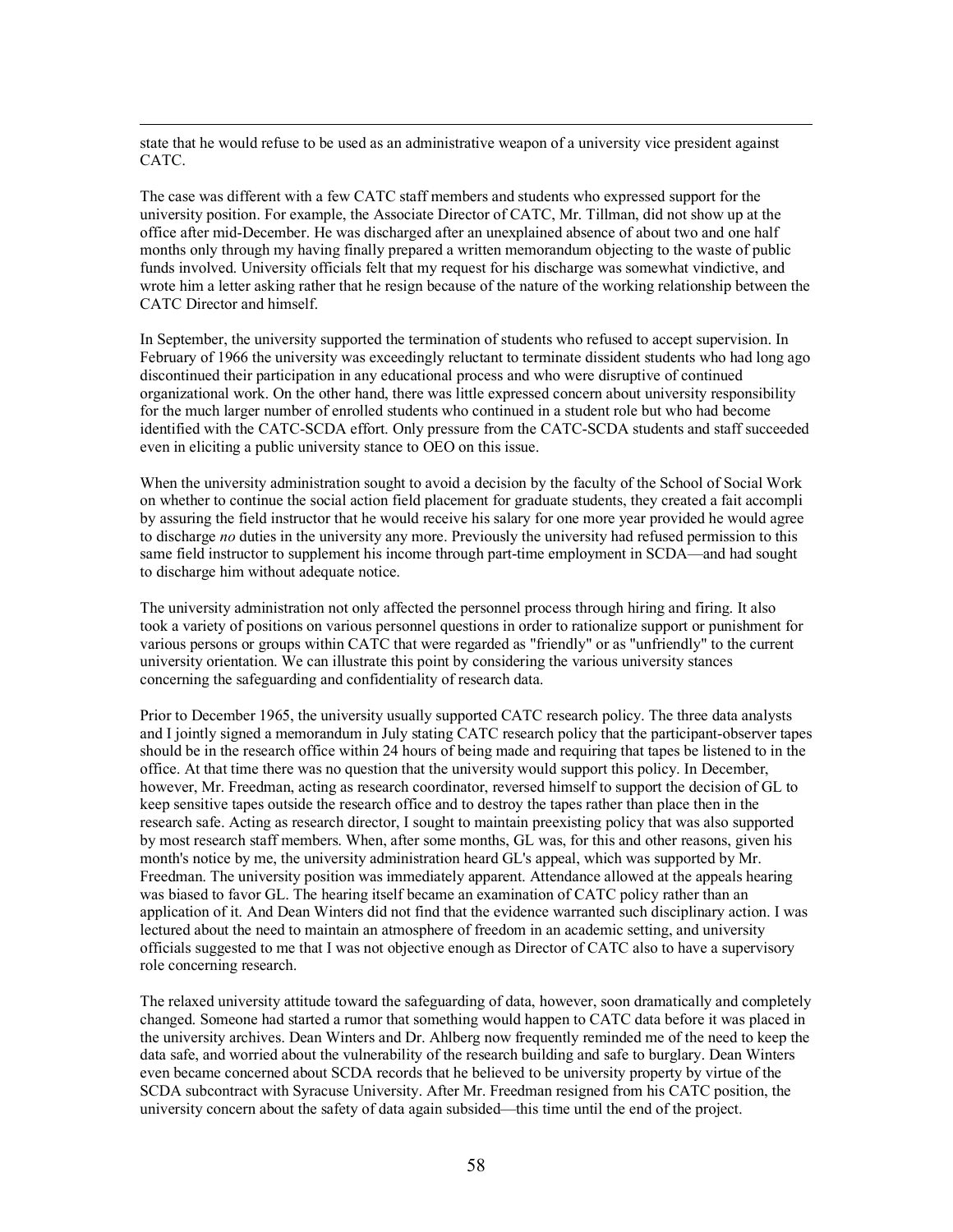In addition to its impact on the CATC personnel process, the university administration took a variety of stances at various times concerning the continuation of the CATC-SCDA program. During the first months, the university supported continuation and made several attempts to provide CATC with a better (i.e., less controversial) public image. This defense ended in the fall of 1965, although no public change in policy was announced. The federal decision to end support for the action portion of the program led university officials to express a variety of opinions during the following weeks. For example, on November 30 Dean Winters appeared to favor the idea that SCDA should approach the local community action program for funds. However, by the next day, Dean Winters and Vice President Ahlberg both maintained that the university would have negotiated quietly but firmly in support of further direct federal funding of SCDA if we had not already made a public statement opposing the federal decision. This university view was repeated several times during the next few days' attempts to convince people that CATC-SCDA personnel were to blame for the status of the federal decision. But within two weeks, when I inquired, Vice President Ahlberg said he did not know whether CATC would be allowed to accept a grant of \$200,000 if it were offered. And on December 16 there was a conference in Washington in which the participants were Dr. Kravitz of OEO, Vice President Ahlberg, Dean Winters, and myself. When I inquired of Dr. Kravitz whether OEO would refund CATC if SCDA succeeded in securing funds for continued work, the reply was affirmative. Vice President Ahlberg, however, hastened to interject that he did not know whether CATC would be allowed to accept such a federal grant.

 $\overline{a}$ 

Less than two months later, after a confrontation with CATC-SCDA personnel, Dr. Ahlberg signed a letter stating that the university would support continued funding for CATC. The university took no position toward the continued funding of SCDA. Dean Winters soon helped to prepare a budget for a terminal grant from OEO to CATC, which was eventually approved in Washington. Dr. Ahlberg, on the other hand, withdrew all Ford Foundation funds (which had been available for CATC research) and took several steps to ensure that CATC would be phased out as soon as possible. The Community Action Training Center, a "permanent" unit of Syracuse University, was therefore ended on December 31, 1966, about two-and-one-half years after its inception.

<sup>6</sup> In August, at Mr. Freedman's initiative, a second observer was transferred into an action participantobserver role. Within a month Mr. Freedman began to urge the employment of activist members of neighborhood organizations as observers in order that their perspectives could also be reflected in the data. For this reason, and because he believed that a neighborhood leader employed by CATC would bring a following to the support of CATC organizations, Mr. Freedman secured the employment of a gifted neighborhood woman who had been employed by the city anti-poverty agency, and who would presumably now shift her loyalty. All those changes were made known to, and were fully approved by, officials in the university administration and in the Office of Economic Opportunity.

Thus in the fall of 1965 Mr. Freedman often expressed pride in "his" staff, a staff that he claimed to prefer, diverse as it was, to a staff in which the members were cut from the same mold. He recorded his methodological stance in October as follows:

"My feeling is that to be a good observer, one needs to have built into the observing situation, the freedom and autonomy necessary to allow for playing whatever role seems necessary under the circumstances. There are times when being a lamppost in a situation does not give the desired results. Here, in Syracuse, we are encouraging our best observers to be pretty much on their own. The roles these observers play vary considerably as they sense the nature of the situation under observation."

Occasionally, Mr. Freedman shared my concern that the sparse reporting by action participant-observers may reflect their over-involvement in action. But for the most part, Mr. Freedman held that the benefits from the action roles outweighed the disadvantages. He even considered the possibility that observers could "take up the slack" which had arisen in the organizational effort (from low organizer morale) but then rejected the risk of associated organizer-researcher-increased tension.

 $<sup>7</sup>$  By this time observers supported such plans, and many had come to be opinion leaders in the</sup> organizational effort that they were studying. I also favored changes, provided sound research reasons could be adduced in support of them. When I began to express insistent concern about gaps in research